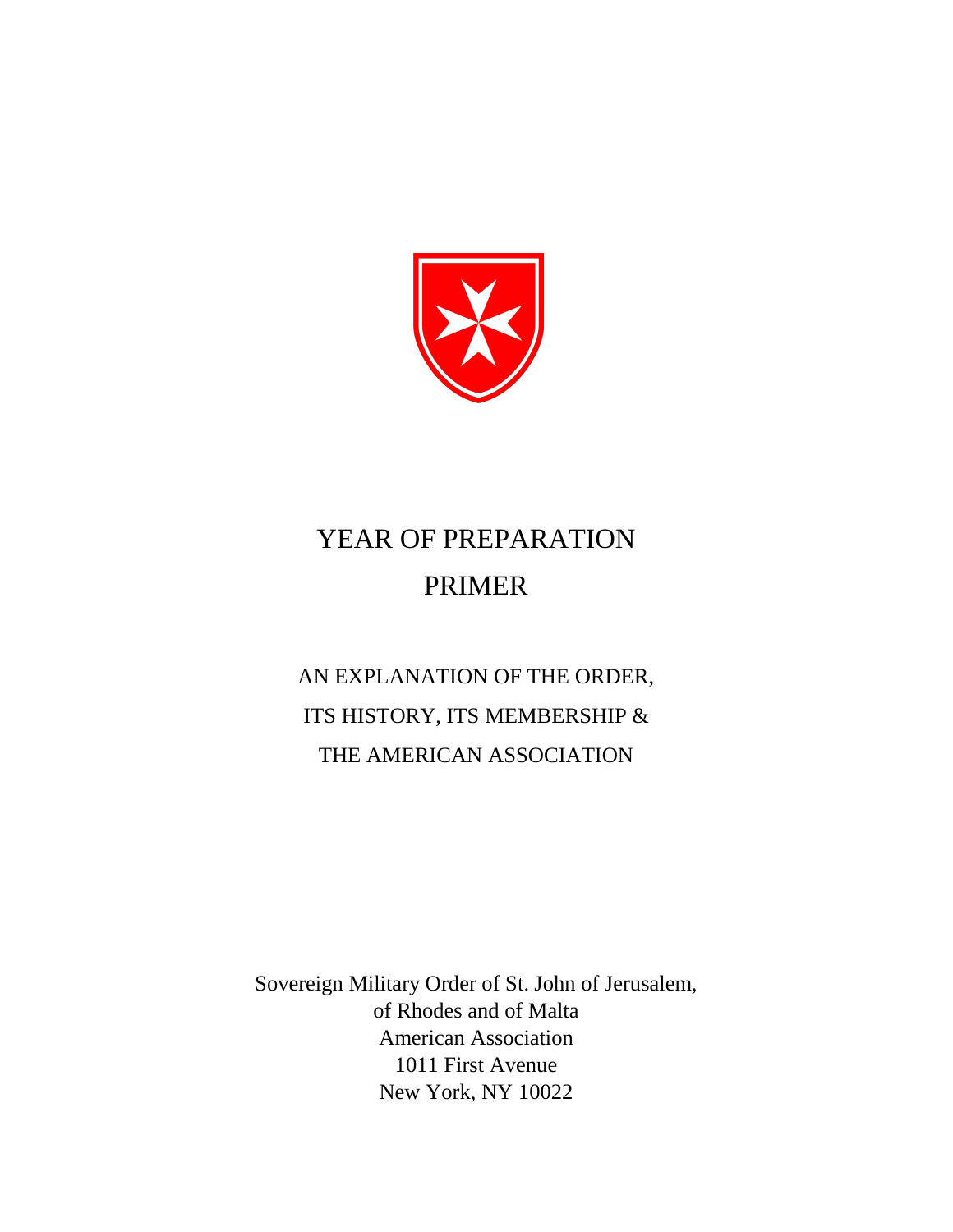# Table of Contents

| Chapter 1 | What is the Order of Malta                                                                                 | Page 1  |
|-----------|------------------------------------------------------------------------------------------------------------|---------|
| Chapter 2 | The Year of Preparation                                                                                    | Page 7  |
| Chapter 3 | The American Association                                                                                   | Page 11 |
| Chapter 4 | <b>Works and Ministries</b>                                                                                | Page 15 |
| Chapter 5 | The Lourdes Pilgrimage                                                                                     | Page 22 |
| Chapter 6 | A History of the Order of Malta                                                                            | Page 29 |
| Chapter 7 | The Daily Prayer of the Order                                                                              | Page 33 |
| Chapter 8 | Members of the Order: Knights<br>and Dames of Magistral Grace,<br>Those in Obedience and<br>the Professed. | Page 36 |
| Appendix  | Our Lady of Philermo                                                                                       | Page 44 |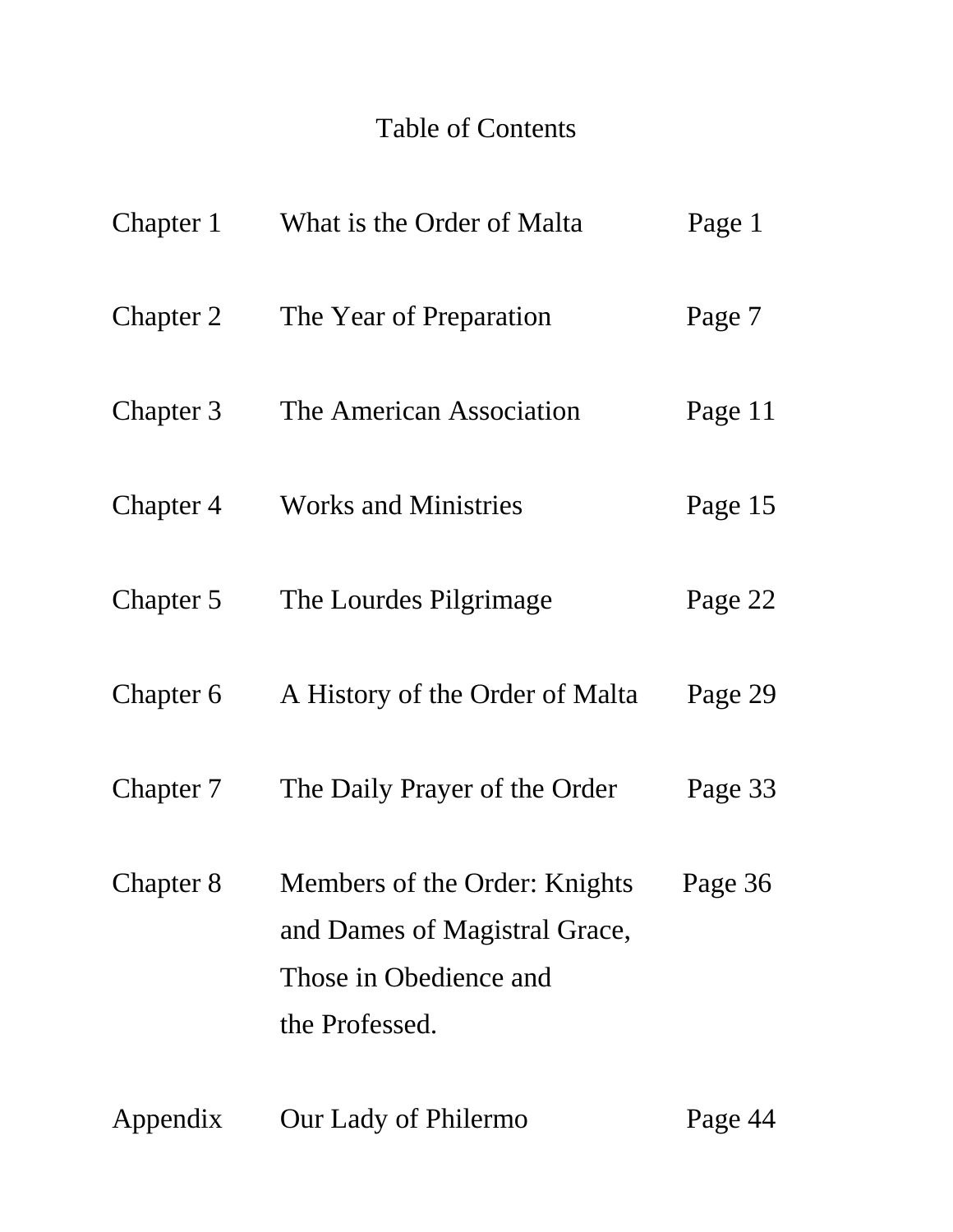

## Order of Malta American Association

## Year of Preparation Formation Program

Chapter 1--What is the Order of Malta?

<span id="page-2-0"></span>This booklet is designed to give you a better understanding of the Order of Malta. With background knowledge of the Order of Malta, you will be in a better position to satisfactorily complete your yearlong journey of preparation to become a member of the Order. Hopefully, many of your questions about the Order will be answered in the coming pages.

The Order of Malta is a lay religious Order of the Catholic Church with 14,000 members and 80,000 volunteers across the world headed by a Grand Master who governs the Order from Rome, both as a sovereign and as a religious leader. The Order was founded over 900 years ago by Blessed Gerard, a monk and Knight, who gathered a group of men and women together to commit themselves to the assistance of the poor and the sick, and to defend and to give witness to the Catholic faith.

Blessed Gerard established a hospital in Jerusalem in about 1050 A.D. to care for sick pilgrims in the Holy Lands. That care was extended to wounded soldiers on both sides during the Crusades. Since that time, members of the Order have committed themselves to grow spiritually by following the path set by its founder. While the Order's original members formed a community around Blessed Gerard, the current Knights and Dames live in a "virtual community" where each member lives out the Beatitudes by "serving our Lords, the sick and the poor" in his or her home environment.

As a sovereign entity, the Order of Malta today has diplomatic relations with over 100 countries, has a permanent observer mission to the United Nations, and delegations to numerous international humanitarian organizations. As a "service" organization, the Order operates a world-class maternity hospital in Bethlehem, serving Christian and Muslim women who cannot afford proper care. Through its relief arm, Malteser International, it provides on-the-scene help in disaster and war-torn areas around the world. And, each year at the beginning of May, thousands of members of the Order gather in Lourdes, France to bring the sick to the Shrine of Our Lady of Lourdes, to come in procession, to wash in and drink the waters of the Grotto, and to pray for spiritual, emotional and physical healing.

The Order is headed by the Prince and Grand Master who is elected for life by a council convened solely to elect the Grand Master when a vacancy occurs. The council is known as the "Council Complete of State", and consists of the members of the Sovereign Council, the Prelate of the Order, and various other leaders and members of the First Class (the exact make-up of the group is determined by the Constitutional Charter of the Order). The Grand Master must be a Knight of Justice (taking vows of poverty, chastity and obedience). He reports to the Pope and is considered to have the rank of Cardinal, although he does not have a vote in the Consistory when a new pope is elected.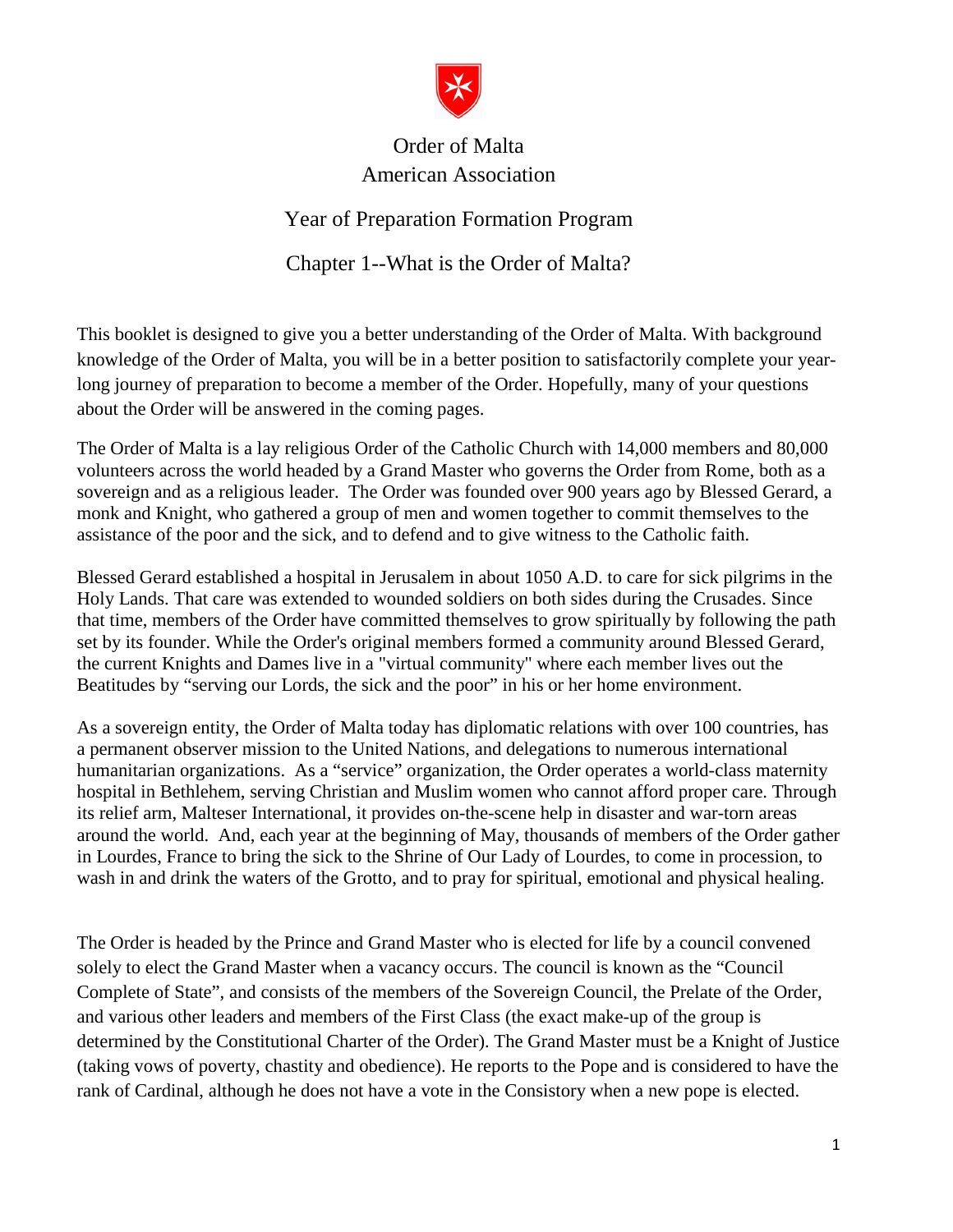The Sovereign Council, elected every five years by the "Chapter General," includes the high offices of Grand Commander, Grand Chancellor, Grand Hospitaller, and Receiver of the Common Treasure (Treasurer), and six other individuals. The Sovereign Council assists the Grand Master in the government of the Order. The Grand Master, who is elected for life, presides over the Sovereign Council.

The Grand Commander is the religious superior of the Professed Knights and of the Knights and Dames in Obedience.

The Grand Chancellor as Minister of Foreign Affairs is in charge of the relations with the 47 National Associations of the Order in the world and the diplomatic corps.

The Grand Hospitaller's responsibilities include the offices of Minister of Health and of Social Affairs and Minister for Humanitarian Action and Minister for International Cooperation. He coordinates and supervises the initiatives of the Grand Priories, National Associations and other Order institutions world-wide.

The Receiver of the Common Treasure – the Minister of Finance – directs the administration of the finances and the property of the Order in coordination with the Grand Chancellor, under the authority of the Grand Master and the surveillance of the Board of Auditors.

Apart from the Grand Master, members of the Sovereign Council are elected for a five-year term (renewable) by the Chapter General. The Chapter General also amends the Constitution and Code, and establishes policies for the Order.

There are 47 Associations within the Order of Malta worldwide. In the United States, there are three Associations, the American Association headquartered in New York City, the Federal Association headquartered in Washington, DC, and the Western Association headquartered in San Francisco.

The American Association is the oldest of the three US Associations and received its charter from the Order of Malta in Rome in 1927. For legal purposes in the United States, it is a 501(c)3 (non-profit) corporation, registered in the state of New York. The American Association is described in greater detail in Chapter 3.

*At its core, the Order of Malta is a lay religious order devoted to the deepening of its members' personal sanctification through service to the sick and the poor. Joining the Order of Malta is a lifetime commitment to a way of life deeply rooted in a Christ-like focus on the least of our brethren.*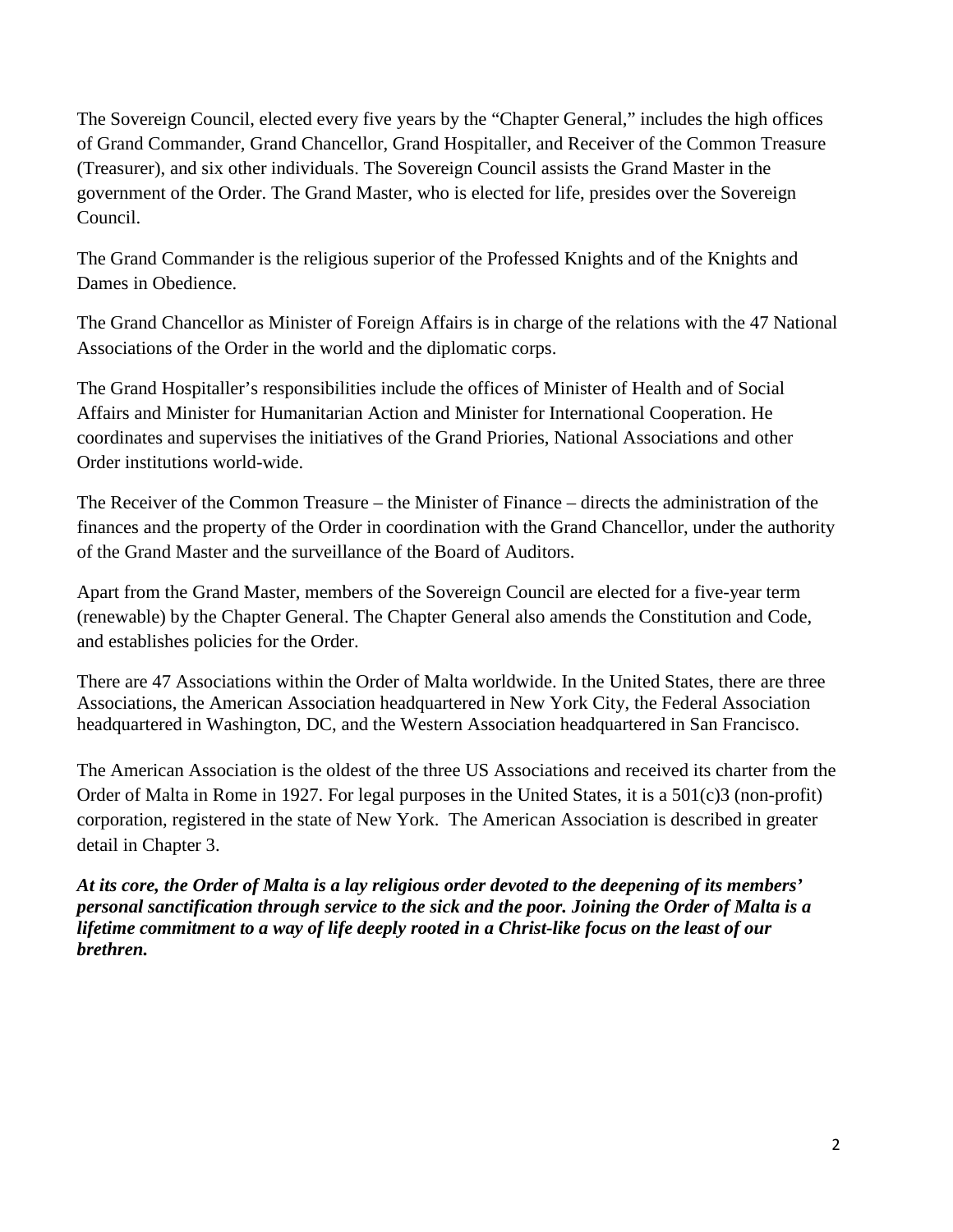## **A Lay Religious Order**

The full title --"Sovereign Military Hospitaller Order of Saint John of Jerusalem of Rhodes and of Malta"—is usually referred to by the shorter "Order of Malta," but the longer version provides a better understanding of our identity - the additional words shed light upon the various rich aspects of who we are, where we came from, and what our purpose is.

Because of the chivalric background of the Order, there is a focus on honorable behavior and the arcane geographic places in our full name allude to glorious adventures of the past and battles fought by noble men in in defense of Christianity. More than our history, however, distinguishes the Order of Malta from other chivalric orders.

Most dioceses in the United States have very active groups of the Knights of Columbus. They are called "knights" and hold high ideals of chivalrous service but they are a fraternal association rather than an "order." For the "Equestrian Order of the Holy Sepulchre" the word "equestrian" means more than the fact that they historically had horses and the Order of Malta usually had ships—not simply an Army vs. Navy distinction. They are also knights but the word "order" in their title refers to a hierarchical form of governance rather than what it means in our name, a lay religious order.

An important aspect of our identity that usually comes to mind is **service**, a principal element of the charism of the Order – to serve the sick and the poor. Whereas the "Equestrian Order of the Holy Sepulchre" supports the Christians in the Holy Land, our organization has projects close at hand no matter where we live. While we do have charitable activities spread across the globe—including a remarkable hospital in Bethlehem -- an important part of what it means to be a member is to roll up our sleeves and serve the sick and the poor right where we live.

It would be a grave misunderstanding to think that membership is an honor you are invited to share without thinking of the even more important duty you will assume of service to the sick and the poor. **Service** is a principal element of the charism of the Order of Malta.

As an international service organization, we are recognized by our flag: a white cross on a red background always and everywhere. Our official hymn is "Ave Crux Alba" or "Hail, O White Cross!" This same cross is emblazoned on our attire and reminds us of an important aspect of our organization that should frankly be self-evident: we are unapologetically Christian. Nondenominational service organizations such as the Red Cross societies adapt to become Red Crescent societies in Muslim countries. You will never find a crescent on the Order of Malta's flag.

**Witness to the Gospel** is the other principal element of the Order's charism. We serve the sick and the poor but we also commit to defend the Faith—the two go together. Our adherence to the Catholic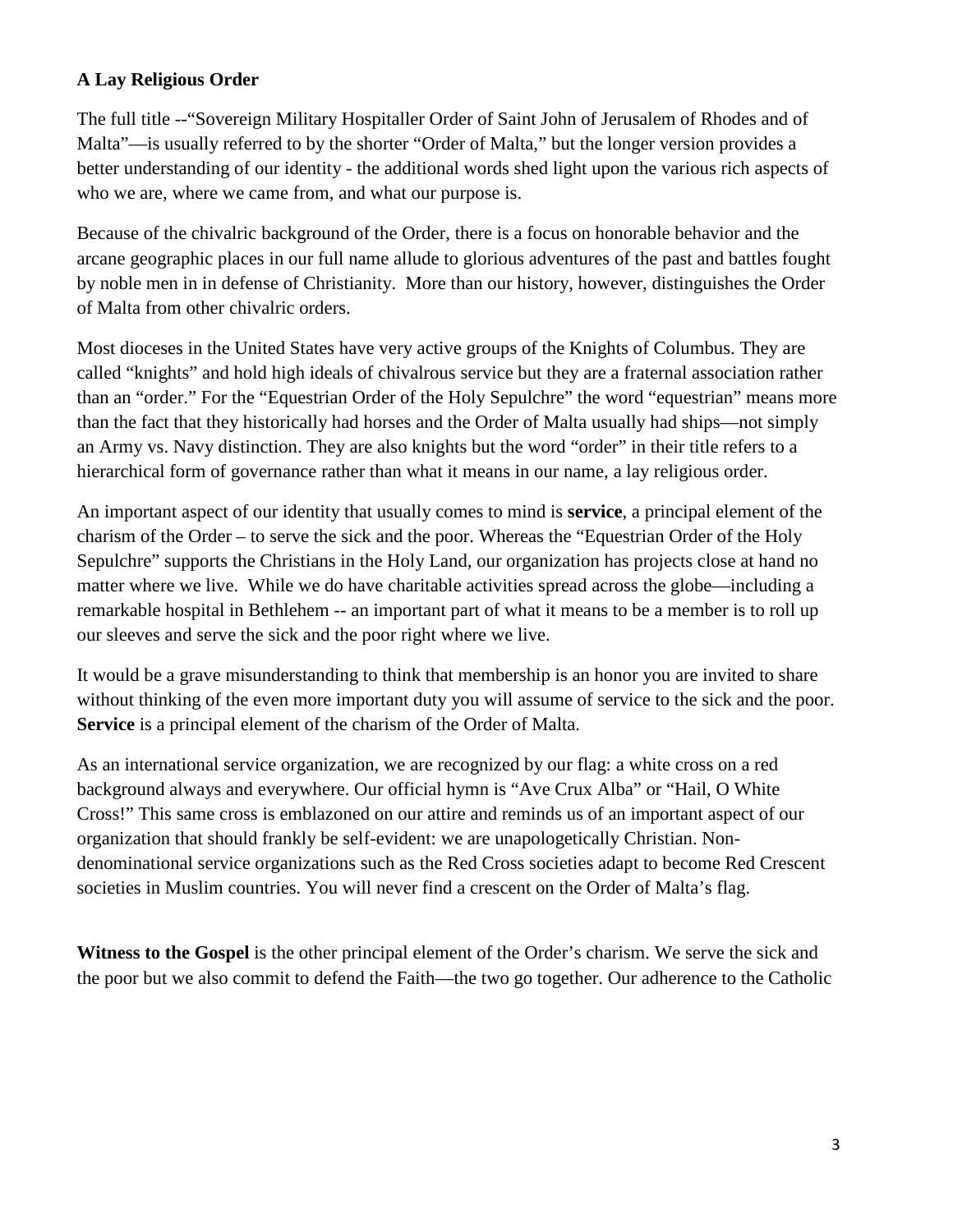Faith should be manifested by our moral conduct, our ongoing learning and sharing of this Faith, and our service. We are not motivated by a paycheck or a place of honor in church or generic humanitarian inclinations. We are followers of Jesus Christ!

The teachings of the Church are often opposed by modern society. The sanctity of human life and the sanctity of marriage are not commonly accepted by many communities nor protected by our nation's laws anymore. We need the fortitude of our warrior predecessors to remain faithful to the Gospel and indeed proclaim anew the beauty of Jesus Christ as the Savior to a broken humanity sinking in selfishness and meaninglessness.

Service and witness are the two important aspects of the Order of Malta but we still haven't actually touched upon the essence of who we are and why we do what we do. It goes back to that little word which we usually skim over: "Order." We spend a lot more energy explaining how Malta was the penultimate stop in our group's bumpy journey from Jerusalem to Rome than we do on what it means to be an order.

The word "order" certainly indicates that we are governed by a hierarchical structure headed by a Grand Master and that we strive to live lives ordered according to the principles of our Faith. Our title's use of the word "order"— perhaps surprisingly even to some who are members—refers to the common usage found in religious circles when we speak of the Franciscan order or the Dominican order or the Benedictine order. **We are in fact members of a religious order of the Catholic Church!** Not just any order, but one of the most ancient as Blessed Gerard founded our order over a century before Saint Francis or Saint Dominic founded theirs.

It may seem incongruous to many that we are joining a religious order since the vast majority of members of the Order are married and have secular jobs. That said, the "heart" of the Order is what is called the **First Class**: the members who profess vows of the evangelical counsels of poverty, chastity, and obedience. Just as the physical heart is much smaller than the body, so these members are a minority but are the essential element to the life of the whole Order of Malta. It would not be an "order" without them!

There is a **Second Class** whose members make a promise of obedience instead of professing the three vows. These Knights and Dames in Obedience freely oblige themselves to "strive for the perfection of Christian life in conformity with the obligation of their state, in the spirit of the Order" (Constitutional Charter, article 9, section 2).

The **Third Class** — to which most of our members belong and to which those in their Year of Preparation will be invested — requires a simple commitment to the mission of the Order of Malta. They devote "themselves to the charitable activities of the Order according to the provisions of the Code" (Constitutional Charter, article 9, section 3).

The three classes of the Order of Malta do not reflect degrees of greater or lesser prestige but rather increasing degrees of self-sacrifice. Our patron Saint John the Baptist gives us the stirring reminder, "He must increase, I must decrease" (Jn. 3:30). Saint Paul makes more explicit the meaning of the entire Christian life: "it is no longer I who live but Christ who lives in me" (Gal. 2:20).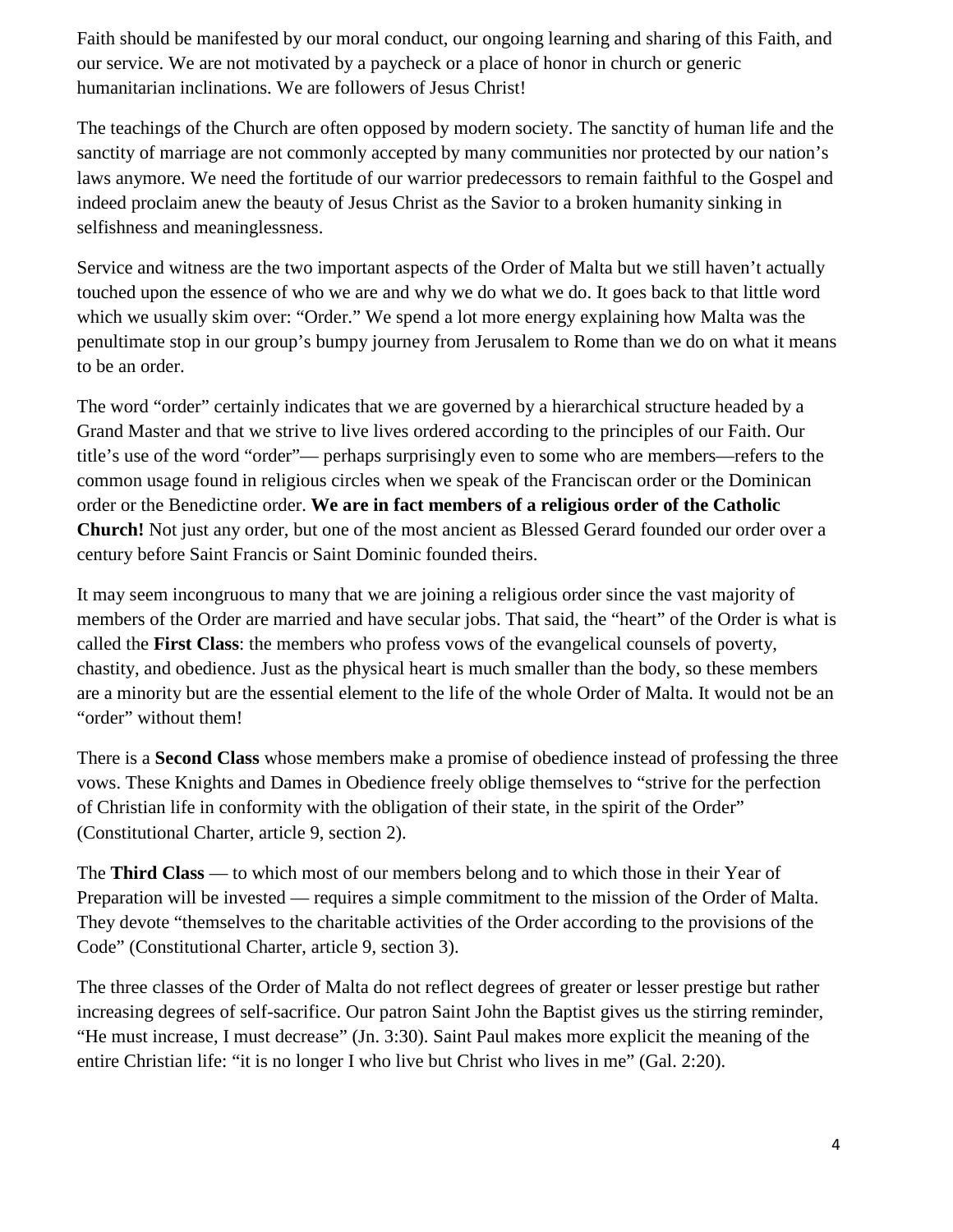Profession of vows, promise of obedience, commitment to the mission of the Order… three ways of living the same charism given by God to Blessed Gerard over 900 years ago. That charism is accurately captured in the motto of the Order: *Tuitio Fidei et Obsequium Pauperum* ( " defense of the faith and service to the sick and the poor"). That is a good description of what we do but not yet the entirety of who we are!

Returning to the original question: "What is the Order of Malta?" Our official documents direct us that: "The purpose of the Order is the promotion of the glory of God through the sanctification of its Members, service to the faith and to the Holy Father, and assistance to one's neighbor" (Constitutional Charter, article 2, section 1).

How many of us reply to that common question that it is a religious order aimed at the glory of God through the sanctification of its members? Service to the poor and witness to the faith are means to the end but not the end itself!

Herein lies the great difference between the Order of Malta and other organizations we have mentioned. The Order provides the way for its members to become saints.

Far more than doing good works, the Order is our path to Heaven. In a way similar to those who become Benedictine oblates or Third Order Franciscans or lay Carmelites, the members of the Second and Third Classes associate themselves with the vowed religious of the First Class in seeking holiness by praising God through the gift of their lives in the Order of Malta. There is a distinctive spirituality in the Order of Malta that should guide us.

We are first and foremost disciples of the Lord Jesus seeking to follow Him more closely by living according to the way revealed to our founder Blessed Gerard. The eight points of our white cross symbolize the eight Beatitudes taught by Jesus in the Sermon on the Mount (cf. Mt. 5). Saint John Paul II described the Beatitudes as the self-portrait of Jesus. As members of the Order of Malta, we are called in a special way to meditate upon and put into practice the Beatitudes. Blessed Gerard shows us how to use our service and witness to live them and thus shape our lives to be ever more Christ-like.

What does it mean that we belong to a "lay religious order?" At first glance these adjectives seem contradictory. How can something be both religious and lay at the same time? "Religious" refers to the vows taken by the members of the First Class. "Lay" refers to the fact that this order is not primarily composed of priests and deacons.

What is common to all orders is that they don't conform the Gospel to the lives of their members but rather seek to stretch their members to the fullness of the Gospel. We should prayerfully examine how we can enter more fully into this rich spiritual tradition.

How faithfully will you live your vocation as a member of this Order? Will you make time for daily prayer, frequently attending the Holy Sacrifice of the Mass and praying the Liturgy of the Hours? Will you make the corporal and spiritual works of mercy priorities? Will you encourage young people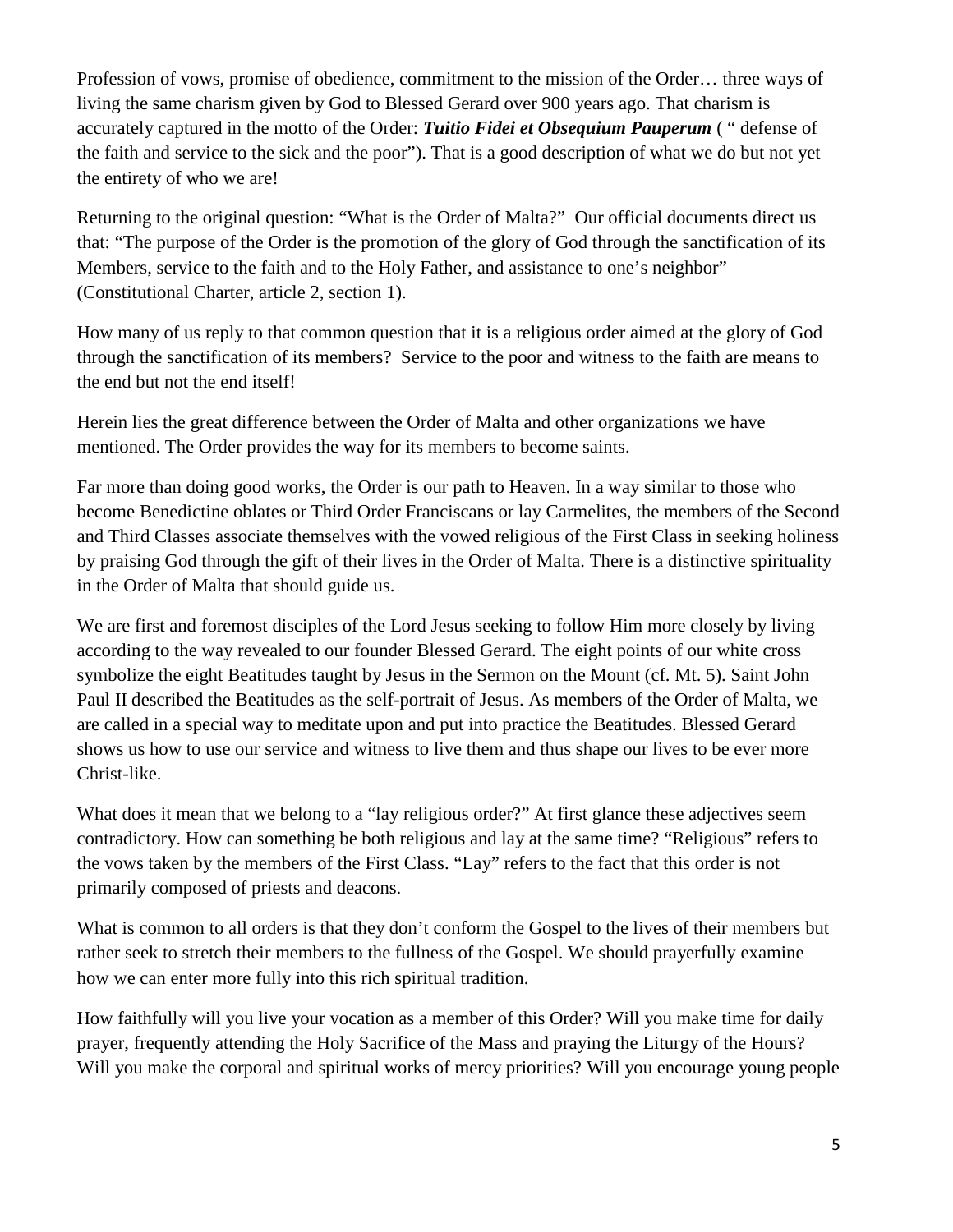to join the Order? Will you pray that more men will respond generously to God's call to profess vows in the First Class? Will you take seriously the faithful witness of our Order stretching back nearly a millennium and our responsibility to hand it on for another generation by not wavering in the face of the challenges of our day?

The Blessed Virgin Mary is the model for all those who seek to draw close to God. Under her title of Our Lady of Philermo, she is the patron of the Order of Malta. The Byzantine icon of the Blessed Mother, which tradition accredits to have been painted by St. Luke the Evangelist, was found in the ruins of a monastery on Mount Philermos in Rhodes. The Knights of Saint John, as the Order was known then, built a basilica on the site and reinstalled the icon. As a treasured possession of the Order, the icon accompanied the Order as it moved throughout the Mediterranean. The feast day of our Patroness is September 8th, the Feast of the Birth of the Blessed Virgin Mary, celebrated as a solemnity by the Order under the title Our Lady of Philermo. It, coincidentally, was the date the Order defeated the Turkish siege of the island of Malta in 1565.

*More information about the history of our Patroness can be found in the Appendix.*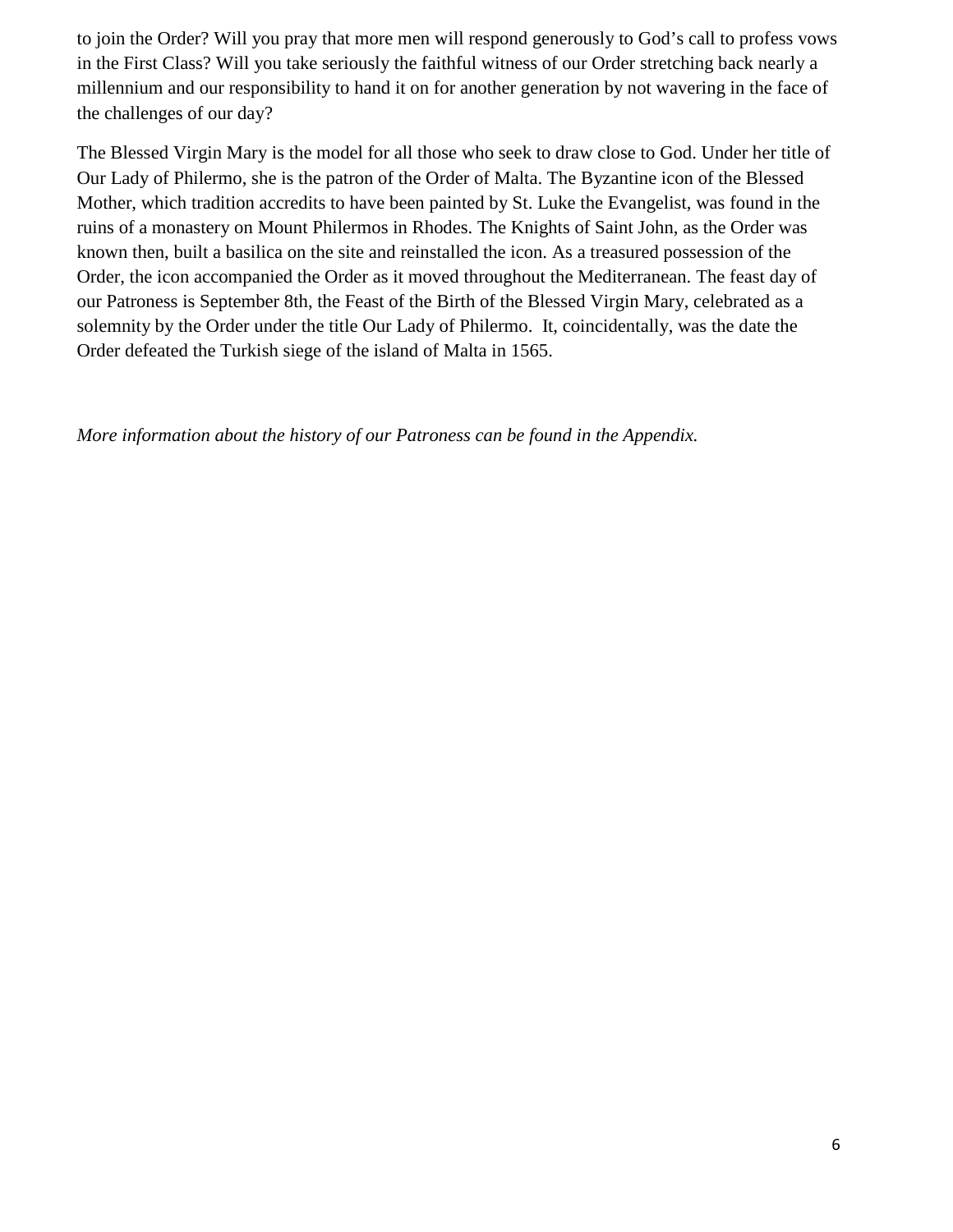

## Chapter 2-- The Year of Preparation

<span id="page-8-0"></span>A review of the rules and regulations of the Order regarding the Year of Preparation should give you not only a clearer idea of the actions you must take during the year and the expectations for your participation, but also provide you with a better understanding of what being a member of the Order of Malta really means.

## **Regulations & Commentary**

The Regulations and Commentary were promulgated by the Grand Master and approved by the Sovereign Council in 2011. This important document (which is available on the Association's website in the Year of Preparation section) provides a helpful interpretation of important segments of the Order's Constitution and Code (also available on the Association's website in the Year of Preparation section).

While the Constitution and Code should be read by every candidate during their Year of Preparation, the Regulations and Commentary can be a reference for years to come.

The Year of Preparation is clearly defined as a requirement in the Code of the Order:

2. THE PREPARATORY YEAR *Code* **art. 109**

**The reception of Knights (and) Dames … must be preceded by a preparatory period of one year during which the candidate becomes acquainted with the history of the Order and participates in its works and programs.**

The Associations are required to provide a program that gives the candidates an introduction into the Order, its charism and regulations, as well as provide opportunities for candidates to participate in the spiritual activities and hands-on work of the Order. The Code clearly states that these are required activities (exceptions can be provided only by the Grand Master or the Sovereign Council).

The American Association provides for the educational piece of the requirement through a series of narrated PowerPoint modules which should be completed in the first six to nine months of the Year of Preparation or, alternatively, with this synthesized publication of those narratives.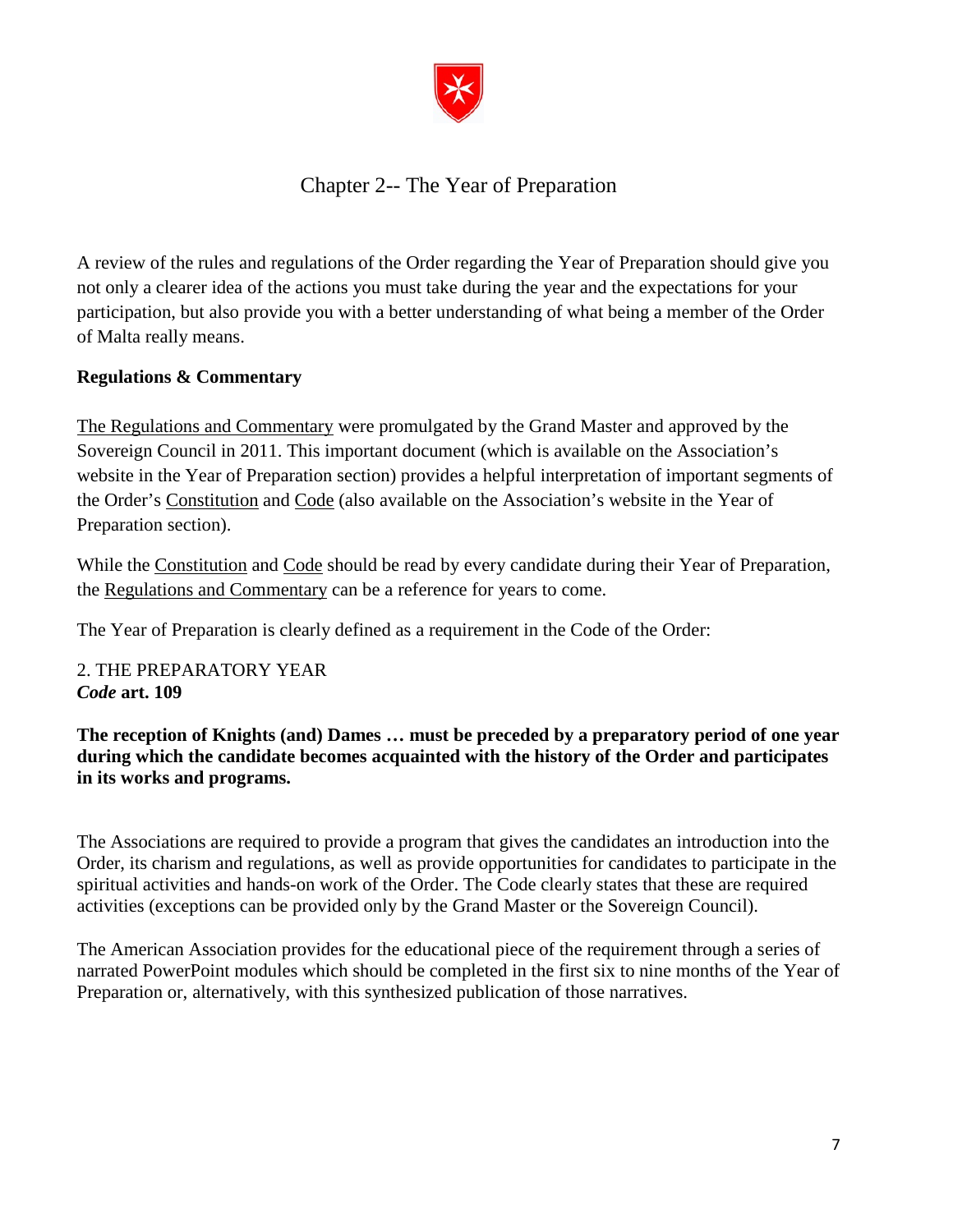The Regulations require that a candidate have two sponsors who are Knights or Dames. In the American Association, this requirement is met through your sponsors and the Area Chair who also signs your application. Both the sponsors and the Area Chair have the responsibility to shepherd each candidate through the year-long process of preparation and the application process. The Regulations require that they continue their supportive role through the early years of membership, once the candidate is approved and invested.

Each Association, and each Area within the American Association, has its own unique method of accomplishing the requirements of supporting candidates in their year of preparation. You, as the candidate, have the right and the responsibility to seek your sponsors' assistance in clarifying any of your responsibilities, in providing support and encouragement to you and participating with you in many of the activities during your year of preparation.

A successful year of preparation involves a partnership between the candidate and the two sponsors. That partnership will evolve over time  $-$  in many cases, the result is a lifetime of friendship and opportunity to grow together in the spiritual life of the Order and to share in the camaraderie that is one of the outcomes of working side by side with other Knights and Dames in serving the sick and the poor and in giving witness to the faith.

In the chapter on Works and Ministries, there will be a clear explanation of the importance of handson work in service to the sick and the poor for Knights and Dames. In your year of preparation, you should have multiple opportunities to be involved in working along with other Knights and Dames in serving the sick and the poor.

You may have already been involved in such activities. In many cases, that is how a Knight or Dame identified you as a potential candidate for membership in the Order of Malta. The early Christians were identified by the famous phrase, "See how they love one another." The same could be said for the Knights and Dames who show their love for Jesus through their service to the least of His brothers and sisters, the poor and the sick.

If you are already involved in hands-on work that is part of the Area's regular works and ministries activities, then you can probably continue to work in that same activity. You are encouraged, however, to also get involved in some other activity in your sponsors' Area to give you a broader perspective on the kinds of activities in which members are participating.

In some cases, Areas will have a planned set of specific activities in which you are expected to participate. You should discuss this early in your Year of Preparation so that you can arrange your schedule, working with your sponsor and the Area Chair to ensure you meet any Area-specific requirements. Early discussions will help to avoid any last-minute surprises.

In March of your Year of Preparation, you will be asked to submit a page from the application form (currently Page 3) on which you will summarize your participation in the spiritual and service activities within your Area. You should meet with your sponsor and/or Area Chair to develop a plan for completing the activities required for this form. Then, when it is time to submit the form, it will be easy for you to identify and explain the various activities in which you participated during your Year of Preparation. You should review your plan regularly to keep on target.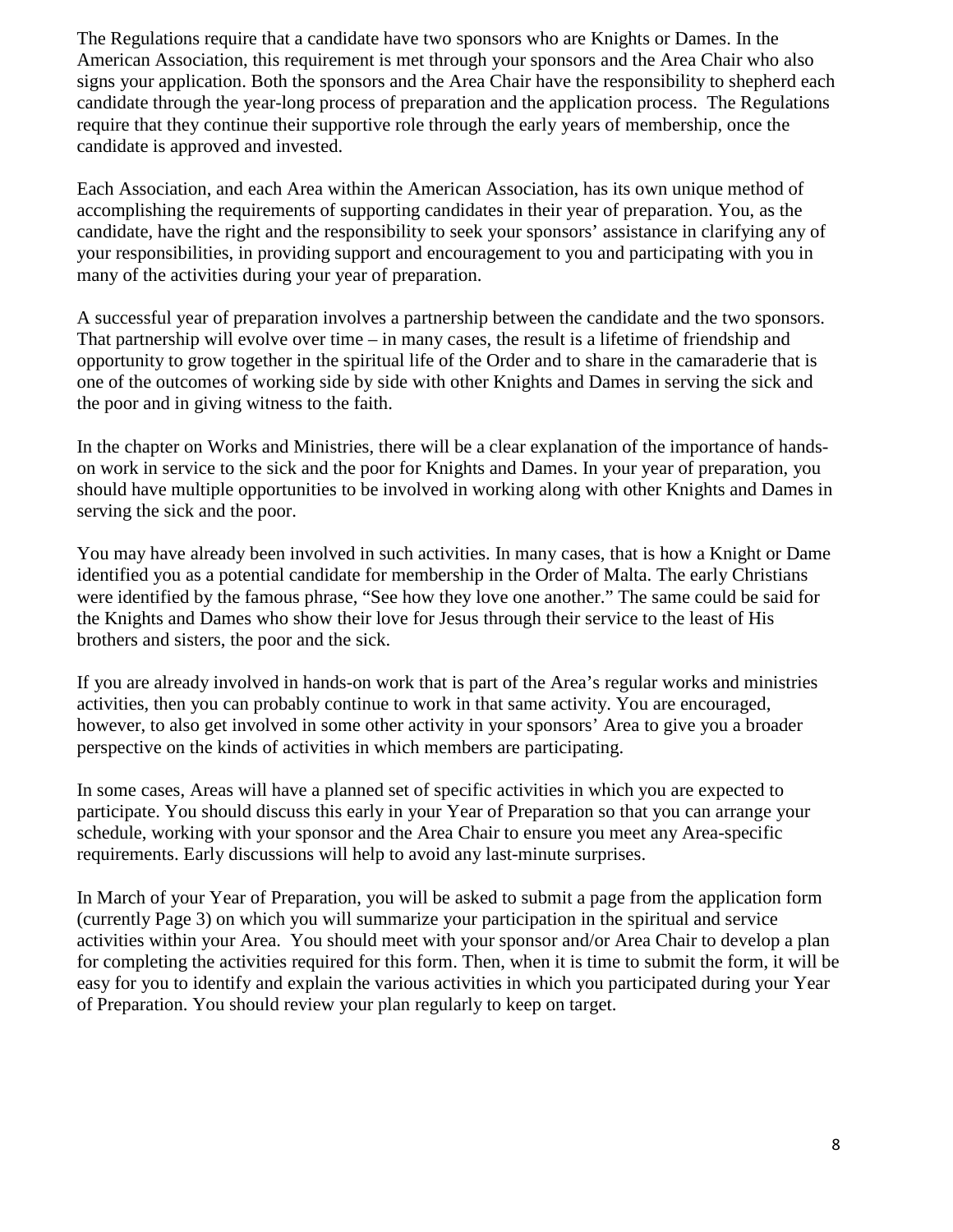As you become more involved in different activities with members of the Order, you should take the opportunity to speak to other Knights and Dames to help you gain insight into the normal flow of activities as well as the reasons why members have chosen to join the Order.

Your Area Chair or sponsor should provide you with a calendar of events for the Area. Some Areas are particularly active while some Areas, because of geographic size or limited numbers of members, may have fewer planned activities. The Association website has a calendar of major Association events. Each Area should also have a similar Calendar, usually accessible through the Association's website (www.orderofmaltaamerican.org). As many of our members travel or split their time between two or more Areas, the links to the various Areas' calendar of activities enable members and candidates to participate in the activities of other Areas when they are away from their home Area.

A key work of the Order in which the Association participates every year is the Pilgrimage to Lourdes. This is one of the principal works of the Order and is addressed fully in a later chapter. The Regulations state that candidates should attend the pilgrimage during their Year of Preparation, if possible, or within the first three years of membership. You should discuss with your sponsor whether you should pursue such an opportunity during your Year of Preparation; if you cannot participate during your Year of Preparation, you should note that the Order considers it important enough to state that you should participate within the first three years of membership if you cannot go during your Year of Preparation.

In recent years, the American Association, in collaboration with the Federal Association, has organized a shorter 3-day pilgrimage to the apparition site of Our Lady of Good Help near Green Bay, Wisconsin. Participation in the pilgrimage to this Marian shrine can also be consider a fulfillment of the Regulation's requirement, albeit in a much smaller setting than Lourdes. More information about this alternative can be found on the association's website.

The Year of Preparation is a time of discernment. By its nature, it is also a time of prayer and reflection. The Regulations and Commentary offer the following:

• The strong recommendation to the candidate to participate in a spiritual retreat to discern his/her vocation to join the Order.

The Association and the Areas offer several retreats each year. The dates of the Association retreats should appear on the Association calendar on the website as soon as they are determined.

Prayer is an important part in the life of a member of the Order of Malta. Most Areas offer multiple opportunities during the year to participate in the celebration of the Mass. Generally, Area Masses will be celebrated on the feasts of the patrons of the Order – Our Lady of Philermo (September  $8<sup>th</sup>$ ); Saint John the Baptist (June  $24<sup>th</sup>$ ) as well as on the World Day of the Sick (February  $11<sup>th</sup>$  – the feast of Our Lady of Lourdes). Many Areas also have Mass on each First Friday of the month, celebrated by the Area Chaplain. You should speak to your sponsor and your Area Chair about what is available in their Area.

As you read these chapters or complete each module on the website, you should take the time to discuss its content with your sponsors. Ask questions; seek explanations about anything you are not sure. When you talk about the material you reviewed, it will serve to help you remember it; your sponsors may be able to offer insights from their own experiences. Among the advantages of making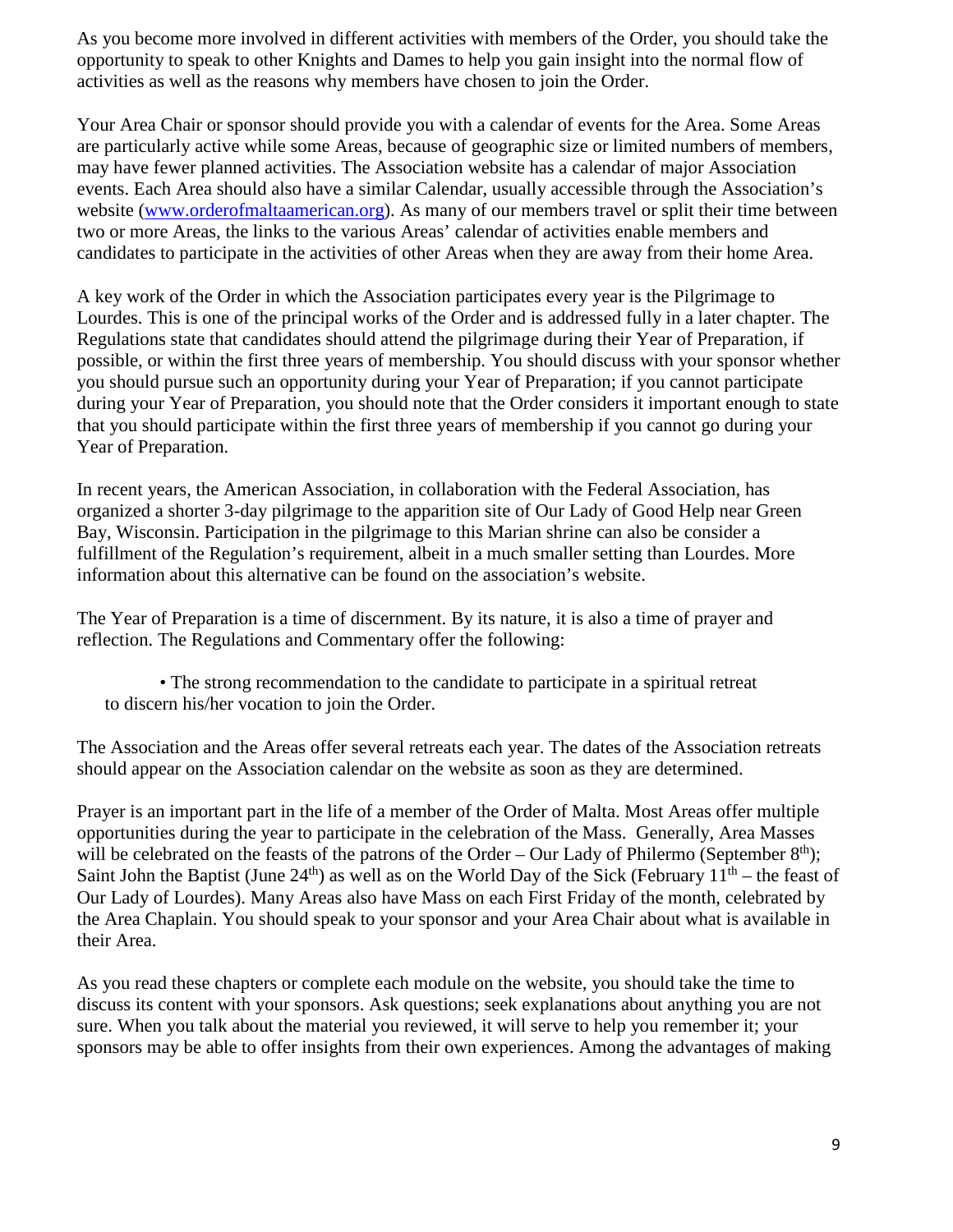the modules and/or these chapters available for self-study is the ability to set the time at the candidate's convenience.

In the Year of Preparation/Formation section on the American Association's website (www.orderofmaltaamerican.org), you will find a number of resources that may be helpful to you as you proceed through your year of discernment:

I. The complete set of narrated chapters in this series.

II. Videos (or links to videos) recommended for your review: including Lourdes, Investiture Mass, an Italian Association Rescue, videos on two of our international works and the following "must see" videos:

> *The Heart of the Order.* A Video on the First Class *What is the Order of Malta?* An American Association Video

III. Assembled required/recommended readings to be housed in YOP Room: including the Regulations and Commentary; Constitution and Code; Chaplains essays; the Catechism of the Catholic Church; decrees from 2<sup>nd</sup> Vatican Council; and several Papal exhortations and encyclicals. This section also includes a link to The Bible (Vatican's website, New American Bible) and a Prayer Book.

IV. Other resource material with links to the list of current Board members and Area Chairs.

This is the start of one of the most important years of your life. The prayers of the Association's Board of Councillors and your sponsors follow you throughout this Year of Preparation. It is fitting that you end this chapter as you will pray every day, the Daily Prayer of the Order of Malta:

*Lord Jesus, thou hast seen fit to enlist me for thy service among the Knights and Dames of Saint John of Jerusalem. I humbly entreat thee through the intercession of the Most Holy Virgin of Philermo, of Saint John the Baptist, Blessed Gerard and all the Saints and blessed of our Order, to keep me faithful to the traditions of our Order. Be it mine to practice and defend the Catholic, the Apostolic, the Roman faith against the enemies of religion; be it mine to practice charity towards my neighbors, especially the poor and the sick. Give me the strength I need to carry out this my resolve, forgetful of myself, learning ever from the Holy Gospel a spirit of deep and generous Christian devotion, striving ever to promote God's glory, the world's peace, and all that may benefit the Order of Saint John of Jerusalem. Amen.*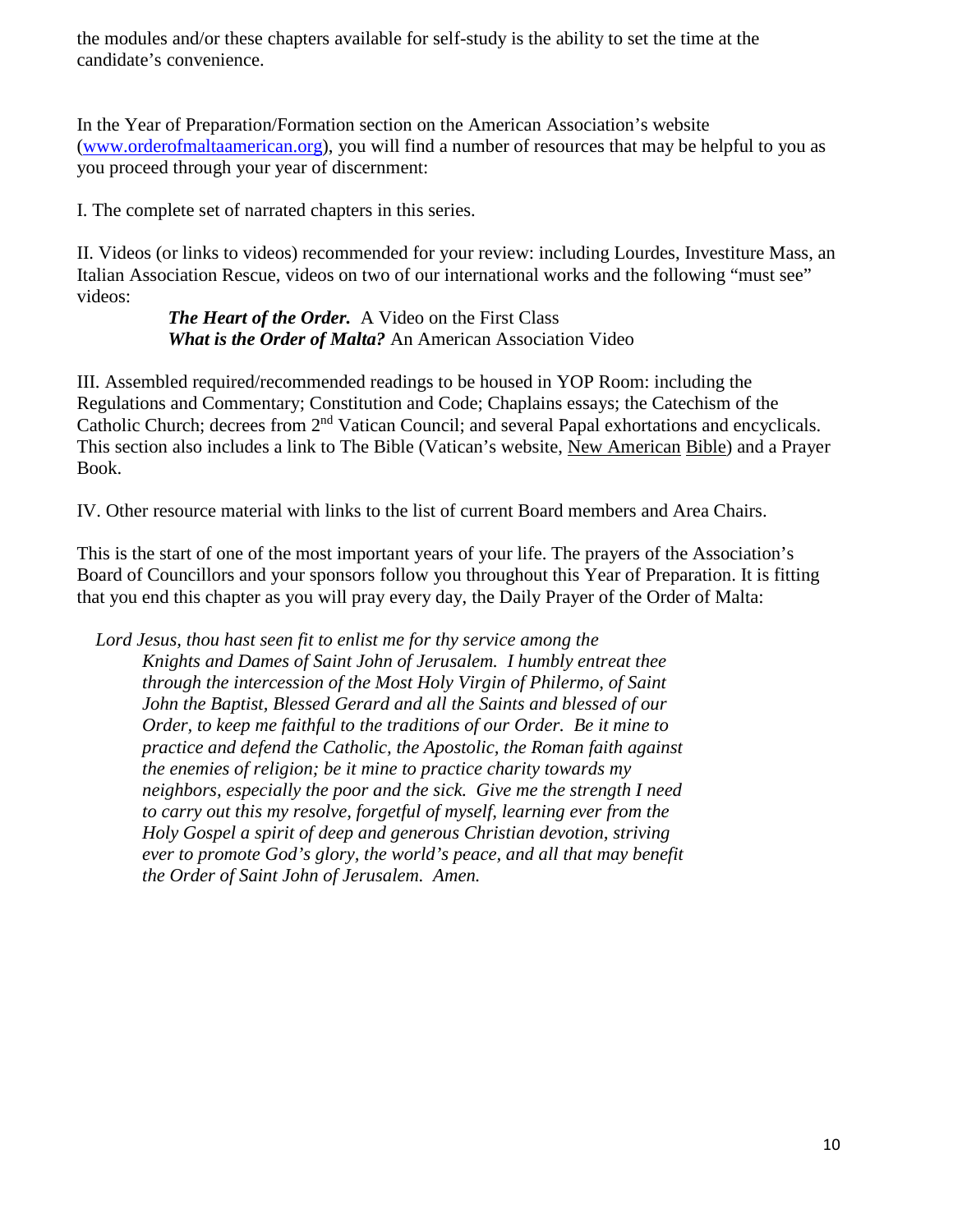

## Chapter 3 – The American Association

## <span id="page-12-0"></span>**A Brief History of the Association**

On April 28, 1927, at the request of Pope Pius XI, the Sovereign Council of the Order in Rome granted a Charter creating the American Association as an official entity of the Order with headquarters in New York City. It became the tenth National Association of the Order, and the first in the Western Hemisphere.

From its small beginnings, it has grown to approximately 1,800 Knights and Dames, making it now the largest association within the Order. There are also nearly one hundred chaplains and several hundred members of the Auxiliary within the Association. There are 31 designated American Association Areas across the country with appointed Area Chairpersons and Hospitallers. Many Areas also have their own Membership and Communications chairs. Knights and Dames assist a broad number of charitable projects in their local areas with their hands-on volunteer efforts and additionally, in many cases, with their financial support.

The Association usually holds its annual business meeting in conjunction with its annual investiture of new members in St. Patrick's Cathedral in New York City each November.

There are three Associations in the United States: the American Association with headquarters in New York City, the Western Association with headquarters in San Francisco and the Federal Association with headquarters in Washington, DC. Each has its own executive offices and its own governance. All three Associations are part of the Order of Malta worldwide and seek the same spiritual goals, following the same charism.

While there were always women in the Association, even from the early years, the first large group of women was elected to the Order in 1986 when sixty women were admitted to the Association and were invested in the Order at Saint Patrick's Cathedral in New York City. The new Dames of the Association were instrumental in providing the leadership and planning needed to enable the Association in joining the worldwide Order of Malta's annual pilgrimage to Lourdes for the first time. The Association has participated in the Annual Order of Malta Pilgrimage to Lourdes since 1986.

The Association's first president, James J. Phelan, and later president, George MacDonald, were dedicated to increasing the Association's membership and in helping to grow the Association's resources. The list of the Association's Presidents is on the Association's website.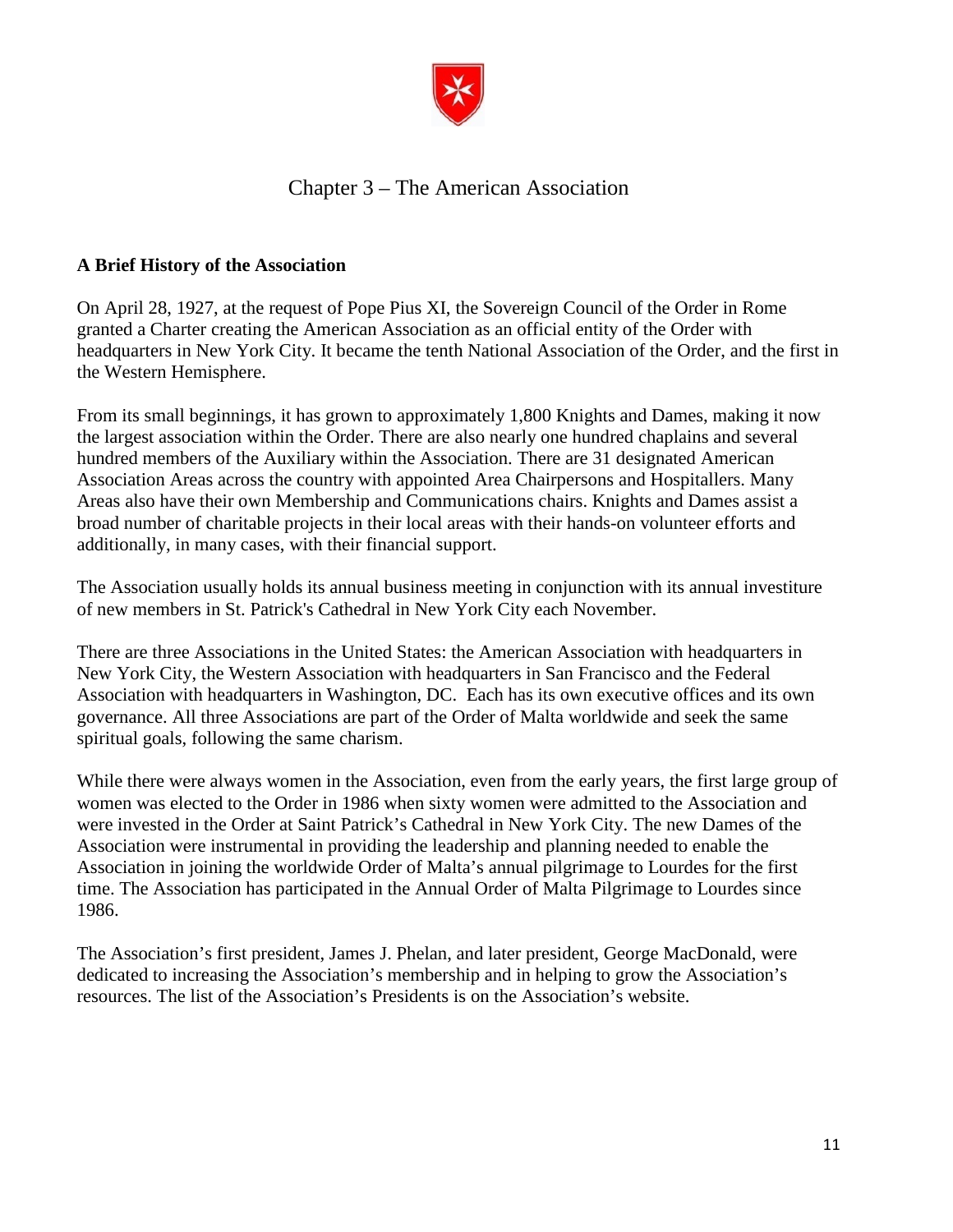His Eminence, Patrick Cardinal Hayes, Archbishop of New York, was selected as the group's first Chaplain in 1927. By charter, and by tradition, the Archbishop of New York is the Principal Chaplain of the Association and, by charter, the Association's headquarters are in New York City.

In the coming years, the Association received the protection and guidance of Francis Cardinal Spellman. He initially became acquainted with the American Association while a Monsignor in Rome working with Mr. Edward Hearn (a founding member of the American Association), and his connection with the Association strengthened over the next few years.

Cardinal Spellman possessed an exceptional ability to achieve things both political and economic. As a political manager and businessman, he had few equals within the Church. Following his installation as archbishop of New York in 1939, Cardinal Spellman's support for the Association continued to grow. By 1941, Francis Cardinal Spellman was listed as the 'Grand Protector' and 'Spiritual Advisor' of the Association. Using his inherent talent, drive, and devotion to the Association, Cardinal Spellman was able to enlist the aid of some of America's business and professional leaders in support of the Association.

In 1989, the American Association received national recognition when His Most Eminent Highness Frá Andrew Bertie, Grand Master of the Order, presented President Ronald Reagan with the Collar of the Order pro Merito Melitensi. This presentation at the Association's Annual Dinner was the first time in the Order's history that an American President had formally recognized the Order. According to the Association's president at the time, J. Peter Grace, "The President … [received] this award for his vigorous defense of the pro-life cause during his eight years in office, his commitment to Christian moral principles, and his dedication to traditional family values."

President Reagan's remarks provided great insight into this Order from an outsider and a major political leader. Below is an extract of remarks made by President Ronald Reagan at the American Association's Annual Dinner at the Waldorf Astoria in 1989:

*"Today, as for nine centuries, you, the Knights and Dames of Malta, serve the victims of poverty, hunger, and disease. I have often noted that in America we have a tradition that began when the first community of settlers joined together to help build a home for a newcomer: the tradition of neighbor helping neighbor, the tradition of the barn raising, and the settlement house and the church-run hospital, the tradition that Tocqueville spoke of in wonderment more than a century and a half ago when he observed that when there was a job to do, Americans didn't wait for the government but pitched in and did it for themselves. Well, yes, an American tradition, but one more ancient and universal as well, of which history offers few examples more crystalline and enduring than the Knights of Malta.*

*But to return to faith, hope, and love, your work with the ill, in particular, those with leprosy, now those with AIDS; …your support of Mother Teresa's care for the poorest of the poor; your work feeding the hungry in Latin America -- these are some of the highest examples of love, compassion, and mercy in our time. They have the power of faith moving in the modern world."*

President Reagan's remarks resonate today as members and candidates for membership reflect on an outsider's view of the work of the Order. We are called to continue the work of Blessed Gerard in a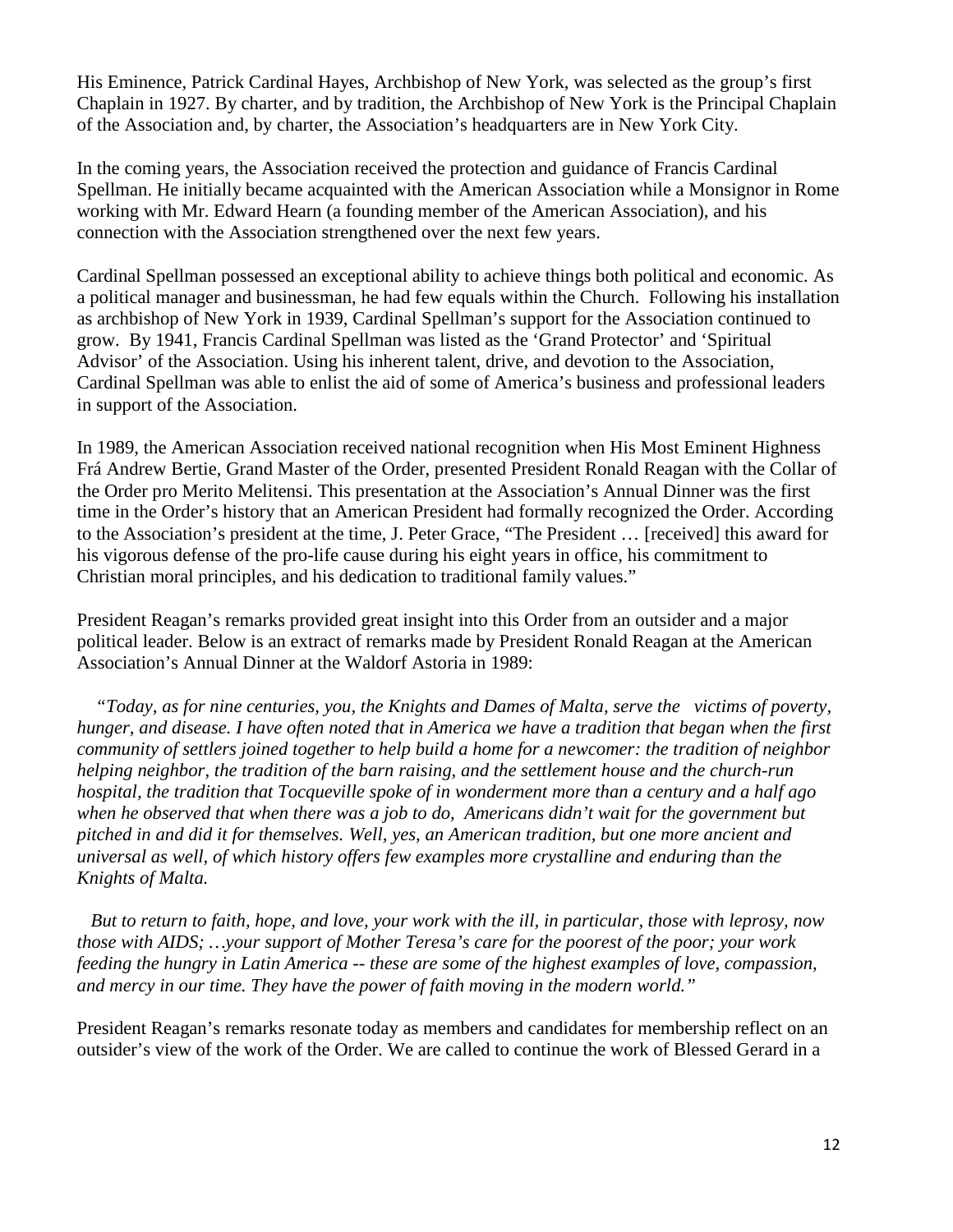world which he probably never conceived. But the issues still remain and the work of the Order has never been more needed.

## **Governance**

The Governance of the Order is defined in its charter and outlined in its By-laws.

The American Association is governed by a Board of Councillors, consisting of a President and 24 other individuals. All are elected by the members of the American Association and serve a three-year term, renewable for a second three-year term. One third of the Board is elected/reelected each year. The President is elected by the general membership; officers of the Board are elected by the Board members from among the elected members of the Board and include the Chancellor, the Treasurer, the Secretary, the Hospitaller and the Vice Hospitaller.

Elections are held each year, in the Fall. As noted above, the terms of the President and the Board members are three years and they can run for re-election. After two terms, elected members must wait three years before being considered to run again. One third of the seats on the Board are up for election each year, providing the opportunity for transition as well as stability.

The Board has a number of standing committees to address ongoing issues of governance including the Admissions Committee, the Nominating Committee, the Audit Committee, the Disciplinary Committee and the By-laws Committee. The Board also has Operating Committees which may change from time to time, depending on the needs of the Association.

## **Areas of the Association**

The extensive geographic territory covered by the American Association necessitates the division of the Association into geographic units defined as Areas. There are thirty-one Areas in the Association. Because of differences in member locations, some Areas consist of a full state, one includes multiple states and some are political subdivisions of a state. Within a state, the boundaries of each Area are often defined by county or by diocese.

A map of the Association's current Areas is available on the website. The American Association's territory is primarily the northeast quadrant of the country from the Atlantic to the Rockies, and north of the Mason-Dixon line, but due to migration and the "snow bird" effect, it also has very active Area groups in parts of Florida and Texas.

Areas are headed by an Area Chair or in many cases, Area Co-Chairs. The Area Chairs are appointed by the President of the Association with the approval of the Board of Councillors. The President receives recommendations for consideration from Area members when an Area Chair's term is expiring. Terms are for three years with the opportunity for re-appointment to a second three-year term. The Area Chairs report to the President of the Association and are charged with "carrying out the plans of the Association as they relate to the Areas." They also have the responsibility to "further the charitable, religious, and beneficent works of the American Association within their respective regional areas, and to assist the President and the Board of Councillors in the effective administration of the Association."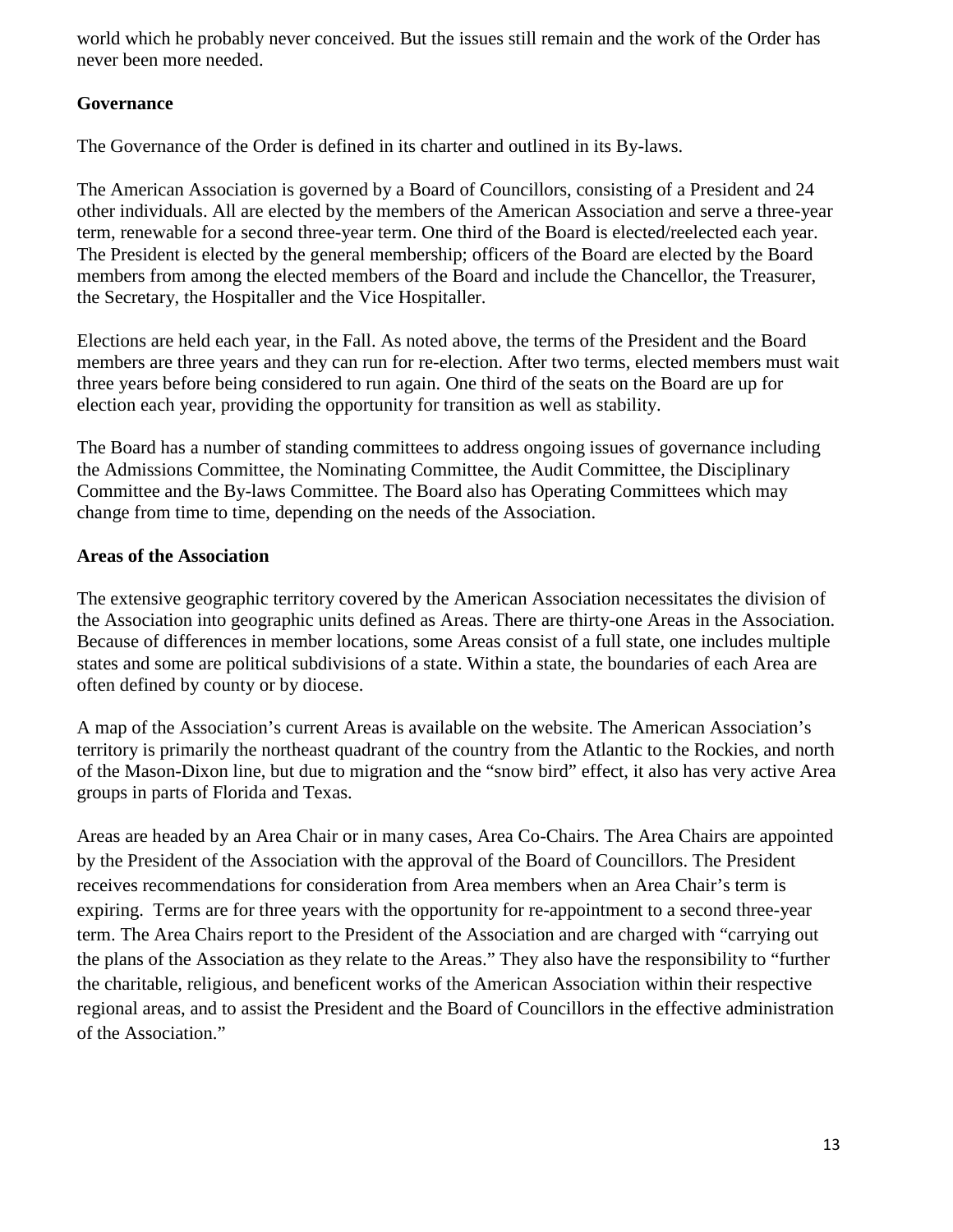Area Hospitallers are appointed by the Area Chairs, subject to the approval of the Board of Councillors. The Area Hospitaller is responsible for current and prospective works and ministries within the Area. Most Areas have an Area Treasurer, an Area Membership Chair, a Grants Committee Chair and often, a Communications Chair---although the Area Chair assumes all of these responsibilities in some of the smaller Areas.

Area chaplains are a spiritual resource for members in the Order and assist in providing worship and spiritual activities including days of recollection, Eucharistic ministry training, celebration of Masses related to key dates of the Order as well as other activities.

Each Area is responsible for developing spiritual and hospitaller activities that can engage Members in growing spiritually by living the charism of the Order. Certain events are prescribed such as Mass on the Feast of Saint John the Baptist. In addition, Areas may host social activities, often connected with spiritual and hospitaller activities. Areas help in growing membership by identifying potential candidates through contacts at work, church, and in other volunteer settings.

While Areas and the Association do not own organizations such as hospitals, food banks and pregnancy support centers, the Areas support activities where Members join with organizations in place to provide volunteer support as well as resources. Areas also administer the Association's grants program; Area leadership and Area Grant Committees make decisions on Area Grants to support works in which members are engaged.

The Grant funding is provided primarily through a grant the Association receives annually from the Malta Human Services Foundation. This Foundation was established to grow resources to support the charitable works of the Association and other works of the Order of Malta. Some Areas also provide additional funding for Area grants.

The Auxiliary is an important component of the Area population and may help with American Association projects and can initiate its own projects and experiences to create a strong and vibrant membership. Auxiliaries fully support and participate in all the spiritual and ministerial activities of the Order, as well as their own projects and programs. Auxiliary members are members of the Association and participate with the Knights and Dames to further the work of the Order.

#### \*\*\*\*\*\*\*\*\*\*\*\*\*\*\*\*\*\*\*\*\*\*\*\*\*\*\*\*\*\*\*\*\*\*\*\*\*\*\*\*\*\*\*\*\*\*\*\*\*\*\*\*\*\*\*

Some of the historical information on the American Association was taken from an article by Dr. Carl Edwin Lindgren, Member of the Royal Historical Society (London) and the Fellowship of Catholic Scholars.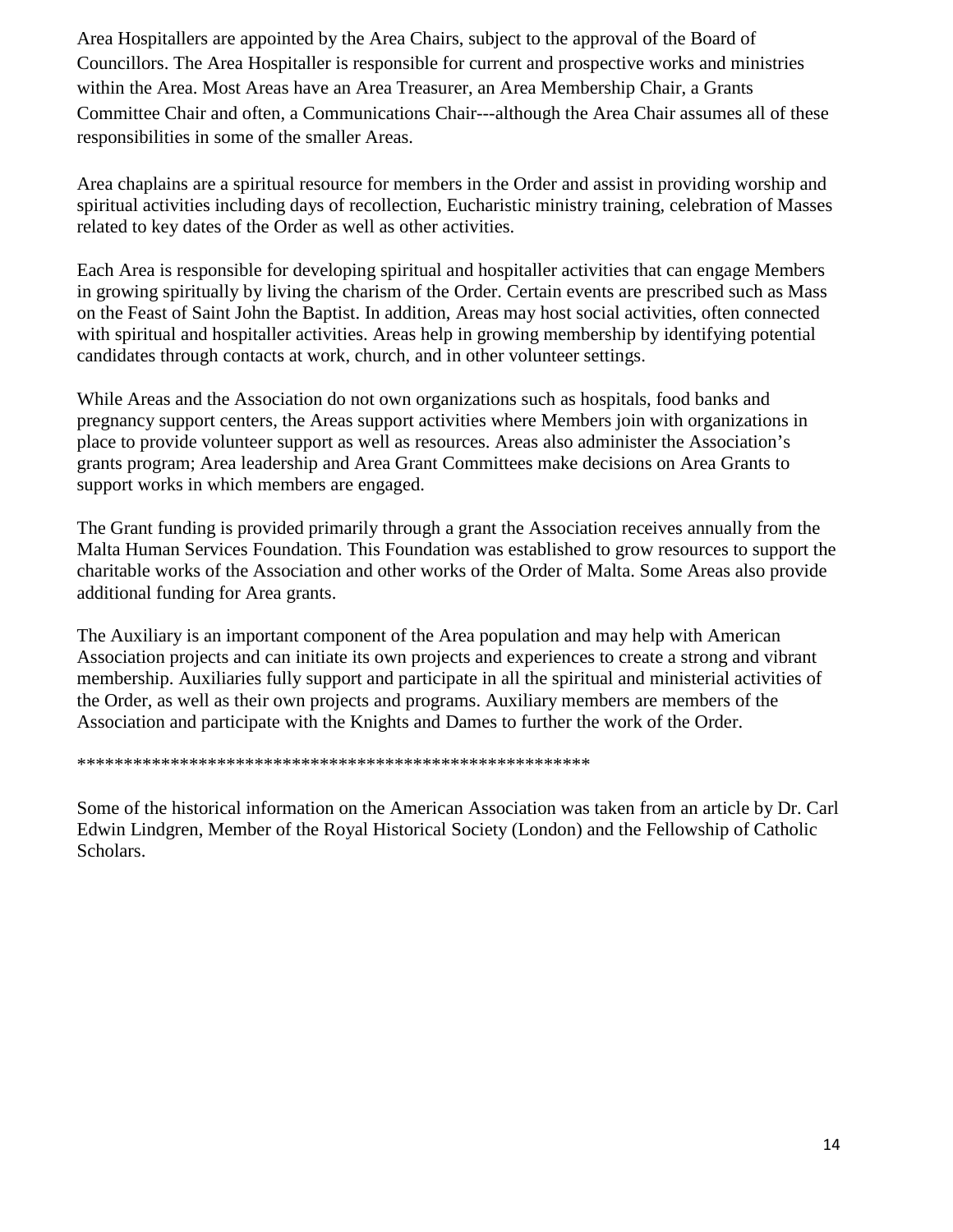

## Chapter 4-- Works and Ministries

<span id="page-16-0"></span>As the Daily Prayer of the Order states, "Be it mine to practice charity towards my neighbors, especially the poor and the sick." Members of the Order do that in any of hundreds of ways, always focused on those whom Blessed Gerard referred to as 'our lords, the sick and the poor.' As servants to those who are sick and poor, we join in a worldwide Order of people dedicated to the same resolve, crossing boundaries of time and space.

In this chapter, we discuss the meaning of the Order's charism of nurturing, witnessing and protecting the faith (*tuitio fidei*), and of serving the poor and the sick representing the Lord (*obsequium pauperum*) and how it relates to what is required of every Knight and Dame in the Order. When a person becomes a member of the Order of Malta, he or she is expected to pursue a lifetime journey of spiritual development that takes form through active engagement in helping the sick and the poor, and giving witness to our Faith by our works of charity towards those in need.

This chapter will also provide an overview of the types of works and ministries in which members can become involved in their Areas and in the Association; in addition, you will get a brief look at some of the major international works of the Order.

The Regulations and Commentary state the following about the Order's Charism:

For nine centuries, the mission of the Order has been *"the promotion of the glory of God through the sanctification of its Members, service to the faith and to the Holy Father, and assistance to one's neighbor"*.

The Sovereign Military and Hospitaller Order of Malta fulfills this mission as *"a religious lay order…*

It is devoted to its charism of nurturing, witnessing and protecting the faith (*tuitio fidei*), and of serving the poor and the sick representing the Lord (*obsequium pauperum*). (*taken from the Regulations and Commentary – page 26*)

"Giving witness to the faith, serving the sick and the poor" - you will hear this phrase time and time again as a reminder of what being a member of the Order of Malta is all about. The charism of the Order of Malta, as expressed in this short phrase, is simple to learn and a challenge to live. The Order of Malta originated as a Hospitaller order in Jerusalem where Blessed Gerard gathered a group of like-minded individuals who dedicated themselves to the care of pilgrims in the Holy Land. It continues to provide service to the poor through its operation of hospitals (mainly in Europe),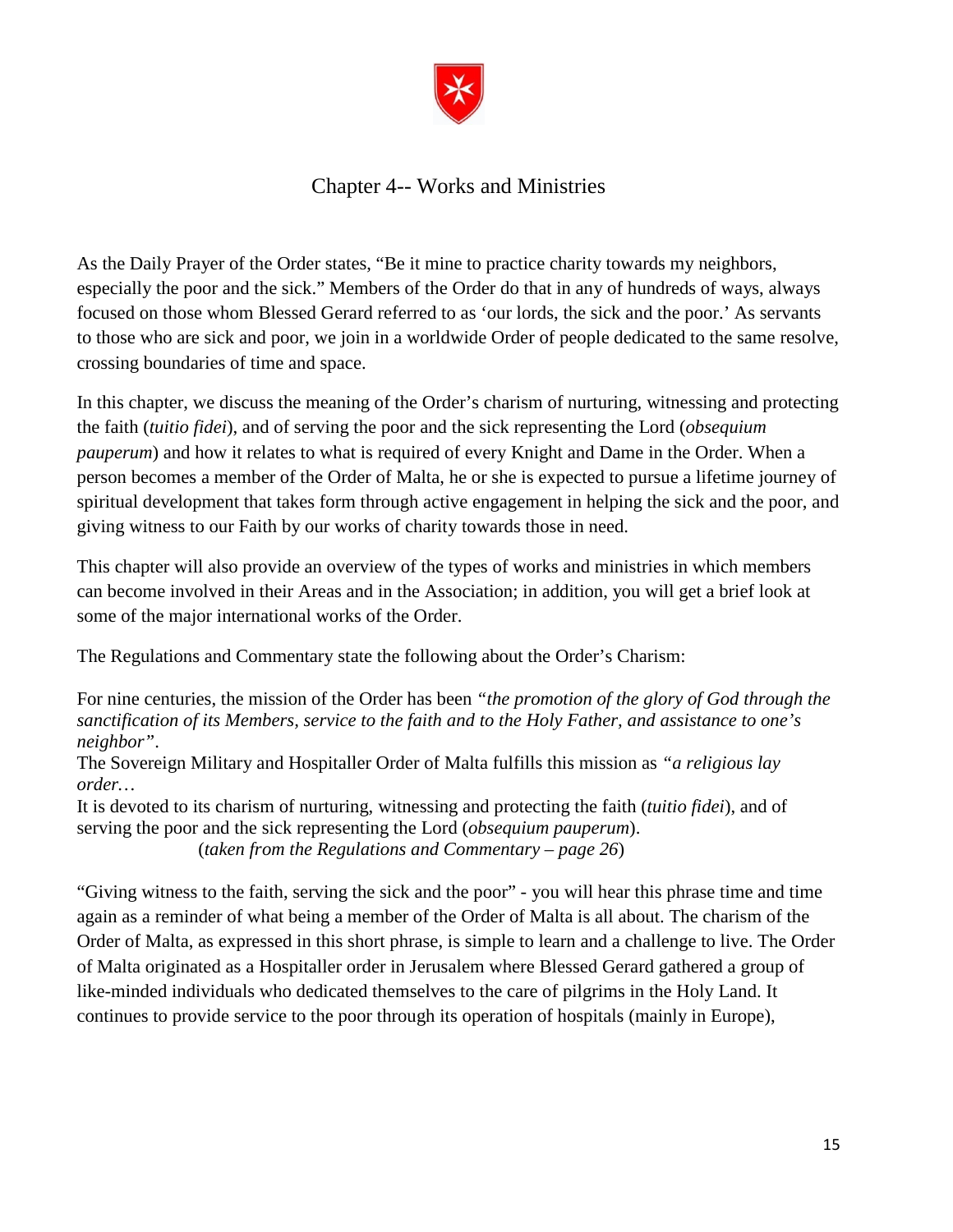volunteer activities in hospitals, nursing homes, homeless shelters, and a variety of other interactions with the sick and the poor.

When we discuss the history of the Order in Chapter 6, we will see how, although the Order of necessity developed a military component, it never lost its focus on its hospitaller function – the thread that is woven through its history and is carried on by the Order and its members more than nine hundred years later. Even before the Order was an Order, men and women dedicated to the service of the sick and the poor in the name of Christ were at work in Jerusalem.

## **Hands-on Work**

The Regulations and Commentary have this to say about hands-on work of the members of the Order:

"In search of a tangible response to the love of Christ, the first Members of the Order recognized the Lord and served Him in sick pilgrims in the Holy Land. Serving the sick and the poor (obsequium pauperum) has its origin in the divine compassion for the misery of the world, which obliges the Members of the Order to serve Jesus Christ, who is present in the sick. With respect to the other purpose of the Order, witnessing the faith (tuitio fidei), the Members of the Order, recognizing the image of God in each individual, are especially called upon to become involved in those situations where human life is threatened in its God-given essence and dignity." (*taken from the Regulations and Commentary – page 37*)

What characterizes the commitment of the members of the Order of Malta is the hands-on work in which they become engaged. The Order of Malta's Annual Pilgrimage to Lourdes provides a foundation on which members develop a better understanding of the nature of the Order and the role of hands-on work in the spiritual development of its members. Participation in the Lourdes Pilgrimage has been the impetus for many members to grow their commitment to hands-on work.

Again, the Regulations and Commentary are clear on the spiritual nature of the hands-on work of its members:

"Consequently, the Order is the tangible way for its Members to fulfill the supreme commandment of love for God and neighbor, to honor God and sanctify themselves in the imitation of Christ and in communion with the Church. The charisma of "obsequium pauperum" leads Members to encounter the Lord in the sick through personal service. All Members are, therefore, called on to practice, personally and regularly, the corporal and spiritual works of mercy.

By serving the sick and the poor, the Members of the Order put into practice the Word of the Lord: "For I was hungry and you gave me food, I was thirsty and you gave me drink, a stranger and you welcomed me, naked and you clothed me, ill and you cared for me, in prison and you visited me" (Mt 25:35-36).

This service demands a personal commitment by every individual, in order to enter into a concrete relationship with those in need. This relationship [should] be marked by friendship and real respect for those being assisted, for their own sake. Service to the needy must have priority in the works of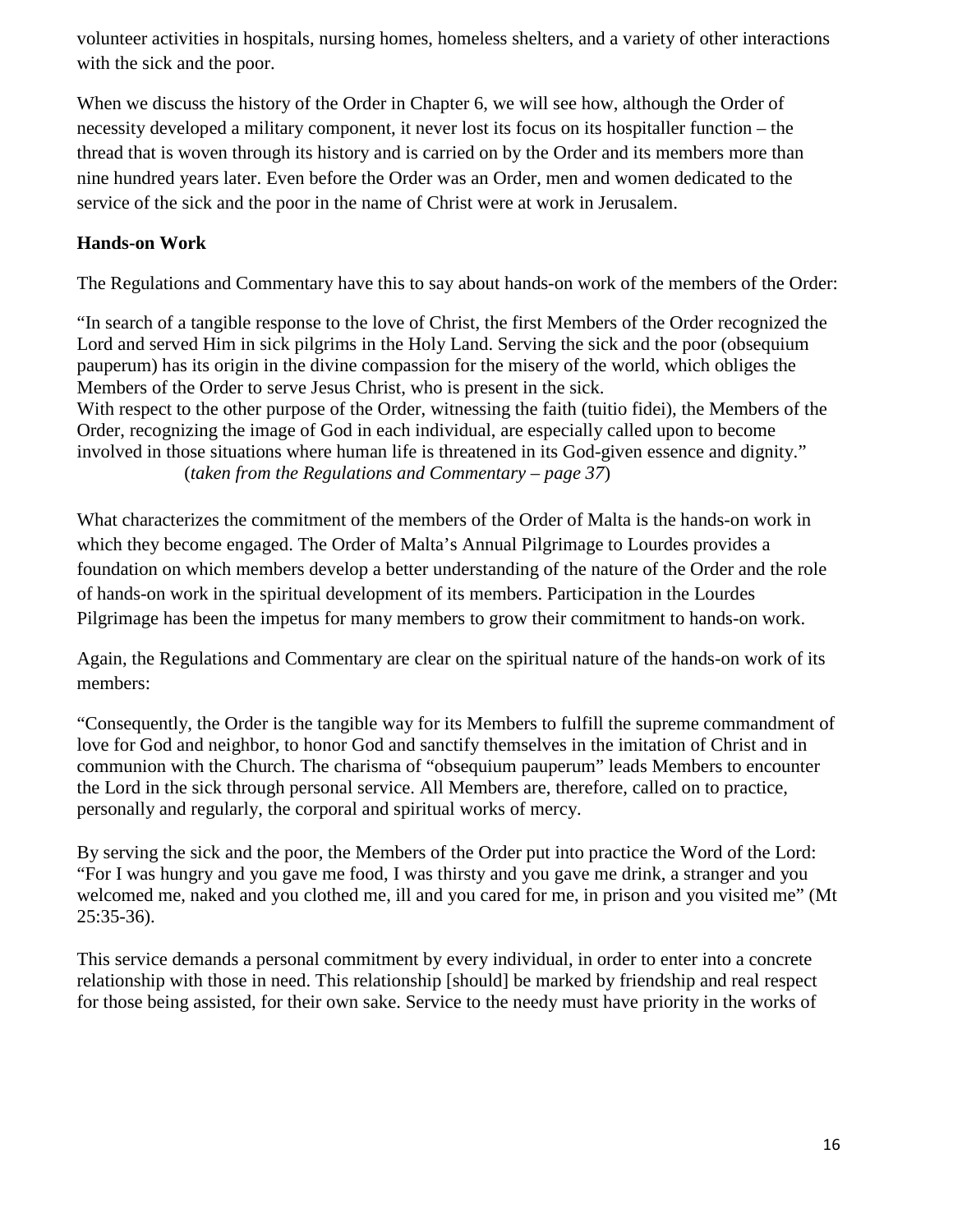the Order. Although the tasks can vary according to the nature of the work as well as the training and abilities of the Members, the personal relationship to those being served should never be absent.

It is always insufficient to describe the charism of "service to the sick and the poor" in words. In its deep and real sense, it can only be experienced during and in service. It is alive in the Order and in the Members only insofar as it is implemented."

(*taken from the Regulations and Commentary – pages 37- 38)*

Candidates who choose to become members are making a lifetime commitment to share their time in the spiritual activities of the Order, to serve the sick and the poor as their path to spiritual growth and to share of their material goods to help the sick and the poor.

#### **International Works of the Order - The Lourdes Pilgrimage**

The Pilgrimage to Lourdes is one of the most important works of the Order. It is so important that the Regulations and Commentary speak of attending the pilgrimage as an obligation to be completed in the first three years of membership with the recommendation that candidates in their year of preparation attend the pilgrimage if possible.

The Grand Master has designated the Lourdes Pilgrimage as one of the key priorities of the Order. In addition to the important work of helping the sick, the Pilgrimage provides a focus for the Knights and Dames of the Order that they do not get anywhere else. It is often said that once a member attends the Lourdes pilgrimage, they better understand what the Order is all about. The active participation in service to the Malades (the sick people who journey with the Association to Lourdes) is an eye-opener for many good people whose experience with hands on work may have been limited. The Pilgrimage brings together everything the Order stands for – witness to the Faith, service to the sick and the poor, a worldwide organization serving in many countries, an institution of the Church with a long history and a strong tradition.

Seven thousand (or more) members of the Order gather in the little village in the mountains of southern France each year over the first weekend in May. With them come thousands of sick people (Malades) and their caregivers, medical teams, chaplains, and volunteers. Knights and Dames from all over the world join together, reminded that they are in solidarity with each other through the bond created when they joined the Order of Malta.

The Lourdes Pilgrimage will be discussed in greater detail in a later chapter.

## **Other International Works of the Order**

In addition to the Lourdes Pilgrimage, there are a number of other major works of the Order which are supported monetarily and sometimes with volunteers which will be highlighted here.

**Malteser International** is the worldwide relief agency of the Order of Malta for humanitarian aid. Its worldwide operations include emergency medical interventions, long term reconstruction and development programs. Formerly known as ECOM (Emergency Corps of the Order of Malta), Malteser International has more than 50 years of experience in humanitarian operations.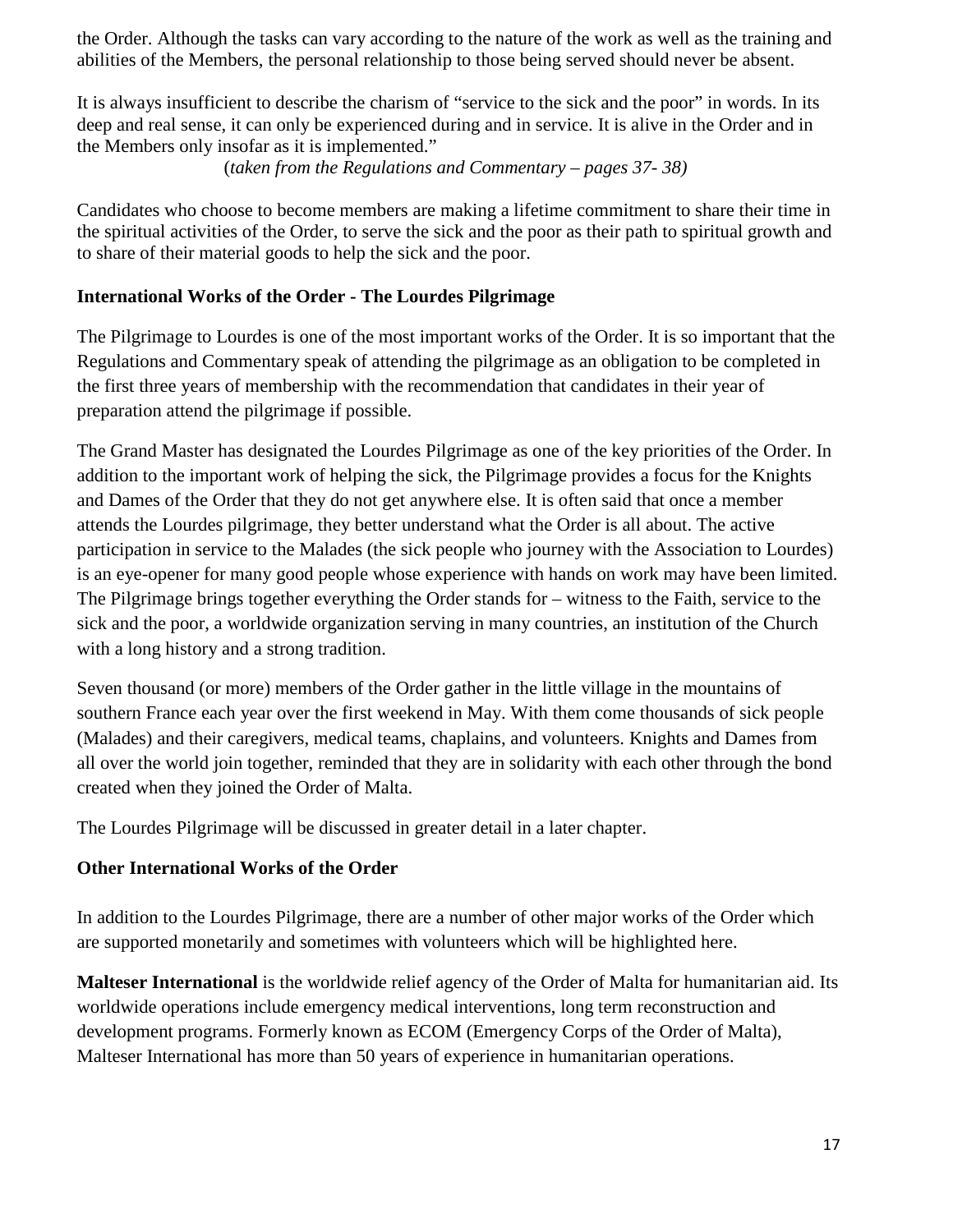There are twenty-six Order of Malta Associations belonging to Malteser International. Malteser International has its headquarters in Cologne, Germany, and currently runs 100 projects in 27 countries in Africa, Asia and the Americas. Malteser International Americas is located in New York and has made significant financial and material contributions to the recovery efforts after hurricanes and earthquakes in the U.S as well as Central and South America.

**The Holy Family Hospital** in Bethlehem, Palestine, is a joint project across the Order of Malta, under the operational responsibilities of the French Association of the Order. The hospital provides the population of Bethlehem and its surrounding area with an indispensable service, offering the only possible place for women of the region to give birth under good medical conditions. Since 1990, more than 65,000 babies have been born in the hospital. Its primary objective is to offer high-quality maternity care to all women, regardless of race, religion, culture or social condition. Because of the continuing unstable political and the very tight economic situation, the need for the hospital services has increased. In recent years, the hospital has added mobile units, enabling staff to travel in medical vans out into the countryside to serve a wider audience.

The hospital's operating costs are sustained by the Order of Malta. Patients pay what they can afford. For those unable to pay, charges are reduced or waived. The heavy financial burden is borne by the French Association, with help from the National Associations of Germany, USA, Ireland and Switzerland and by the European Union.

**The Global Fund for Forgotten People** was founded by the Government of the Sovereign Order of Malta in 2011. The Fund raises money for works of the Order of Malta, which reach out to those who would otherwise be forgotten. In partnership with the Order's national organizations and diplomatic corps, the Fund raises awareness of, and support for, particular issues which have fallen under the radar.

Forgotten People are those who, even in our modern world, when the spotlight of attention seems to shine everywhere, are suffering beneath the surface. The Global Fund makes approximately 40 grants a year in support of the forgotten and builds the capacity of the Order of Malta to support forgotten people around the world.

All of these summaries came for the Order's website in Rome. You can get there from the Association website: www.orderofmaltaamerican.org. Click on "The Order's Seat in Rome" on the left navigation bar and then click the link at the bottom of the home page.

Links to the websites for these organizations and other important organizations can also be found in the Year of Preparation section of the website.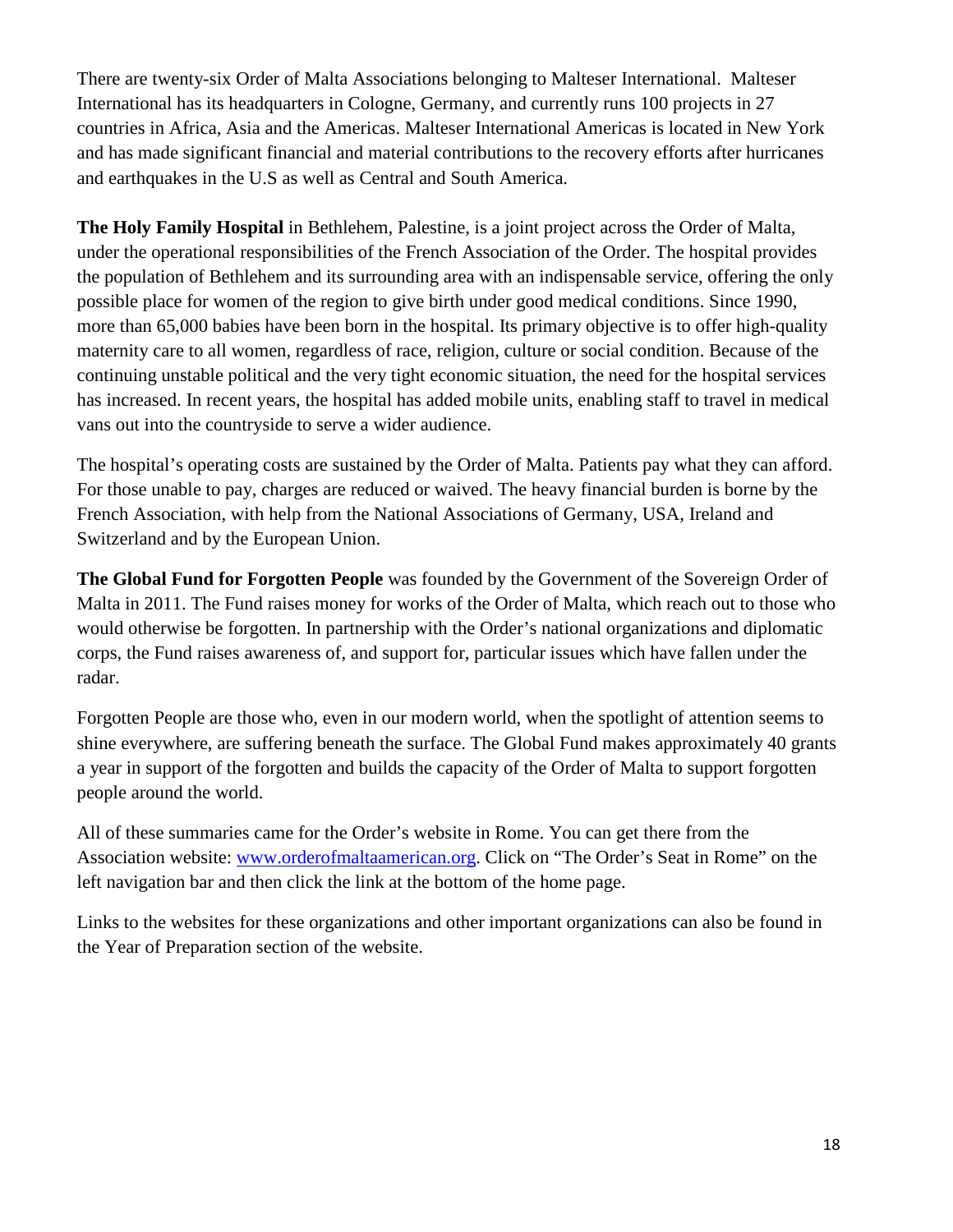## **Area Ministries**

Every Area has the responsibility to provide opportunities for hands-on work in which members may participate. In most cases, those activities are in support of the work of another non-profit organization delivering services to the sick and the poor or giving witness to the Faith. For example, members will volunteer to host one night a month at a soup kitchen. Or members will pray in front of a Planned Parenthood location with a Right to Life group. Most Areas have a number of opportunities including prison ministry.

Many candidates are attracted to the Order of Malta (or are invited to join) because they are already involved in hands-on work and see that ministry as a way to grow spiritually on a personal level. Some members become involved as Eucharistic ministers, bringing Holy Communion to the sick in hospitals and the homebound.

One of the books prepared by the Association and available on the website is the *Spirituality in Action Resource Book*. It contains information about many of the hands-on activities in which members are involved and you can find an in-depth description of all of the hands-on activities within your area.

Also on the Association's website, you can find a calendar of events for the Association; it also contains entries for many of the Areas' activities.

**Prison Ministry** is often referred to as the national work of the American Association. Since its start in 2006 as a result of work on the Association's strategic plan, prison ministry has grown to a ministry that crosses the American, Federal, Western, and Canadian Associations.

Prison ministry addresses a serious national issue, often one person at a time. A sample of the variety of different activities carried out in the Areas includes visiting jails, state and federal prisons, including "Death Row;" celebrating Holy Mass and conducting prayer services for the inmates; distributing Association bibles and prayer books in English and Spanish and our quarterly publication, "The Serving Brother." Over 140,000 publications are distributed annually to the incarcerated by the American Association through its prison ministry efforts.

There are pen pals, mentors and tutors for the children of the incarcerated, and bus arrangements for families to visit inmates in far-removed prisons. Ex-offenders are provided with resources, mentoring and contacts to transition to the outside world. Families of the incarcerated and the victims of crimes are also part of the scope of the activities in which Area members are engaged.

The ministry offers hope to the inmates, if not in this world, then in the next. The message is that there are those "on the outside" who care about them and are praying for them. Most of the Areas within the American Association have active prison ministry work. Your Sponsor or Area Chair can direct you to the local activity.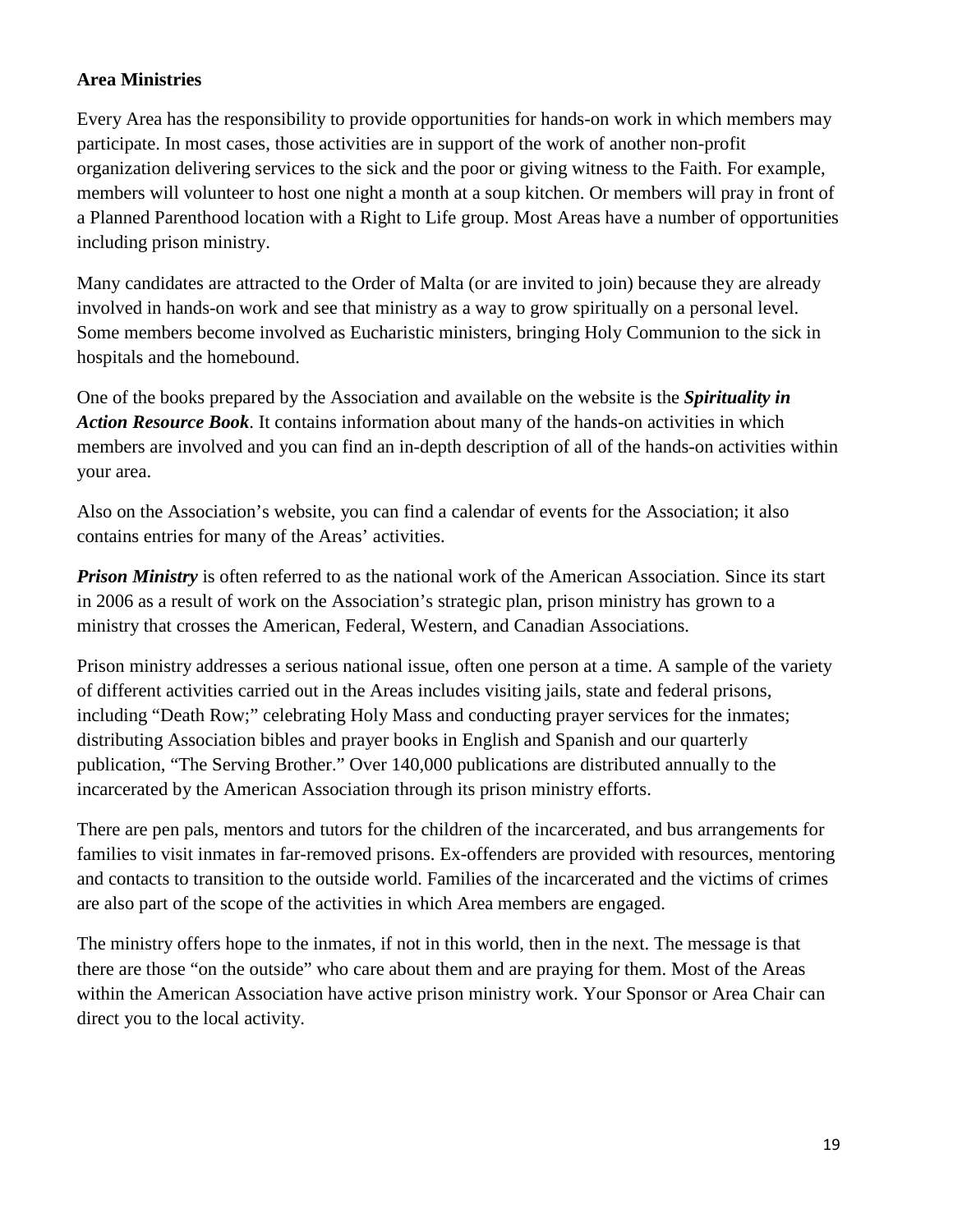## **American Pilgrimage: Our Lady of Good Help, Wisconsin**

Since 2016, members of the American and Federal Associations have jointly organized a pilgrimage to the site of the U.S.'s only known and approved Marian apparition near Green Bay, Wisconsin. The pilgrimage takes place over the first weekend in August, but unlike the pilgrimage to Lourdes, members and malades make their own travel arrangements. Once there, the activities of prayer, procession and spiritual reflection are organized in a manner similar to Lourdes.

Although the Good Help pilgrimage does not give the participant the unique understanding of the nature and scope of our Order, participation in this pilgrimage does fulfill the same obligation of attending a pilgrimage that the Regulations and Commentary mentions.

## **Works And The Admissions Application**

As you will have noted, there is a page in the application entitled: SERVICE IN THE PREPARATION YEAR (currently Page 3). This form is to be completed by April 1<sup>st</sup> of your year of preparation and, as noted below, should reflect your involvement with hands-on activities in your area during the prior six to nine months.

The Preparation Program requires service, including "hands-on service to the sick and the poor". The candidate is asked to describe the spiritual and corporal works, performed on behalf of the Church, for the sick and the poor, undertaken during the Preparation Year.

The importance of hands-on work is reinforced in the Admissions process, but it is only the start of your lifetime engagement in living the charism of the Order – service to the sick and the poor, witnessing and nurturing the faith.

## **Summary**

For a Knight or Dame in the Order of Malta, the lifetime commitment to engage in hands-on work in support of the sick and the poor and in giving witness to and defending the faith becomes the path to spiritual growth.

There are many opportunities for involvement. The Area should provide the center for engagement in a variety of different activities suited to the members. The path to spiritual growth laid out by the Order's charism is long and straight but it is wide enough to accommodate varying personal schedules or travel plans. The pace and the amounts will vary by individual based on age, current state of life, career demands and a variety of life challenges that Knights and Dames face. But the direction will be the same.

Your year of preparation is a time of discernment. The hands-on work in which you engage will help in that process. You are trying to determine whether the path laid out by Blessed Gerard and travelled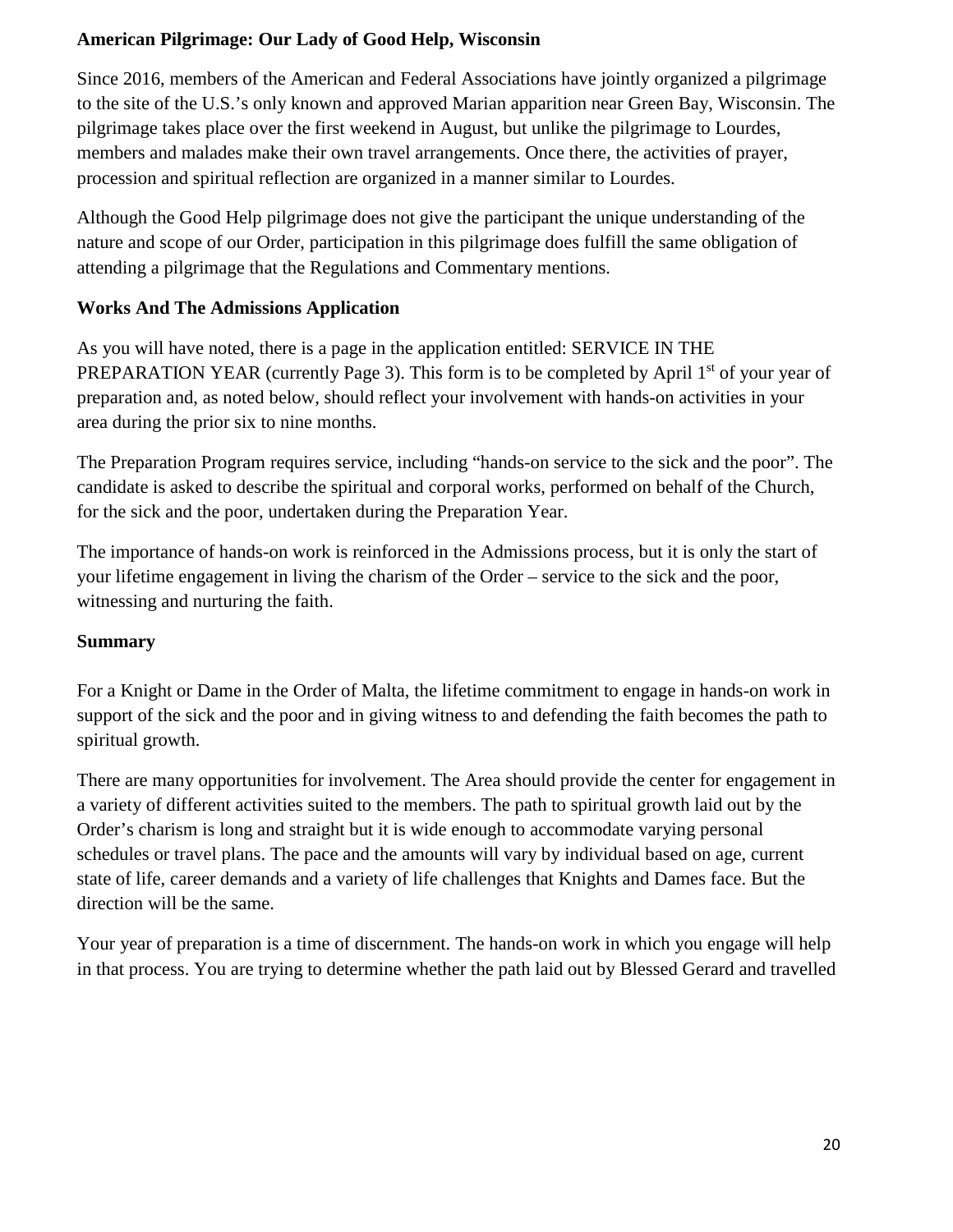for over 900 years by Knights and Dames from around the world is the path you want to follow. Discernment is critical – the decision you make should reflect your willingness to make a *lifetime commitment* to that path that is a requirement of being in the Order of Malta. Your year of preparation should put you on the path – through your work, prayers, and God's grace, you can stay on the path through the Order of Malta for the rest of your life.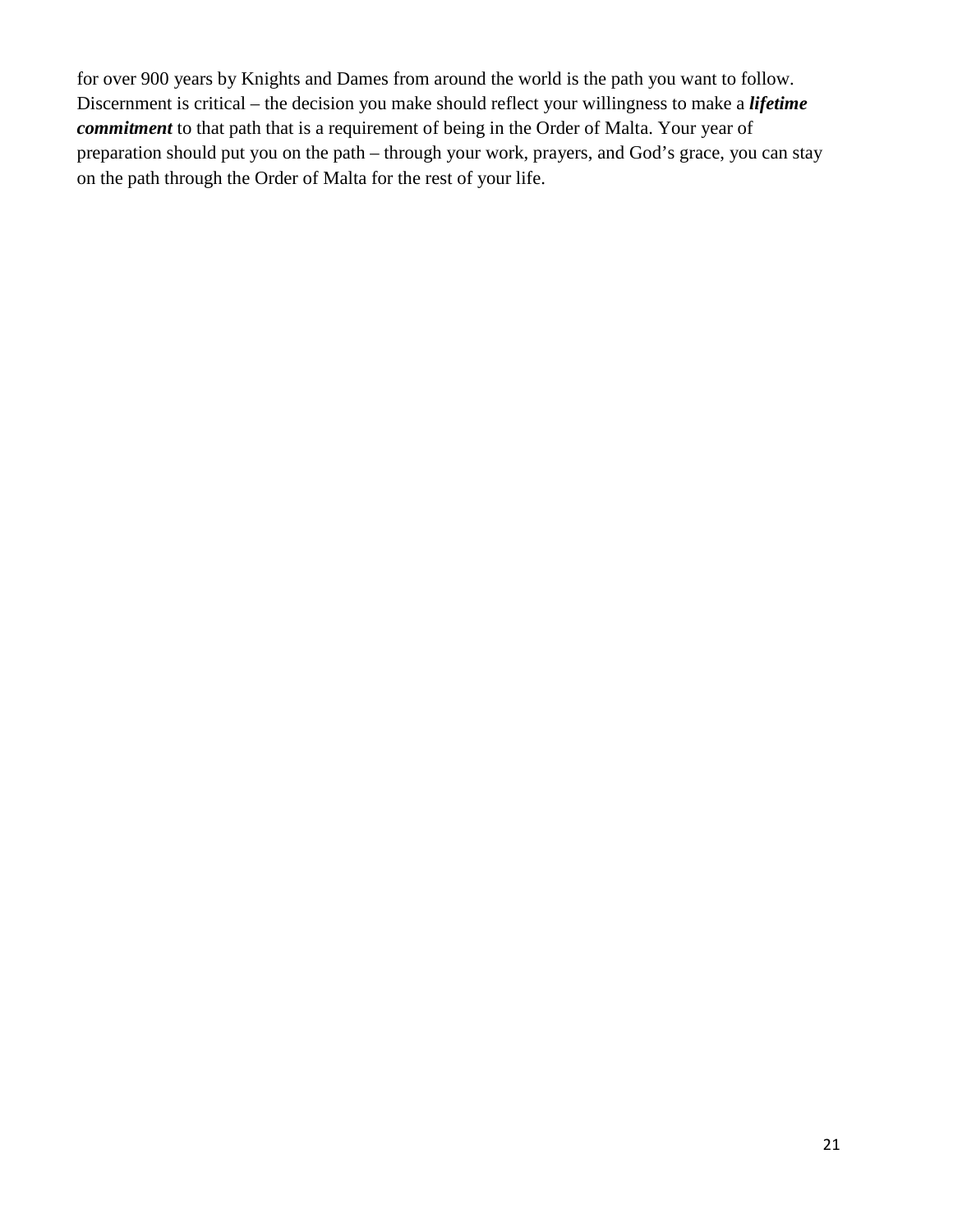

## Chapter 5 – The Lourdes Pilgrimage

<span id="page-23-0"></span>Each year, Knights and Dames from all over the world meet in Lourdes accompanied by sick Pilgrims, caregivers, medical teams, clergy, Auxiliary and volunteers.

Our Blessed Mother appeared to a French peasant girl – Bernadette Soubirous - on 18 occasions over a period of months in 1858. Mary requested that people come to Lourdes on Pilgrimage - which they have been doing for more than 150 years. Lourdes draws around eight million Pilgrims a year to the shrine.

Bernadette died in 1879, was beatified in 1925 and canonized in 1933 by Pope Pius XI. Pope John Paul II visited Lourdes in August, 1983 and again in August, 2004. He made Marian piety one of the centerpieces of his papacy.

The Church has recognized 69 miracles in Lourdes. The International Medical Committee of Lourdes which works with the Bishop of Lourdes-Tarbes is a group of about 20 physicians; they have certified another 2,000 unexplained cures. Many of the Pilgrims-- people who are ill, even dying—go to Lourdes hoping for physical healing. Few attain that goal but they experience spiritual miracles and are able to leave Lourdes with an inner peace they did not feel before. In 1858, Lourdes was a small village in the foothills of the Pyrenees Mountains of southwestern France with a population of about 4,000 people. It was known as a garrison town and, even to this day, the fort on the hill occupies a prominent place in the Lourdes landscape, overlooking as it does, the Sanctuary and the town.

The town is on the Gave de Pau River which passes right through the city and actually divides the Sanctuary in two. The Grotto where the apparitions took place is located on the north end of an outcrop of rock called Massabielle (from the local dialect, meaning "the old rock") on the bank of the Gave.

Bernadette Soubirous was born on January  $7<sup>th</sup>$ , 1844, into a loving and devoted family. Her family was generally provided for as her father was a miller with a successful business. Over time, however, a series of misfortunes beset the family and they were left nearly destitute as Mr. Soubirous lost his business. At one point, the family moved into an abandoned single room that had once served as a prison cell. But the family stuck together and supported each other as best as they could.

Bernadette was a good child but she suffered from asthma that was aggravated by the family's poor living conditions. Because of the situation, she was not able to receive a proper education and was studying religion with seven year olds when she was a teenager.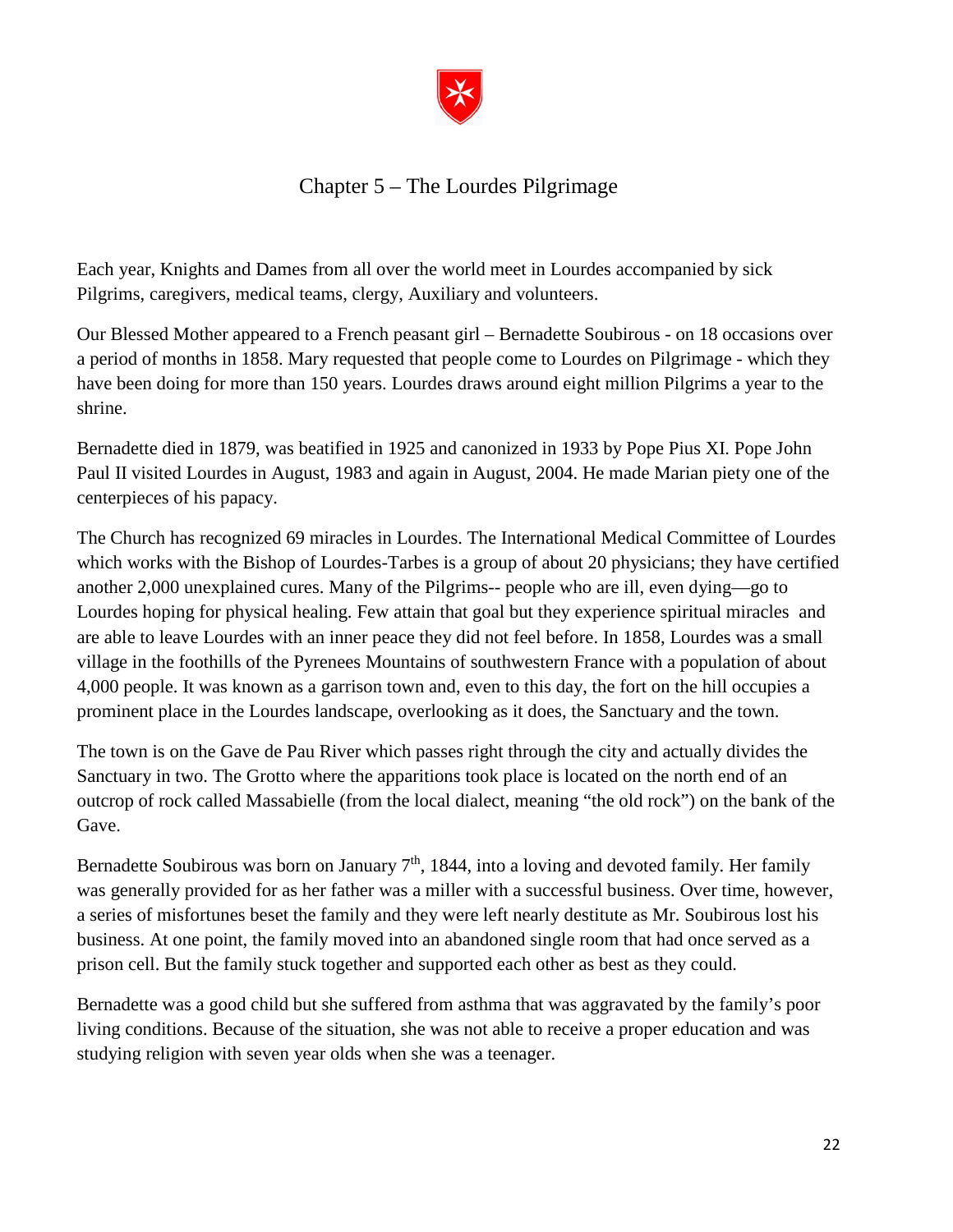Between February and July 1858, Our Lady appeared eighteen times to Bernadette in a marshy area near the river. The Lady, as Bernadette initially referred to her, eventually revealed herself to be the Immaculate Conception (a term which Bernadette likely did not understand). Father Peyremale, Bernadette's parish priest, was initially skeptical of her reported visions, but became convinced when he heard Bernadette refer to the Immaculate Conception because he knew that she would have had no knowledge of the term or the doctrine of the Immaculate Conception (which had been proclaimed four years earlier).

The Blessed Mother told Bernadette to dig in a certain spot and to drink from the small spring of water that began to bubble up.

Today, the spring delivers thousands of gallons of water daily, enough for Pilgrims to bathe in it and for many more to take home water from the spring. There likely have been thousands of reported and unreported cures over the years, in addition to those miracles officially recognized by the Church.

The message Mary gave to Bernadette had a number of elements:

"Go to the spring, drink of it and wash yourself there. "Penance, penance, penance, pray for sinners." "Go, tell the priests to come here in procession and build a chapel here."

Each year, Pilgrims from every corner of the globe find their way to the banks of the Gave de Pau River to reflect on the words that Mary shared with Bernadette in the place where those words were spoken. Today, they find a city of about 15,000 people with the largest number of hotel rooms in a French city outside of Paris. The Pilgrimage "season" generally runs from Easter to October with the feast of the Immaculate Conception (December 8<sup>th</sup>) and the Feast of Our Lady of Lourdes (February 11th) also drawing Pilgrims to the Grotto in large numbers.

Lourdes today is far different from the isolated mountain village of 1858. Several huge basilicas and churches dominate the grounds, including two built of top of another – the Rosary Basilica, the Crypt Church and the Upper Basilica. To the right side, toward the Gave River, is the old stone outcropping, the Massabielle, where Mary appeared to Bernadette in the Grotto. A statue of Mary, Our Lady of Lourdes, is placed in the side of the rock where she appeared.

During the Pilgrimage season, there are Masses, prayer services, Eucharistic processions – in many different languages suited to the groups of Pilgrims who travel together to that sacred space. The candlelight procession for which Lourdes is famous winds between the walkways of the Sanctuary, a flickering ribbon of light created by the candles as Pilgrims say the Rosary and sing hymns of praise to Mary.

While Lourdes, the village, and the Sanctuary, have clearly changed from the time Bernadette saw the first vision, the heart of the grotto remains essentially the same. The statue of Mary looks over the Grotto area and across the river to the plains. A long line of people slowly winds into the cave-like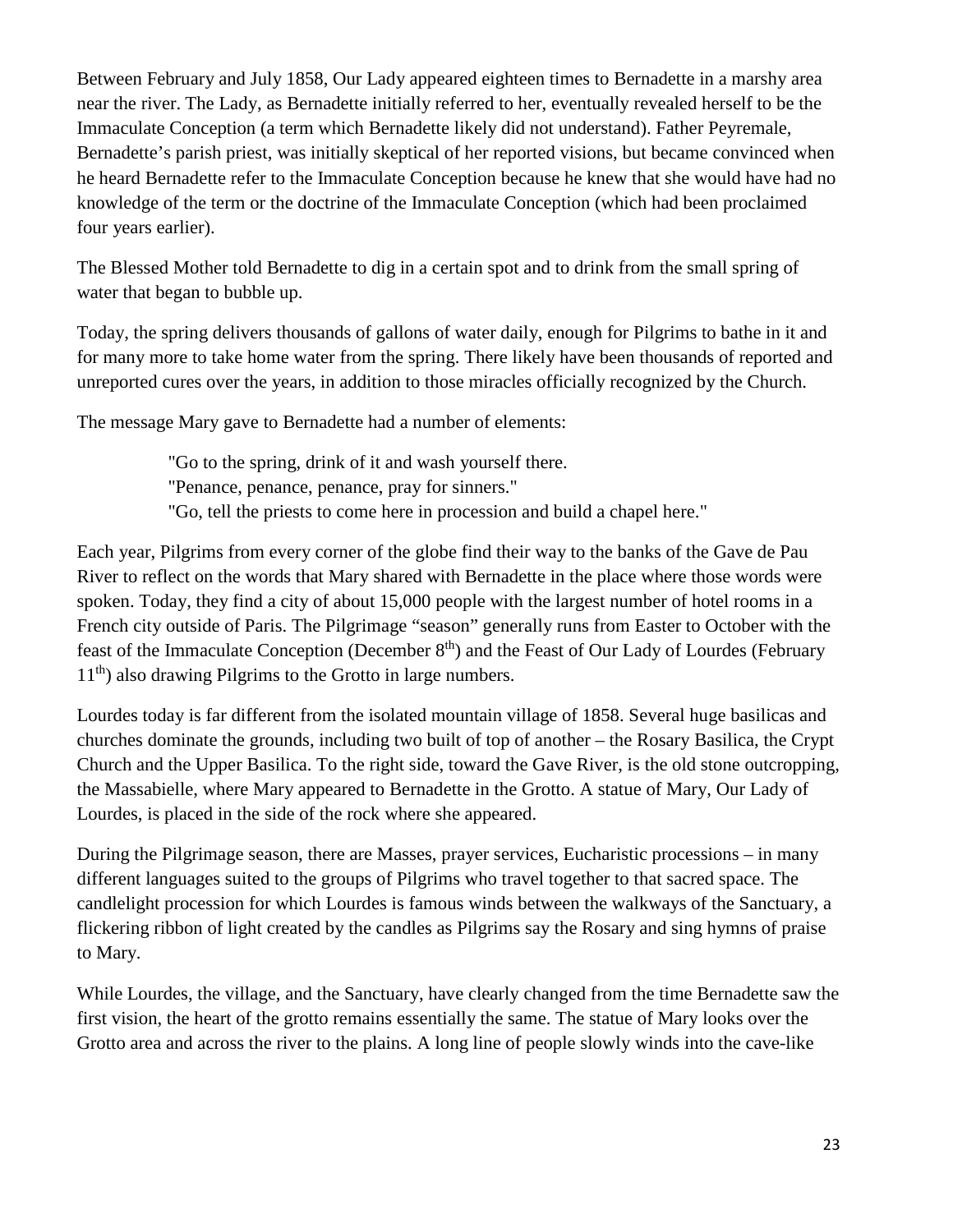area carved out of the rock, praying reverently and leaving petitions in a special box from which they are removed and burned.

Candles are a symbol of the Sanctuary in Lourdes. The thousands of candles held by Pilgrims as they make their way through the sanctuary during the candlelight procession, the large rack of candles in front of the grotto proclaiming the sacredness of that special space, the rows of candles brought by Pilgrims, lit with prayers of hope and trust that line the walkway to the right of the Grotto near the baths – all proclaim the glory of God and the love of His Blessed Mother.

Of course, water is another enduring symbol of Lourdes – the spring that Mary revealed to Bernadette still flows and Pilgrims use the faucets in the sanctuary to draw water and bring it home, using it for prayer, for washing themselves and their sick friends, not because it has magical powers but because of their faith in the intercession of Our Lady of Lourdes.

**The International Order of Malta Pilgrimage to Lourdes** is usually held over the first weekend in May each year. Over 7,000 Pilgrims - members of the Order, auxiliary, clergy, physicians and nurses - bring Malades (French for "the sick") and their caregivers to Lourdes from throughout the world. Typically, there are more than 1,000 Pilgrims from the three Associations of the Order of Malta in the United States.

The American Association has been participating in the International Order of Malta Pilgrimage to Lourdes since 1986. In recent years, the Association has chartered a plane to bring between 350 and 400 Pilgrims each year, including approximately 50 Malades plus their caregivers. Both the malades and their care givers travel as the special guests of the Association. Their expenses are the responsibility of the American Association and are funded through the generous donations of members and part of the registration fees paid by Knights and Dames who participate in the Pilgrimage. From the start of the pilgrimage at Kennedy Airport in NYC, Knights and Dames, the Association's Auxiliary, clergy, physicians, nurses and volunteers all assist in the care of the Malades. Once in Lourdes, we all stay together in hotels and dine together as family.

During the Pilgrimage, the Knights and Dames wear the service uniform of the Order with a patch showing their nationality, and join with Knights and Dames from throughout the world in living the 900-year-old mission of the Order; service to the sick and the poor (*obsequium pauperum*) and nurturing, witnessing and protecting the faith (*tuitio fidei*).

--------------------------------

The Pilgrimage to Lourdes is one of the most important works of the Order. It is so important that the Regulations and Commentary speak of attending the Pilgrimage as an obligation to be completed in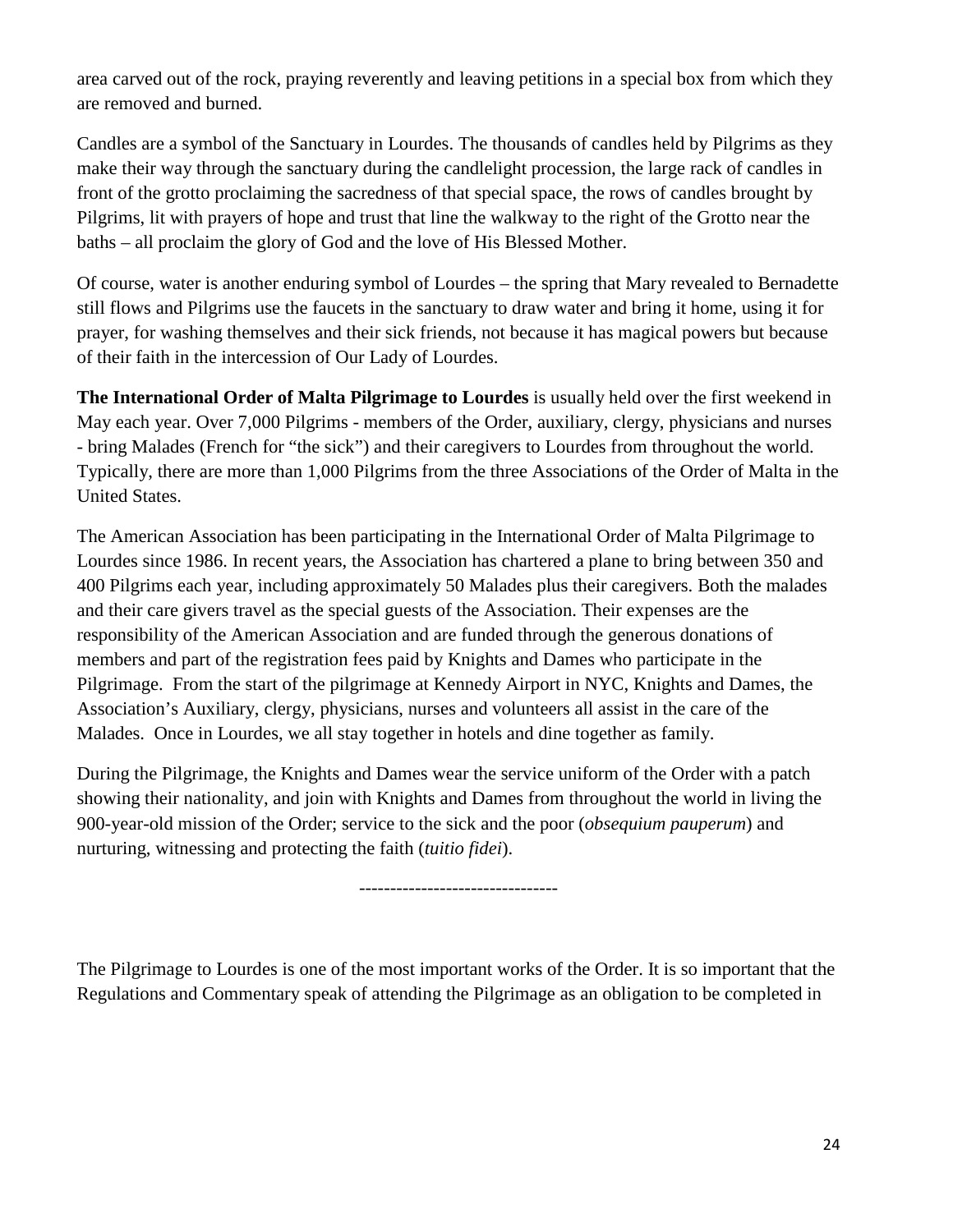the first three years of membership with the recommendation that Candidates in their year of preparation attend the Pilgrimage if possible.

The Grand Master has designated the Lourdes Pilgrimage as one of the key priorities of the Order. In addition to the important work of helping the sick, the Pilgrimage provides a focus for the Knights and Dames of the Order that they do not get anywhere else. It is often said that once a member attends the Lourdes Pilgrimage, they better understand what the Order is all about.

The active participation in service to the Malades is an eye-opener for many good people whose experience with hands on work may have been limited. The Pilgrimage brings together everything the Order stands for – witness to the Faith, service to the sick and the poor, a worldwide organization serving in many countries, a treasure of the Church as it has been referred to, with a long history and a strong tradition.

While there are records of many physical cures from sickness and disease, the miracle of Lourdes for many comes from the understanding and acceptance of what God has given to us. Malades and caregivers go home with a sense of peace not previously experienced. Knights and Dames find that their service to the sick brings its own rewards, not the least of which is the alignment of their service in Lourdes to their commitment when joining the Order. "Now I know what it is I joined; now I understand the commitment I made."

## **The American Association and the Lourdes Pilgrimage**

In 1985, eight women from the American Association went to Europe to tour the European charities of the Order. They visited Knights and Dames of the Order in Germany and in France. On that visit, they learned that the Order went to Lourdes every year. Later that year, the American Association President spent two days in Lourdes during the Order's pilgrimage. When he returned, he committed the Association to participate in the 1986 Pilgrimage.

In 1986, there were 37 American Association pilgrims who travelled to Lourdes and followed along with the other Associations in the activities of the Pilgrimage. In 1987, the Association brought 46 Pilgrims including six Malades and three doctors. In the early years, the Pilgrimage went through Paris on commercial flights and travelled the next day to Lourdes.

Now, the Pilgrimage has grown to more than 350 pilgrims who travel together on a chartered jet directly to the airport closest to Lourdes. The size of the group and the complexity of transporting more than fifty Malades make it much more important to avoid the need to transfer the group in Paris. In addition, it would be impractical to travel commercially with such a large group.

Candidates in their year of preparation and Knights and Dames with less than three years of membership are offered an opportunity for early registration to reserve their seats. The Association is usually blessed with "sold out" Pilgrimages so early registration is a help. The registration process begins in the Fall.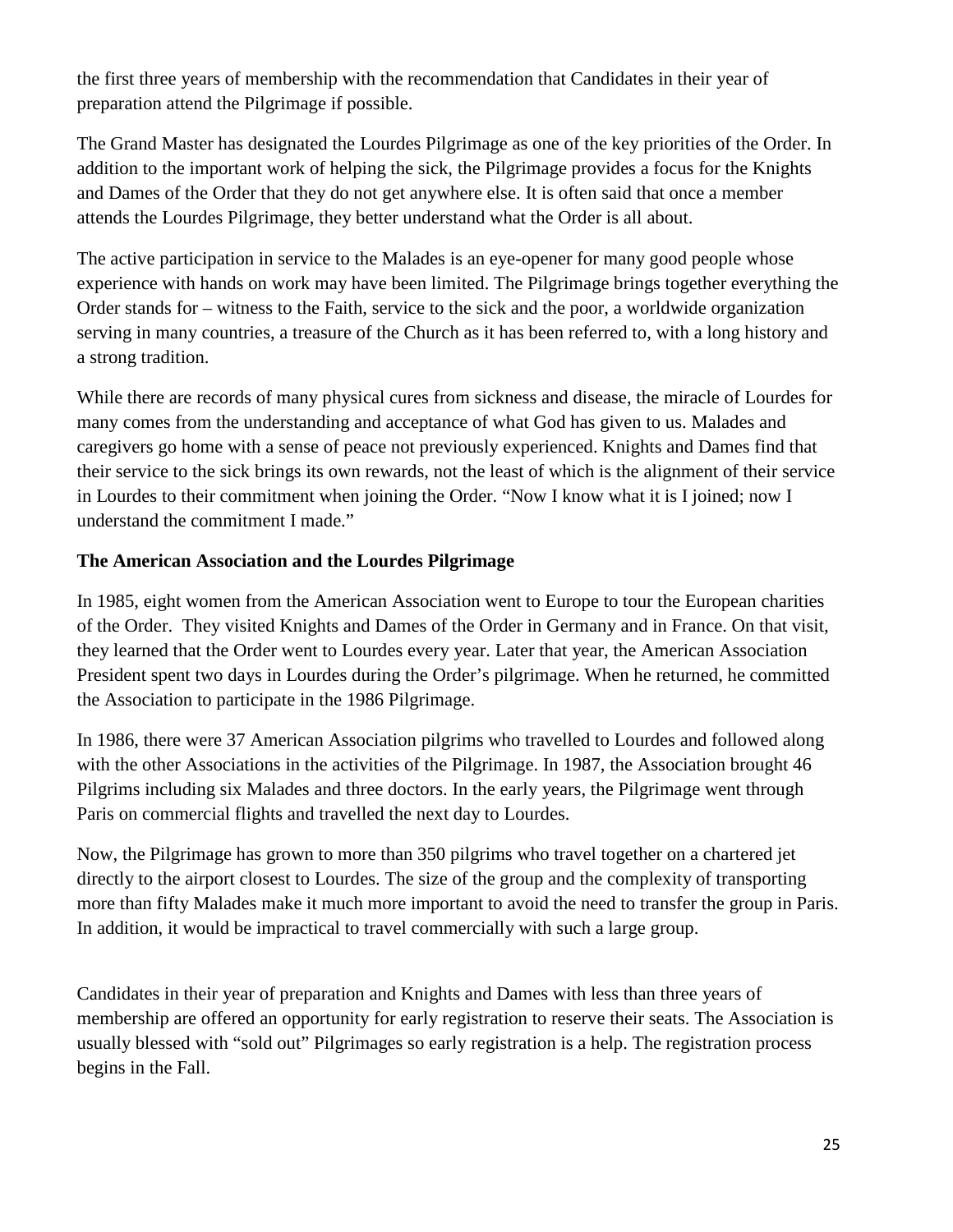## **Malades**

An important part of the registration process includes the Sponsoring of Malades by members. Sponsorship does not necessarily include paying for the Malade and caregiver. The central focus, the driving force and the only reason for the Order of Malta Pilgrimage to Lourdes, is the Malades and their caregivers. In the American Association, the more than fifty sick persons who are selected to participate in the Pilgrimage are proposed by Members who know the person and understand the likelihood that they could benefit from the Pilgrimage.

Members who propose Candidates for consideration for the Pilgrimage are called Sponsors. The Sponsor proposes the Candidate, helps them with getting the forms completed and provides a resource for the Candidate concerning questions they may have about the Pilgrimage.

The Malade Selection Committee is composed of members of the medical team, headed by a doctor. They are familiar with the rigors and challenges of the Pilgrimage. Based on the medical information provided by the Candidate's doctor and the considered opinions of the medical team, each Candidate is reviewed to determine suitability for the Pilgrimage. The Committee takes into consideration the Candidate's information, the ability of the Pilgrimage to manage the Candidate's situation in Lourdes, and the mix of Candidates being considered for the Pilgrimage. Depending on the Candidate's medical condition, the Candidate may be accepted, provisionally accepted with a check on the Candidate's condition closer to the Pilgrimage, or included in the "Malades in Spirit" program which recognizes sick persons unable to travel to Lourdes through prayers by the Pilgrims in Lourdes and by the Knights and Dames who are not on the Pilgrimage.

Once a Malade is accepted (along with a caregiver, if appropriate), the Malade is notified. As the Pilgrimage draws closer, the Malades are assigned to specific teams (designated by colors). In addition to a caregiver, the team will include team captains, a medical team, a chaplain, Knights and Dames, Auxiliary members and volunteers. Each team will normally include about fifty people including seven or eight Malades.

Applications to Sponsor a Malade are sent with the application for the Pilgrimage. It is recommended that Sponsors submit the form nominating someone as a Malade as early in the process as possible. Sometimes it takes a while to gather all the relevant medical information so the sooner the process begins, the more likely that the complete set of information will be available on a timely basis for the Malade Selection Committee.

All Malades and most Pilgrims travel together on a charter flight from the New York Area to Lourdes. From their arrival at the airport until their return at the end of the Pilgrimage, the Malades become the focal point of all the activity of the Pilgrimage. Everything is planned around them.

Malades, while in Lourdes, travel from the hotel to the Grotto in carts called voitures, pulled and pushed by Knights, Dames and Auxiliary. Periods of reflection are set aside where the Malades and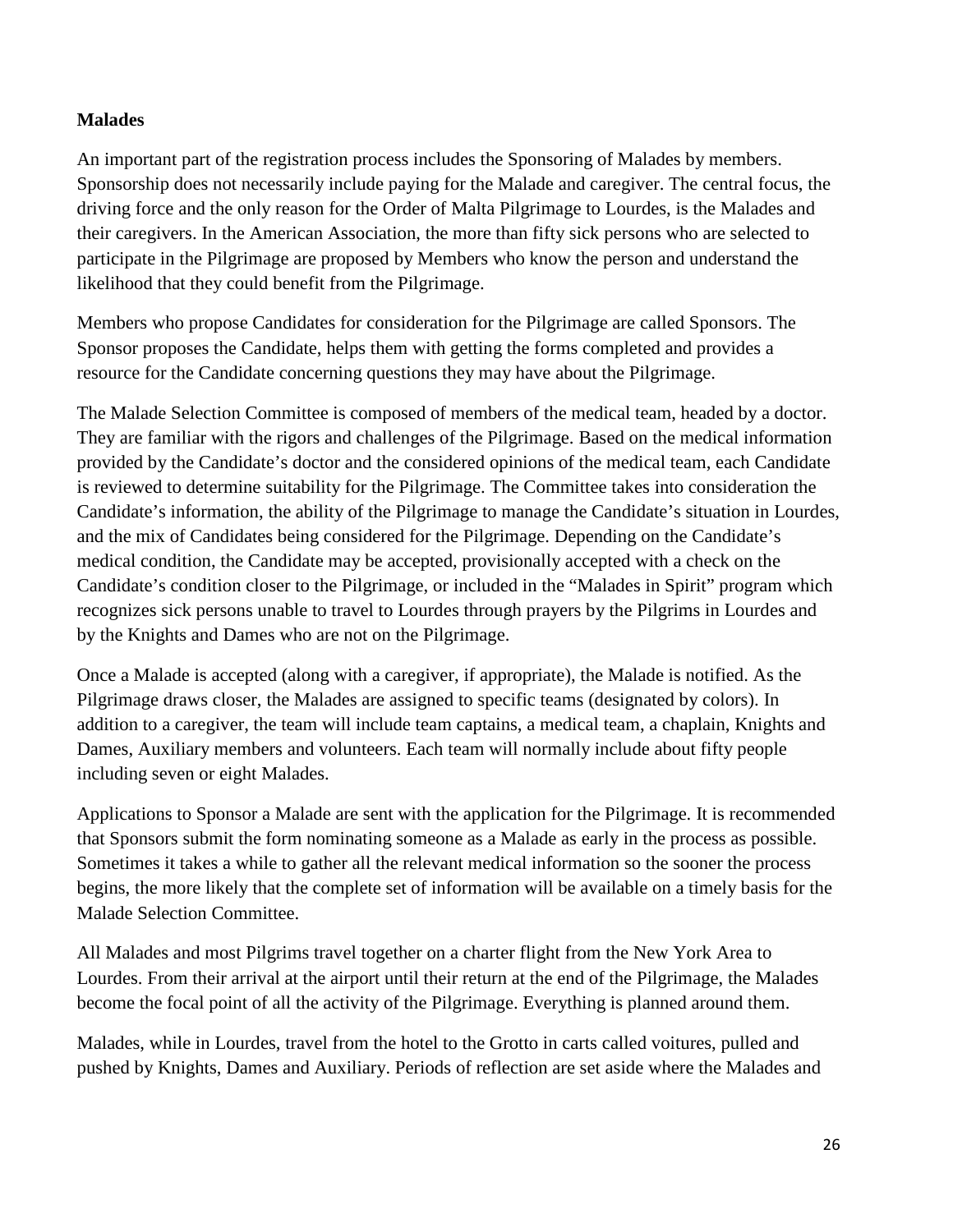Caregivers meet with chaplains to gain further insight into the meaning of pilgrimage and into their own faith.

## **Typical Schedule**

The Pilgrimage opens with a Mass at the beautiful Rosary Basilica – joined by the Pilgrims from the Federal and Western Associations, the Malades and their caregivers are front and center for this important Mass.

A Morning of Reflection provides the Pilgrims, with the Malades sitting right up front, with the opportunity to focus on the spiritual aspects of the Pilgrimage and the spiritual aspects of their illnesses. Many Malades, caregivers, Knights and Dames take the opportunity to receive the Sacrament of Reconciliation at this time. The Anointing Mass follows the Morning of Reflection – at the Mass, the Malades (and any other Pilgrims who wish) receive the sacrament of the Anointing of the Sick.

On another day of the Pilgrimage, the Association joins the Federal and Western Associations at the Grotto for an outdoor Mass in front of the place where Mary appeared to Bernadette. Celebrating a Mass in this sacred place is an important event for those who have never been to Lourdes and for those who return year after year.

On Sunday in Lourdes, the International Mass is celebrated in the Saint Pius X Basilica, an underground facility that holds twenty-five thousand or more Pilgrims – the Mass is a celebration of the universal nature of the Church. Cardinals, bishops, priests, deacons, a magnificent choir and thousands of Malades all combine to bring the 25,000 participants to a new level of appreciation for the international aspects of the Catholic Church.

The Candlelight Procession is one of the most beautiful spiritual exercises - thousands of people carrying candles in the darkness, praying the Rosary together in many languages, raising their voices in song, "Ave, Ave, Ave Maria".

This focus on the Malades is a way for Knights and Dames to live the charism of serving the sick and the poor. Lourdes also offers the ideal place to give witness to the faith and so it is considered a perfect venue for Knights and Dames to live out their commitment to the Order, growing in their spiritual lives as they serve the sick in that most sacred place.

There are many reasons that people go on a pilgrimage to Lourdes. The reason the members of the Order of Malta go is to serve. In that service in that special place, many Knights and Dames find the true reason that the Order of Malta will be their spiritual home. Knights and Dames see the Order at its best; they find themselves challenged to be their best as part of that ancient and holy community following in the footsteps of Blessed Gerard, caring for the sick, becoming the servant of those in need.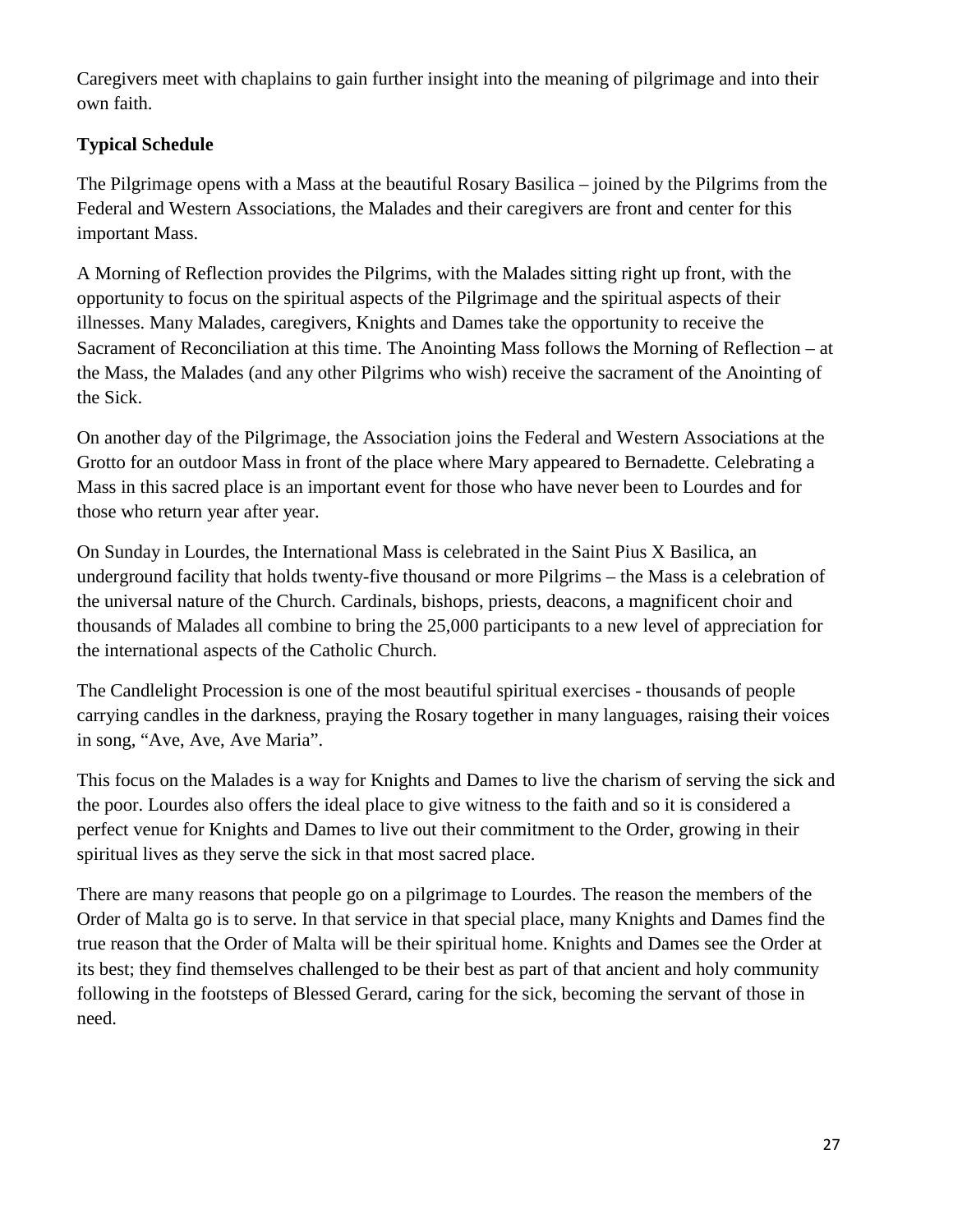It is a rare Knight or Dame who can participate fully in the Pilgrimage and not come home moved by the experience, changed for the better, renewed in the commitment to live the charism, giving witness to their faith by their service to the sick.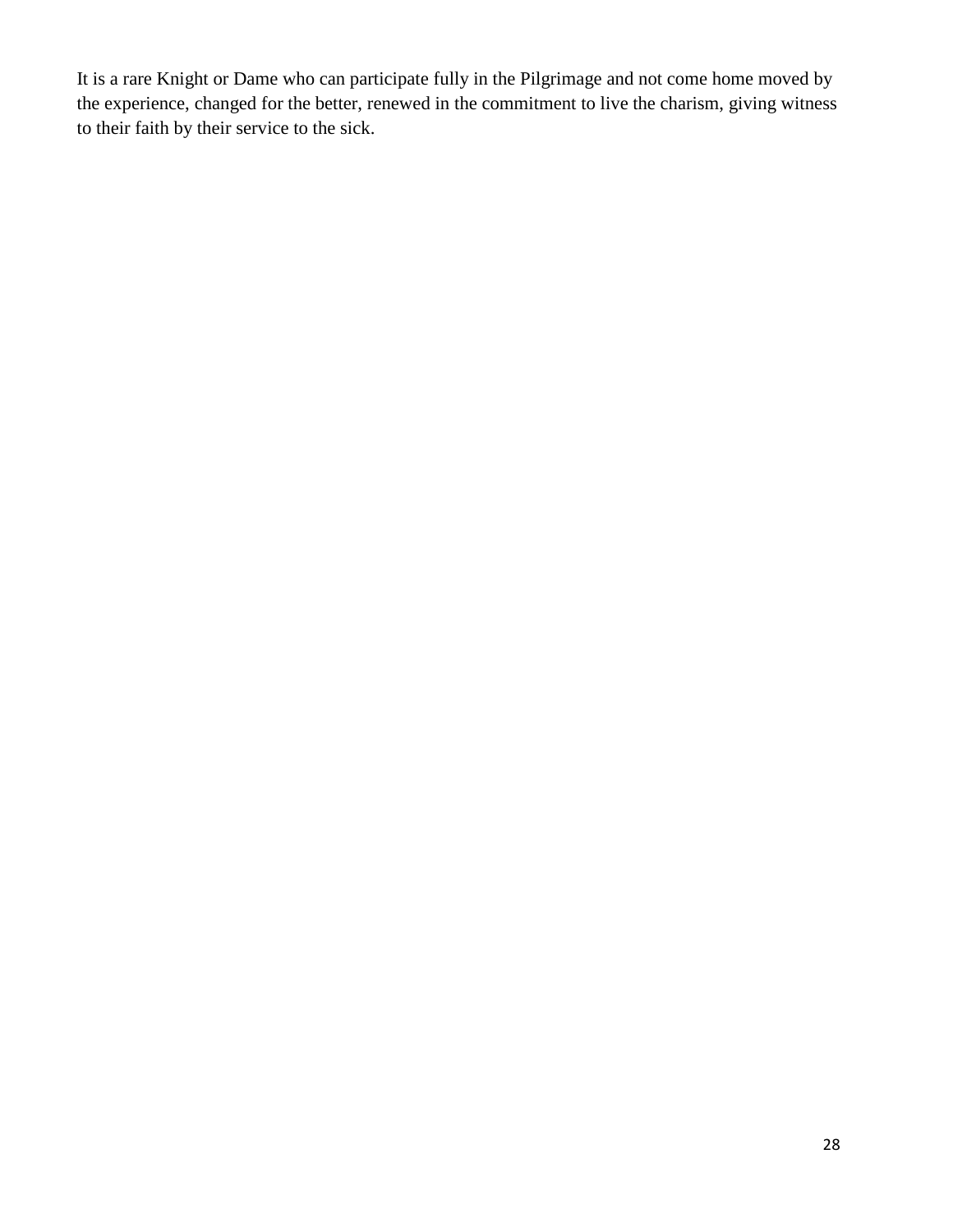

## Chapter 6---A Brief History of the Order of Malta

<span id="page-30-0"></span>The Order of Malta traces its origins to a hospice for pilgrims started in Jerusalem, perhaps earlier, but certainly by the 1070s. It was a place of recovery after the rigors of a long journey and of assistance to those in need. During the siege of Jerusalem in the First Crusade in1099, Frá Gerard rendered great service to the Crusaders. After the victory, he and his fraternity continued to help the wounded and sick of all faiths, the pilgrims and others in need. A number of the Crusader knights, attracted to this work as a way of following in Christ's footsteps, joined his group. In effect, this religious fraternity became the first "order of chivalry," that is, a group of knights formally joined together under a rule or code of conduct.

While continuing to be a hospice for pilgrims, the facilities of the fraternity of Saint John developed into what became the first real "hospital" in the modern meaning, and the brothers became known as "The Hospitallers of Saint John" or merely "The Hospitallers." As early as 1111, many of those serving with the Order were volunteers who did not take the religious vows. By a Bull of February 15, 1113, Pope Paschal II approved the institution of the fraternity "of The Hospital of Saint John", recognizing it as a religious order of the Church. It was placed under the direct protection of the Holy See which ensured its right to elect Frá Gerard's successors without interference from other ecclesiastical or lay authority, making it an "exempt" order and establishing it as a sovereign entity. It was the first religious order of the Catholic Church with a centralized administration and government and, as such, is the oldest in the Church.

By the mid-1120s, circumstances had forced a new role on the Order -- although an old role for its members who were knights -- that of armed protection for pilgrims and the defense of the new Christian Kingdom and its holdings against Muslim attacks. Thus, in addition to being a chivalric and religious Order, it also became a military Order. It attracted many recruits and quickly became one of the two "standing armies" (with the Knights Templar) in the area.

The Hospitallers of Saint John, like those in the Templars, were feared and respected for their bravery and fighting abilities. They were given the duty of defending a number of castles and fortresses at the most vulnerable points in the Latin East. This new role enhanced the Order's prestige and increased the steady flow of recruits, privileges and donations. The Order was able to expand a network of hospices for service to, and defense of, pilgrims not only in the Levant but also in Europe.

Almost 200 years after the capture of Jerusalem by the First Crusade, the last of the Latin settlements in the Levant was lost again to Muslim forces. On May 18, 1291 the great fortress city of Acre fell after a fierce siege. The Convent, or headquarters, of the Order was transferred to the island of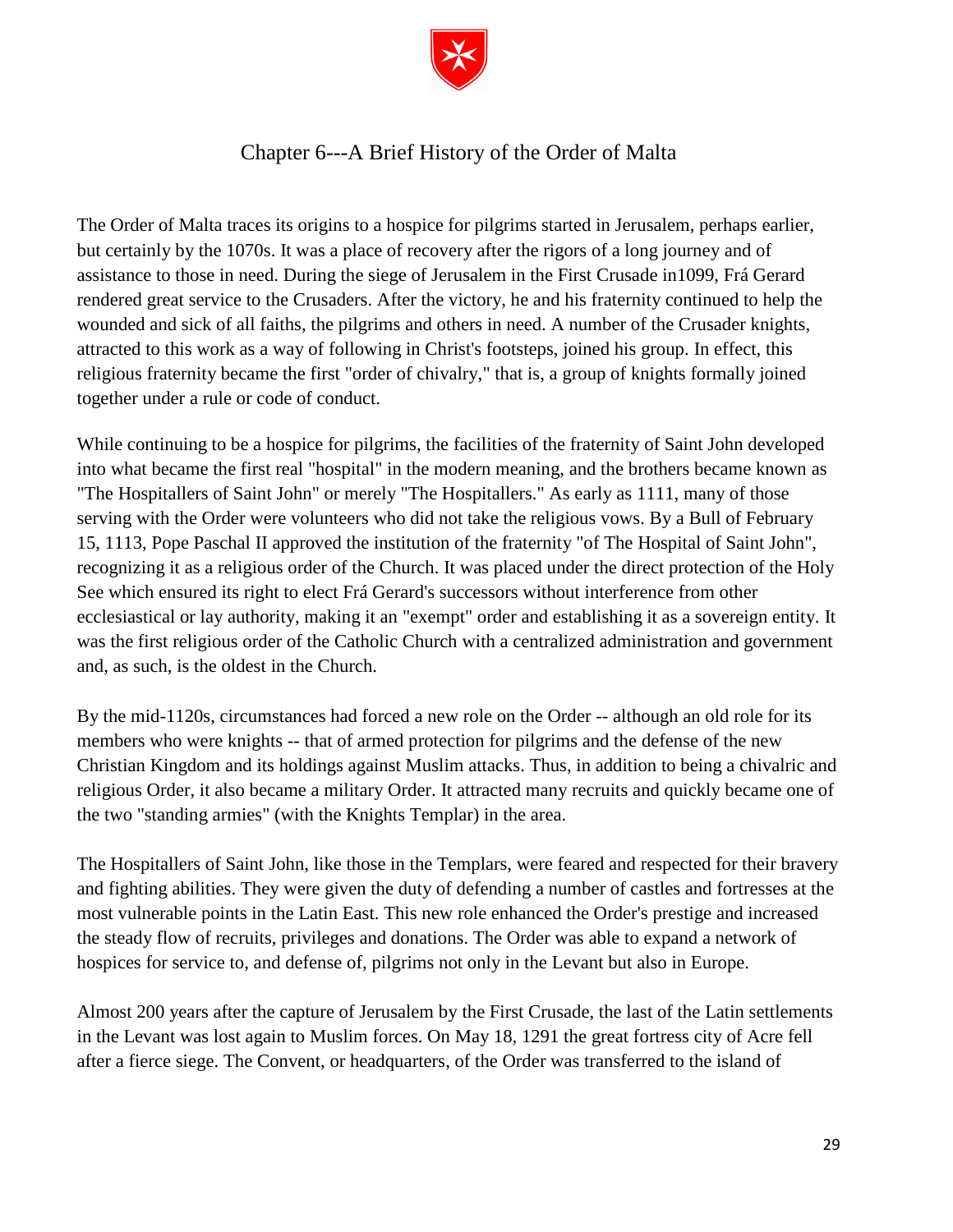Cyprus. During its first two centuries, the Order had employed transport ships to carry supplies and pilgrims. It also had some excellent warships, but they were always subsidiary to its land forces. Finding itself on an island, however, the Order established a navy as the only means of carrying on its struggle to reconquer the recently lost Holy Land.

In 1306, the Order invaded the island of Rhodes. The Convent moved there in 1309 and, by 1310, its conquest had been completed. The Order created a new crusading base, and then strengthened it by also occupying a number of islands in the southeastern Aegean Sea, close to the coast of Asia Minor. It thus also acquired territorial sovereignty.

During the next 150 years, various holdings of the Order were attacked many times. In 1440, the Mamelukes of Egypt mounted a serious threat to Rhodes itself, with an unsuccessful invasion. They returned in 1444 for a 5-year invasion effort which again failed. On May 23, 1480, the Ottoman Turks began the first of the "great" sieges. They invaded the City of Rhodes with 70,000 men against the Order's 600 Knights and sergeants-at-arms, about 1,500 to 2,000 troops and some armed civilians. The siege was lifted in August, but the Order's casualties included 231 Knights killed and many wounded, with large numbers of casualties among the soldiers and civilians. Frá Pierre d'Aubusson, the Master of the Order, received a cardinal's hat from Pope Eugene IV, the first Master so honored. In 1489, he began the regular use of the title "Grand Master".

In July 1522, Suleiman I, later to be called "the Magnificent" personally led a force of perhaps 200,000 men in the second "great" siege of the Order. Rhodes was defended by about 500 Knights and sergeants of the Order and about 1,500 soldiers and some able bodied inhabitants. With munitions seriously depleted, and to save the population, on Christmas Eve, the Grand Master was persuaded to accept the very honorable terms of capitulation offered by Suleiman. On New Year's Day 1523, the Order departed from Rhodes with the honors of war, its treasure and the great relics of the Order.

In 1523, the Holy Roman Emperor, Charles V, in his capacity as King of Spain, offered the Maltese archipelago (Malta, Gozo and Comino) and Tripoli in North Africa to the Order in sovereign fief. On March 13, 1530, the islands and Tripoli were ceded in fief to the Order for the symbolic annual payment of a falcon, for which Malta was well known. By a Bull of May 7, 1530, Pope Clement VII, himself a former Professed Knight of the Order, gave his approval, and the Convent of the Order moved to Malta.

In 1565, Suleiman the Magnificent, then 70 years old and exasperated by the successes of the Order, compelled his forces to take Malta. On May 19, the third "great" siege began with 375 vessels and a force of some 40,000 men -- of which over 25,000 were regular combat soldiers, including about 6,300 Janissaries. Facing them were 540 Knights, the Order's sergeants and men-at-arms, 400 Spanish soldiers and some native Maltese who could bear arms. At the end of June, 43 Knights and about 650 soldiers managed to reinforce the garrison. After almost four months of fierce hand-to-hand combat,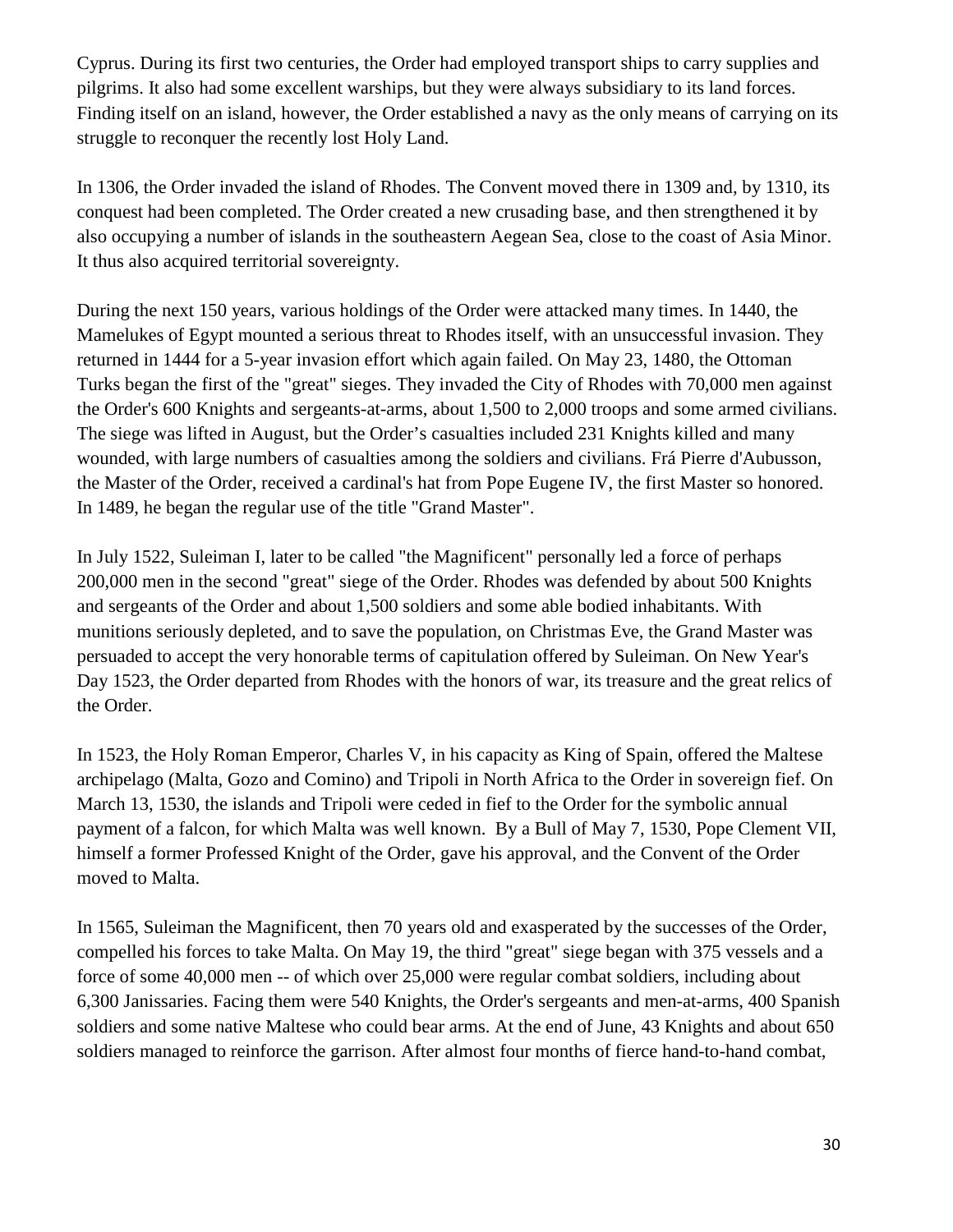on September 7, a relief army of 8,000 landed on the island. On September 8, the Feast of Our Lady of Philermo, the Patroness of the Order, the Turks withdrew.

Of the initial defending force of perhaps 8,500, by the end of the siege, 7,000 had died and only 600, most badly wounded, were capable of bearing arms. Only 15,000 of the original 40,000 Turks returned home, and they were forced to enter their harbor at night to hide the defeat. Thus ended one of the most famous sieges in history. All Europe recognized the debt it owed to the Order for halting what had been perceived as the irresistible force of the Turks. Even Elizabeth I of England, separated by great distance from the Mediterranean and by serious religious differences from the Order, declared days of rejoicing and prayers of thanksgiving.

The decline of Ottoman sea power dated from this defeat. The Order had an important part in its further destruction in the great sea battle of Lepanto on October 7, 1571. The Order's galleys were given the place of greatest danger, and corresponding honor, in the Christian fleet. This battle ended the Ottoman threat to Europe by sea.

During the 16th and 17th centuries, the Order eliminated the Barbary piracy in the Straits of Messina. Malta became the major commercial hub of the Mediterranean. Aside from the policing efforts of its fleet, from its arrival in Malta until 1722, the Order fought the Ottoman Turks, usually in alliance with other Christian powers. After that, it operated with greater independence. In effect, it also was the "naval academy" for training the officers for most European fleets.

The rise of Protestantism in the 16th and 17th centuries caused the loss of many of the Order's possessions and of much revenue. Prior to this point, the Order had sizable income from its raids on the enemy. But, by the 18th century it was suffering from its own success in having driven all but the smallest corsair vessels from the sea, thereby gaining much less in booty. By the end of the century, it was in financial difficulties.

In 1789, the French Revolution began a process that vastly changed Europe. In June 1798, General Napoleon Bonaparte visited Malta on his way to invade Egypt, with the intention of capturing the important islands and destroying the power of the Knights. The terms of the treaty by which the Order had acquired Malta required strict neutrality on the Order's part in conflicts between Christian powers -- and guaranteed their neutrality toward the Order. However, in June 1798, the French deliberately violated this neutrality, invaded Malta, expelled the Knights and captured the Order's treasures.

In 1798, a number of the Knights, dispossessed by Bonaparte's continuing conquests, took refuge in Russia with Tsar Paul I who had shown himself friendly to the Order (and who had hoped thereby to gain a Russian presence in the Mediterranean). Tsar Paul became the "protector" of the Order, and then had himself proclaimed "Grand Master". After the death of "the mad Tsar," his son and successor, Alexander I, renounced the claim of his predecessor to the title of Grand Master and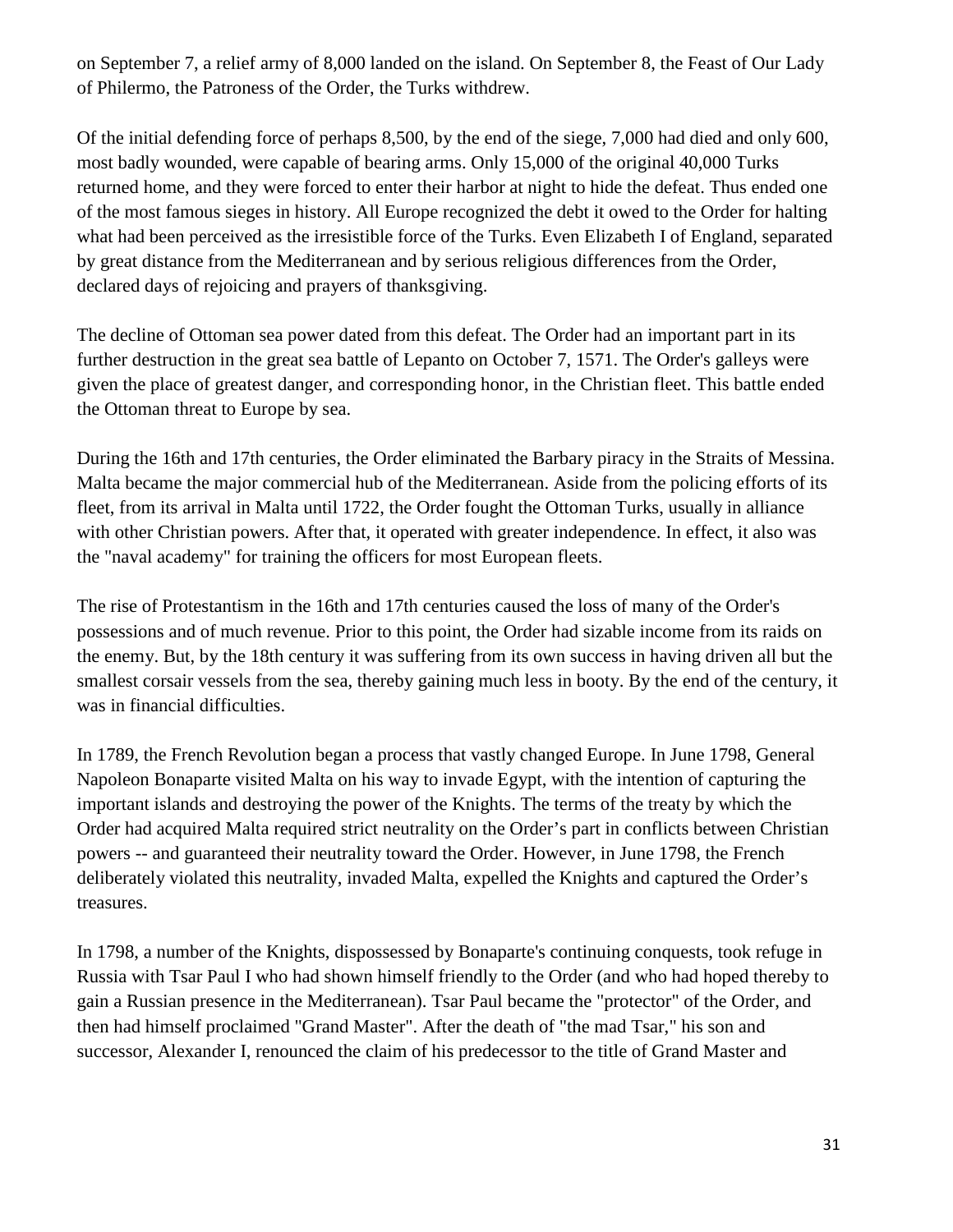helped the Order to return to legitimate rule with the election in 1803 of a Grand Master, Frá Jean Baptist Tommasi, who died soon thereafter, in 1805.

It would appear that in 1802, Pope Pius VII, by his interference, virtually destroyed the Order's chances of recovering Malta, and in 1814, he was instrumental in preventing the Order from making good that loss in another place. Years of petty self-interests made permanent the disasters of the period of the French Revolution. Finally, at the invitation of Pope Gregory XVI in 1834, the Order established its Convent in Rome in what had been its embassy to the Holy See, on the Via Condotti, and in its villa on the Aventine, both of which had and still have extraterritoriality.

In 1879, the leadership of the Order was restored to legitimacy when Pope Leo XIII confirmed the election of a Grand Master and bestowed the honor of cardinal to that position. Although with the fall of Malta, the Order lost its military power and much of its resources, it continued with its original charism, the care of the sick and the poor. The Order began to take on its present structure in the latter part of the 19th century.

Since the Second World War, the Order has expanded its membership, including in the New World, and greatly expanded its Hospitaller work. Today, the Order is larger than ever in its history. It has operations on every continent (except Antarctica) and is one of the major aid and relief agencies in the world. It has diplomatic relationships with over 110 countries, has the status of Permanent Observer at the United Nations, and participates in a number of international organizations.

The Order has 14,000 members, 80,000 volunteers and 25,000 employees around the world. In some ways it has wider influence and serves more people than its founders could have imagined. It is still a sovereign, military, Hospitaller, and religious Order. During its 900-year history, the Order has faced many challenges and has responded to those challenges without changing its primary purpose: the spiritual development of its members through the defense of the Faith and help of one's neighbor.

The history of the Order is fascinating and for many, it is inspirational. Although much of the history detailed above focuses on the military aspects of the Order, the contributions made by the Order to the care and well-being of the sick should not be overlooked. Early on, hospitallers were credited with placing the sick in individual beds and with serving food to patients with silver or metal spoons, rather than wood, to prevent the spread of germs. By the time the Order was settled on Malta, it had erected a large teaching hospital and contributed to the development of both ophthalmology and pharmacology. As detailed in an earlier chapter, the Order continues the tradition of its hospitaller heritage by operating hospitals and ambulance corps in Europe and in the Holy Land, and in the U.S., volunteering in in healthcare facilities.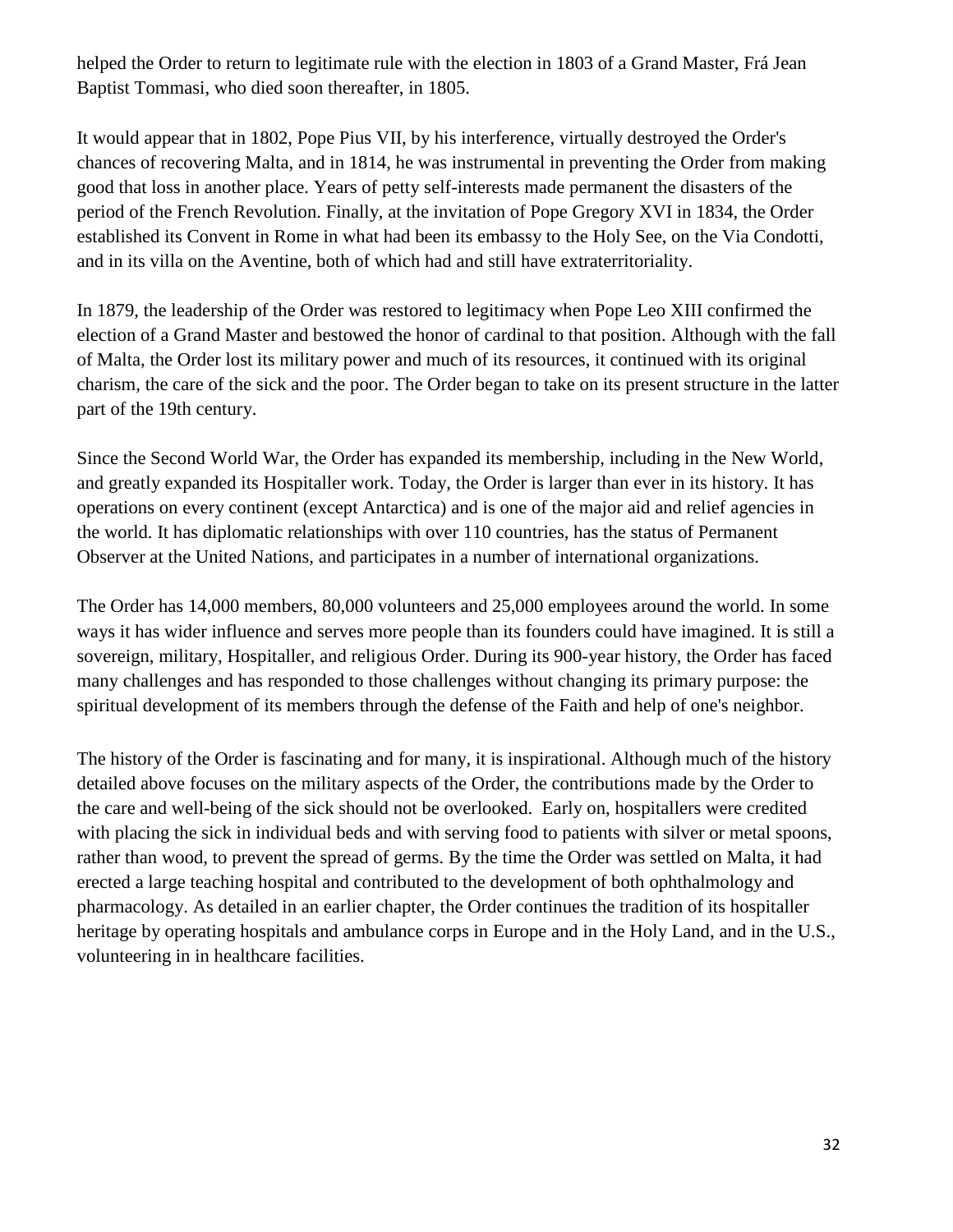

## Chapter 7--The Daily Prayer of the Order of Malta

<span id="page-34-0"></span>**"You are seeking to become part of an Order which spreads around the globe. Knights and Dames become conscious of the geographical universality of the Order of Malta. Recitation of the Daily Prayer of the Order reminds us all that there are fellow Knights and Dames around the world reciting the same prayer each day."**

This brief segment taken from volume seven of the Journals of Spirituality regarding the **Ecclesial dimension of the Order of Malta** focuses on the universal nature of the Order and the link that prayer creates among all the members of the Order around the world.

The prayer of the Order will be a regular reminder of what the Order of Malta is all about and what we are committing ourselves to be as a person and as a Knight or Dame.

We as individuals say these words on a daily basis – we speak to Jesus and ask Him, while reminding ourselves, to help to live more fully the life of service and commitment to the Order we belong to. At the same time, the prayer reminds us of the community we are joining as Knights and Dames around the world join us daily in the recitation of this special prayer.

In this module, the Daily Prayer of the Order of Malta will be discussed in detail. Hopefully, after completing this module, you will find the Prayer more meaningful as you say it in unity with Knights and Dames from around the world.

## **"Lord Jesus, thou hast seen fit to enlist me for thy service among the Knights and Dames of Saint John of Jerusalem."**

The opening sentence directs our prayer to Jesus Christ. It may be startling to some - we acknowledge that membership in the Order of Malta is a response to a personal calling from Him; he has enlisted each of us personally. Our yes response is truly a vocation.

A second critical aspect of membership is called out in the phrase, "for thy service." We are serving the Lord in all we undertake in the name of the Order. Service is the hallmark, the charism of the true Knight or Dame.

We acknowledge Jesus as our Lord; we recognize that His call is a vocation; our commitment is to service under the banner of the Order of Saint John of Jerusalem, the Order of Malta.

When we can say this opening sentence with understanding and conviction, then we will have a good idea of the commitment made make when joining the Order.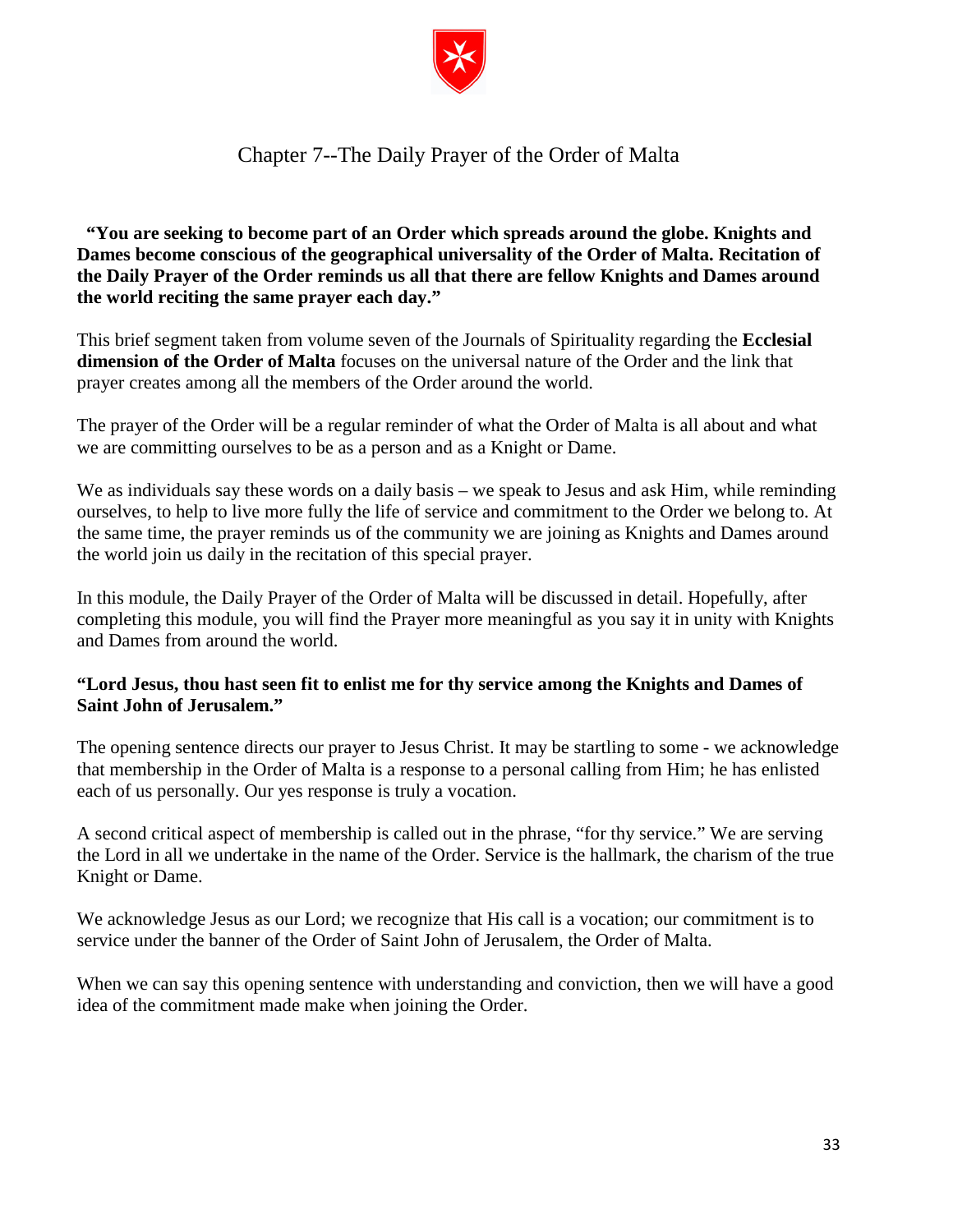The second sentence is a prayer of supplication. **"I humbly entreat thee through the intercession of the Most Holy Virgin of Philermo, of Saint John the Baptist, Blessed Gerard and all the Saints and blessed of our Order, to keep me faithful to the traditions of our Order."**

We ask our Lord who called us to this vocation to help us remain true to the commitment made at the time of Investiture. We seek the intercession of the saints most closely associated with the Order: the Blessed Mother, under her title of Our Lady of Philermo, Patroness of the Order; Saint John the Baptist, Patron of the Order; and Blessed Gerard, founder of the Order.

We ask for help from Jesus and the intercession of the Saints in our desire to keep our commitment to live the charism of the Order.

#### **"Be it mine to practice and defend the Catholic, the Apostolic, the Roman faith against the enemies of religion."**

Knights and Dames are challenged to live a life that reflects their commitment to the Catholic Church and its teachings. Through the Catholic or universal nature of the Church, God's grace, mercy and salvation are made available to all.

The Church is apostolic, descending in direct line from the Apostles and continuing the same responsibility of bringing Christ's word to all. Knights and Dames specifically pledge to practice and to defend the Roman faith, led by the Pope, to which Roman Catholics throughout the world are connected

Practicing Catholicism and defending the Church may put us on the outside in some environments. The Order, like the Church, runs counter to the culture of the world. It is there that many face the biggest challenge – rejecting what the world teaches and espousing the message of Christ.

## **"Be it mine to practice charity towards my neighbors, especially the poor and the sick."**

All Christians are required to practice charity towards their neighbors. Our neighbor, as it turns out, is anyone who needs our help.

Through the charism of the Order, the focus is on the poor and the sick. The preferential option for the poor and the vulnerable is a priority for the members of the Order of Malta, by history and tradition and by personal commitment.

## **"Give me the strength I need carry out this my resolve, forgetful of myself, learning ever from the Holy Gospel a spirit of deep and generous Christian devotion"**

The Daily Prayer focuses on the needs of the Knight and Dame, not for personal gain or individual glory but to keep to our resolve to live the life of a true Knight or Dame of the Order.

Some outsiders and even some members may think of membership in the Order of Malta as an honor; in the worst case, some may think that members have been chosen for this honor. The Knights and Dames who are true to their commitment are humbled by the role they have been called to serve.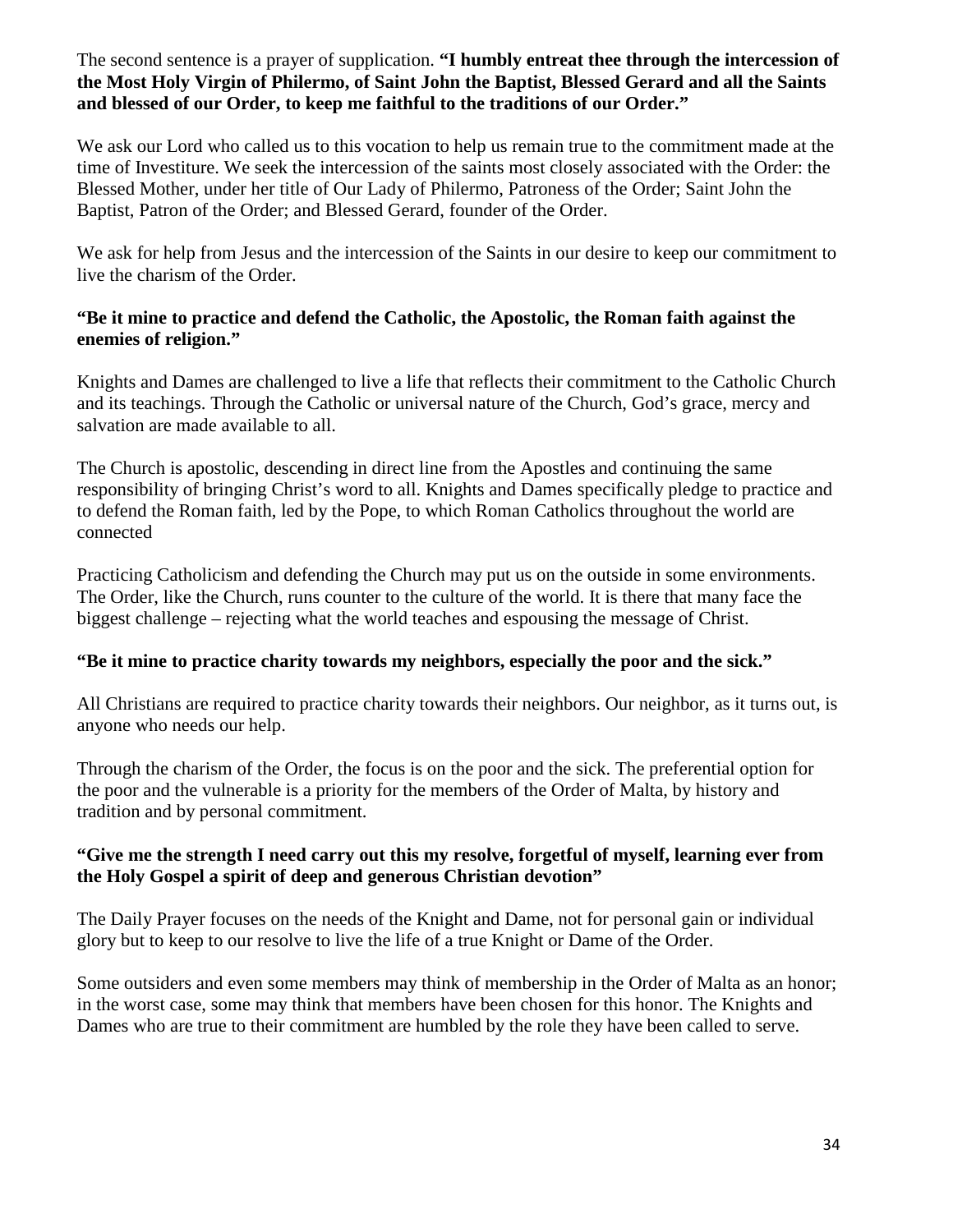Members of the Order, as do all members of the Catholic Church, seek to learn from the message of the Holy Gospel. Saint Peter told Jesus that "You have the words of eternal life."

As we seek the grace of a deeper devotion to the Christian way of life as a Knight or Dame, we also seek to be a generous Christian – generous with our talent, time and treasure.

The Prayer includes a tri-focused set of CHALLENGES:

## **"…striving ever to promote God's glory, the world's peace, and all that may benefit the Order of Saint John of Jerusalem."**

We acknowledge that our life is dedicated to the glory of God, as is all creation. All the work we do by living the charism of defense and witness to the faith and service to the sick and the poor is for the greater glory of God. As we are blessed, so we are also reflecting God's glory.

The Order's focus on peace is perfectly aligned with its mission to serve and to give witness. In many cases, the work of the Order is directed at those who are the victims of war and violence. True peace, which is always a reflection of justice, can bring for relief for those most vulnerable.

The prayer of every Knight and Dame is that the Order they have joined may flourish so that its mission and their part in it may be effective in fostering spiritual growth for all who follow the path of Blessed Gerard through generous service to those in need.

As so many prayers conclude, the Daily Prayer ends with an "Amen". Amen literally means "so be it" and is often said with emphasis to confirm that the speaker strongly subscribes to the words just completed.

In saying the Daily Prayer of the Order every day over a long period of time, we may sometimes find ourselves saying the words without focusing on their meaning. It is a good idea to regularly say the prayer more slowly and focus again on the great blessings we have received by having been enlisted for the Lord's service among the Knights and Dames of Saint John of Jerusalem.

We are join the Order of Malta to enhance our spiritual growth. We have chosen to follow the path of Blessed Gerard and live the special charism that is the foundation of spiritual growth f Knights and Dames in the Order of Saint John of Jerusalem.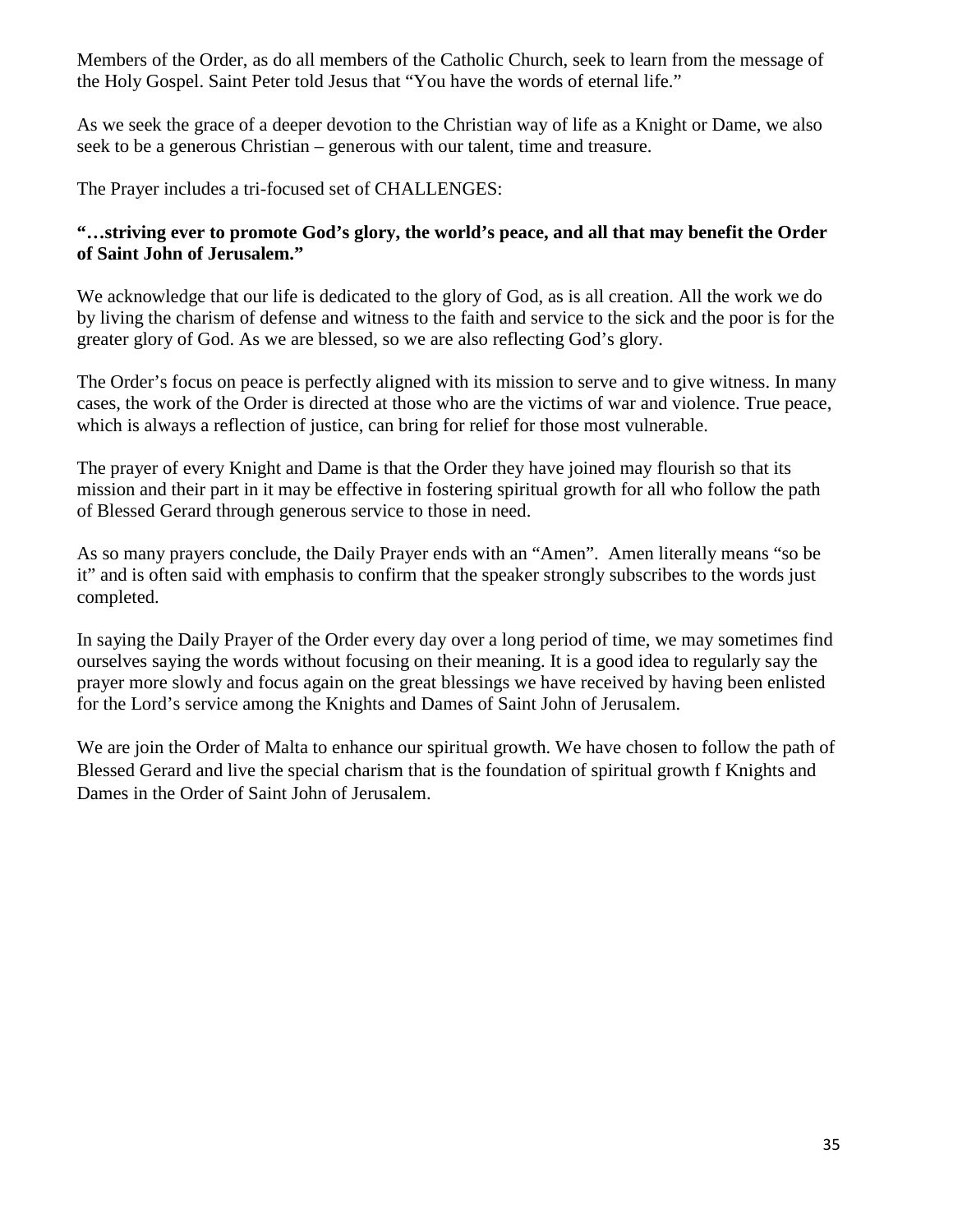

## <span id="page-37-0"></span>Chapter 8 – Members of the Order: Knights and Dames of Magistral Grace, Those in Obedience and The Professed

Throughout the Year of Prep Formation program, you will learn about your entrance into the Third Class of the Order of Malta and the important commitment you are making in joining one of the oldest Orders in the Roman Catholic Church. The focus of the earlier chapters has been on what it means to be a member of the Third Class of the Order of Malta. This chapter will introduce you to the entire breadth of the membership of the Order of Malta with a particular focus on the First Class and the Second Class and the close relationship all members of the Order share.

## **Knights and Dames of Magistral Grace**

Newly invested Members of the Order (referred to in the Code as "Third Class") enter a unique family within a Religious Lay Order committed to the charism of the Order (to serve the sick and poor and to witness the Faith).

Our consideration of the composition or memberships within the Order rightly begins with the "Third Class" because this is the sequence followed in the new Regulations and Commentary of 2011. These Regulations constitute the new Member's handbook for spiritual guidance.

Before delving into the composition of the Third Class (as discussed in Chapter IV of the Regulations), new members are urged to read the "Preamble" and "Introduction" of the Regulations and Commentary, pages 17 to 42. These are important sections because the Regulations provide the norms, structure and spiritual guidance for members of the Third, Second and First Class.

The Key Points of the Regulations can be summarized as follows:

#### **The Order of Malta is a lay religious order.**

The term "lay religious order" is to be understood as stating that Members of the First, Second and Third Classes are all members of a " lay religious order," but each in a different way:

1. The Third Class consists of those members who live according to the norms of the Church and "commit" themselves to serve the sick and the poor and witness the faith within the Order and the Church. Each of us will make this Commitment."

2. Members of the Second Class make a "Promise" of Obedience to the Church through their religious superiors in the Order to lead a life of Christian perfection in the spirit of the Order. Like members of the Third Class, members in Obedience are "lay" – not religious. They occupy a middle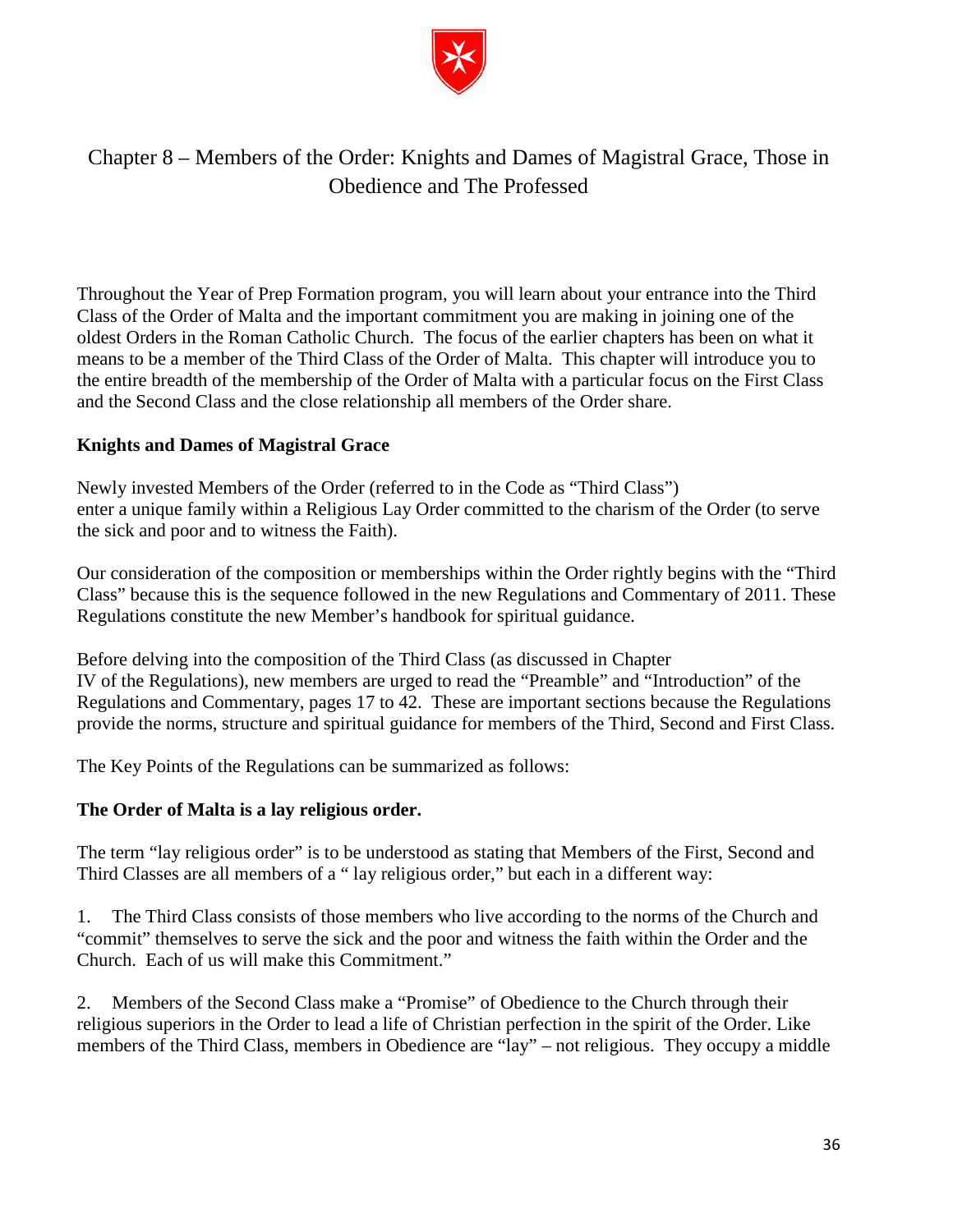place between the Third Class and First Class.

3. Members of the First Class are "religious" but are neither "clerical" nor lay. As religious, they lead a consecrated life. Members of the First Class profess and live by the religious vows of Poverty, Chastity and Obedience, the so-called "Evangelical Counsels." The canon law of the Church uses the term "institutes of consecrated life." This refers to religious orders and congregations whose members profess religious vows. This includes our Order of Malta since our First Class Knights of Justice profess religious vows.

What do the Regulations teach us to do?

1. To follow Christ as a member of the Order of Malta; in so doing, we follow one of the fundamental precepts of Christian faith: "the unity of love of God and love of neighbor." This unity of love has always been practiced by the followers of Christ, by serving the sick and poor, whom Christ served and with whom Christ identified Himself. This is the essence of the Order of Malta and the message of these Regulations: to love God by loving each other!

2. To follow the word of God: by frequent reading of the word. To love Jesus by serving the least of his brothers, we need knowledge of the word of God by frequently reading the divine scriptures and reflecting on the readings of the Holy Mass of the day.

3. We need to be fed continuously by the grace of the sacraments. The sacraments of Penance and the Eucharist constantly renew our new life with Jesus Christ and in the love for God and neighbor. This is the message of the Regulations!

The Regulations identify the fundamental considerations for all members of the Order on how we should live to grow spiritually:

1. To read and contemplate the word of God.

2. To deepen our knowledge of the faith, of our Church, and of the history and the tradition of the Order.

- 3. To frequently receive the sacraments so we may receive the gifts of the Holy Spirit.
- 4. To serve our beloved sick and poor and to know we do our works to save our souls.
- 5. To live as a family and be clearly identified by how we love one another.
- 6. By serving the sick and the poor, Members of the Order put into practice the word of the Lord.

*"For I was hungry and you gave Me food, I was thirsty and you gave Me drink, a Stranger and you welcomed Me, naked and you clothed Me, ill and you cared for Me, in prison and you visited Me."*

What are the Fundamental Considerations for Members of the Third Class?

The Regulations tell us that "…The Third Class consists of those Members who do not make religious vows or the Promise but who live according to the norms of the Church and are prepared to commit themselves to the Order and the Church."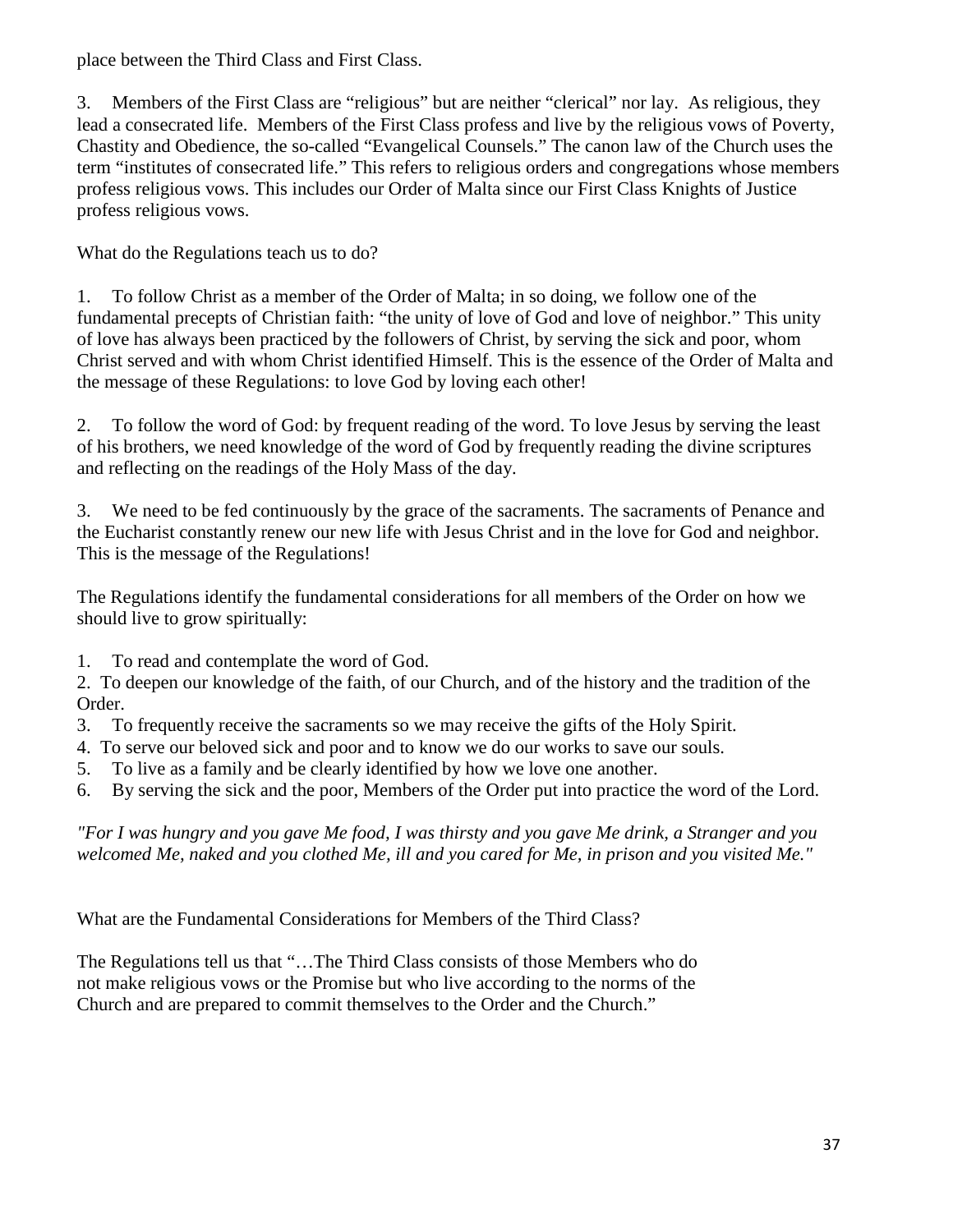The members of the Third Class do not become "religious" – strictly speaking - (like the Professed Knights) nor are they bound by a special religious Promise (like Members in Obedience), yet they become members in a different way in a Religious Order:

> Following the teaching of the Second Vatican Council, members of the Third Class are called to 'the fullness of the Christian life and to the perfection of charity.' This is a calling to Members of all three classes in the Order to "…witness to the Faith and to Charity, to know and observe special duties and the rule of Spirituality, in order to glorify God, to sanctify himself and to build up the kingdom of God in the world."

The membership in the Order of the Members of the Third Class "…can be compared to that of the Third Orders of the Mendicant Orders and of the Oblates."

What are the basic regulations for members of the Third Class?

1. To receive frequently and regularly the Sacraments of the Eucharist and Penance.

2. To say daily prayers, especially morning and evening prayers and the daily prayer of the Order, the Rosary, the Angelus and parts of the Prayer of the Hours, and to pray for each other and the deceased, the ill and those in need.

3. To make a yearly retreat, preferably of three days, sponsored by the Order and to look for regular guidance from a spiritual director/confessor.

4. To keep informed about the concerns and topics of the Church in its dealings with society and with respect to the life of the individual.

5. To take part regularly and frequently at the meetings and religious celebrations of the Association and Area of the Order of Malta.

6. To attend the special programs offered by the Order of Malta to help us deepen our knowledge of the Faith and the history and spirituality of the Order.

7. To be actively involved in the works of the Order.

8. To live a life of moderation in accordance with the spirit of poverty, chastity, and obedience in accordance with one's single or married status in life and to financially support the works of the Order having due regard for our family duties.

9. To not neglect our obligations towards our families and to set an example of love and fidelity in our own family.

10. If married, to take note that membership in the Order together with one's spouse can be an occasion and help to a couple to progress together in spirituality and service to the needy.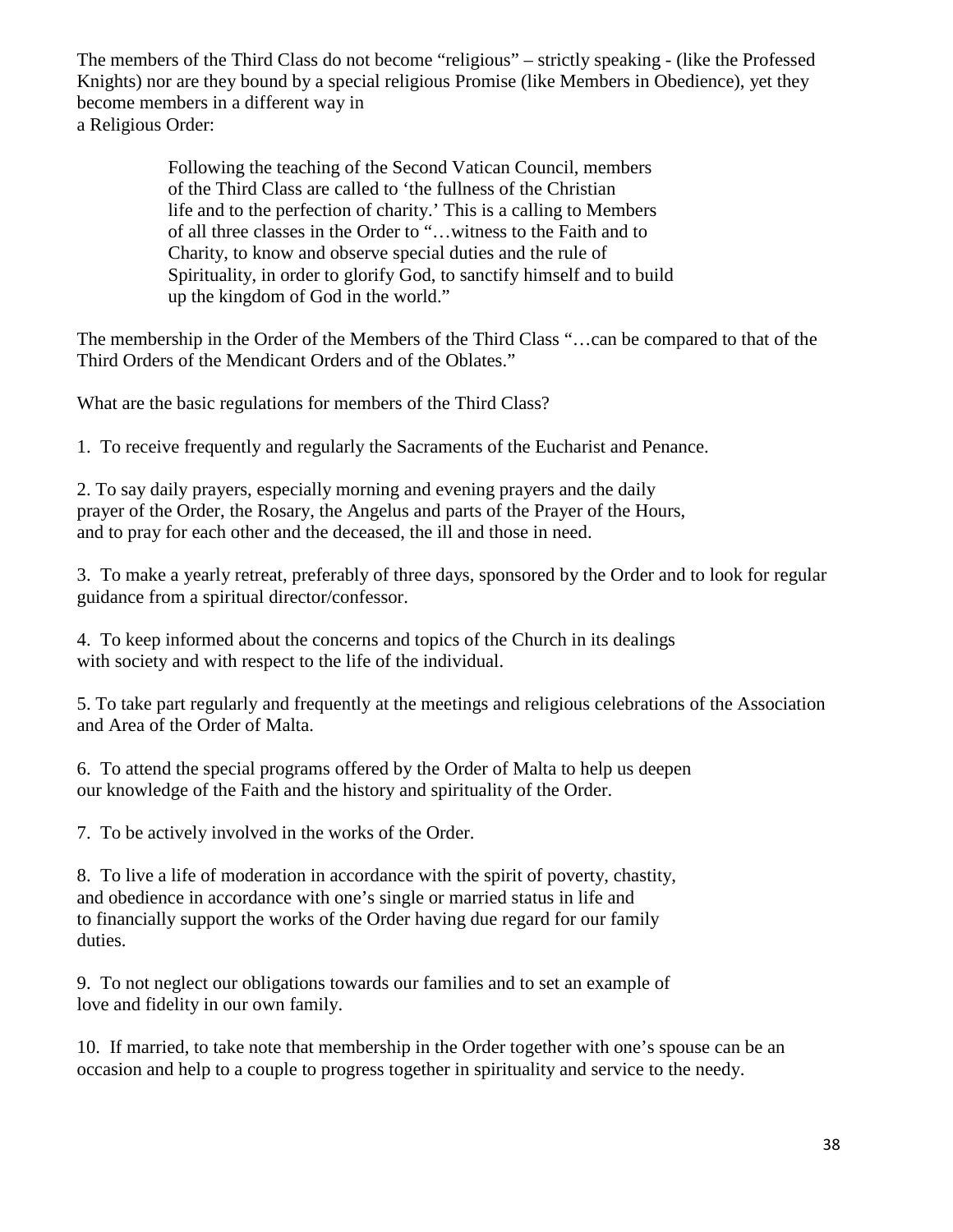11. To be role model citizens and to exercise Christian influence within one's community.

## **Knights and Dames in Obedience**

Members in Obedience (referred to in the Code as "Second Class") have entered a "family of prayer" within the larger family of the Order of Malta. In the American and Federal Associations, this community is found in the Subpriory of Our Lady of Lourdes. The Subpriory has as its members not only the Knights and Dames in Obedience from the two Associations but also the Professed Knights of Justice. All members of the Subpriory, both those in Obedience and the Professed, retain their membership either in the Federal or American Association.

Members in Obedience continue as active, working and committed members of their respective Association. When they enter into Obedience, they do NOT withdraw into a life of the contemplative - they have that, too - but rather they are taking a step to become even more committed and active members of their own Association. Obedience, then, is not only a prayer group but also a call to members to reaffirm their pledge to do the work of the Order, with one hand, and, with the other, to pray and proclaim the Faith! We do not care for the sick and poor for their sake alone, but to save our own souls. The prayer of those in Obedience is to make this happen.

## **What is the Promise of Obedience**?

Obedience is a "life decision" before God through one's religious superiors in the Order. The Promise is made through the Regent, the head of the Subpriory, but is always made to God, to love God by loving one's neighbor, to read and reflect upon the Word of God found in the scriptures, and to lead a sacramental life.

While these words apply to all members of the Order, Knights and Dames in Obedience have made a "Promise" within the Order of Malta to:

- live a life leading to Christian perfection in the spirit of the works of the Order
- attend Holy Mass daily and to recite daily prayers
- take part each year in a three-day silent retreat of the Subpriory
- regularly seek the counsel of a Spiritual Director, a companion on one's journey in prayer and in seeking to do the Will of God
- participate in the parochial life of one's parish
- be an active member of one's Association according to one's circumstances
- become a member of a spiritual family (the Subpriory) within the larger family (the

Association) and to continue to help those in need, follow the Word and receive the Sacraments on a regular basis—a three-fold practice shared by all in the Order but reaffirmed in the Promise of Obedience.

The Promise of Obedience and Married Couples

Unlike the Vow of Obedience made by the Professed, the Promise of Obedience by Knights and Dames is limited by overriding obligations of their state of life, e.g., by the sacramental binding of marriage. However, the stronger obligation of Knights and Dames in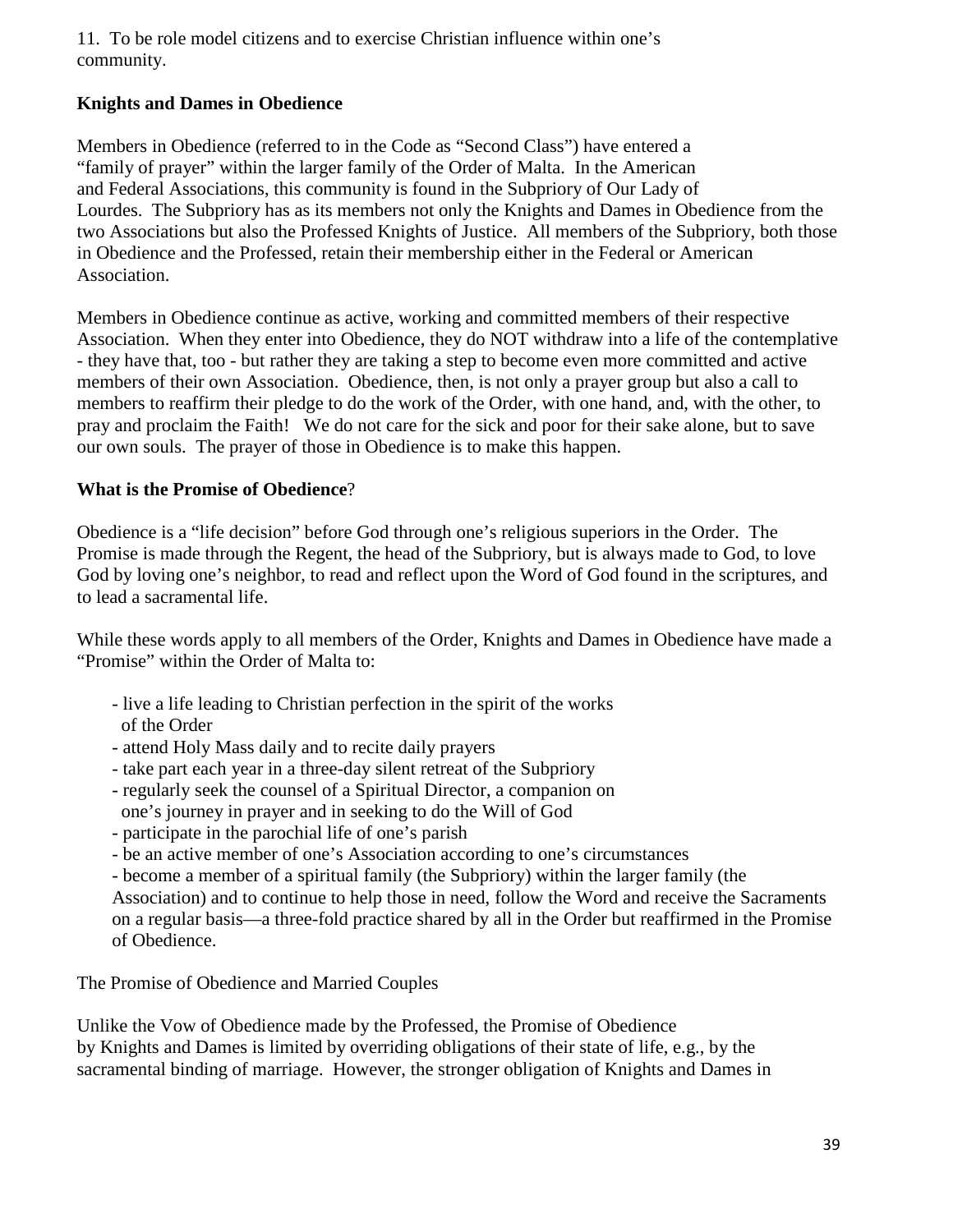Obedience opens up a new opportunity for married couples to witness the special charism of the Order of Malta. "Married couples …stand in the common obedience towards the Order and its mission, and, at the same time, in the Sacramental unity of the spouses." (Regulations, page 62).

Obedience To Whom?

"Obedience" means "It is not their will, but that of their Superiors who should be obeyed at all times…Obedience towards God and His Word is the center of the Promise." Although the 'Promise," like the Vows of the Professed, is made before a Superior of the Order, the Superior is only an intermediary, an instrument. The Superior is, first of all, a listener: he must know the voice of God but also listen to the voices of the members and, in doing so, to understand their own life situations.

The Path to Obedience in the Order of Malta

The bond established by the "Promise" is stronger than the promise of Tertiaries or Oblates in other vowed religious orders. Obedience can be described as a step between Knights and Dames of Magistral Grace and the Professed. Those in Obedience have a directed responsibility of participating with all Members in witnessing their Faith and leading a sacramental life within the Order of Malta.

The Promise of Obedience cannot be abrogated.

## **The First Class – the Professed**

In Chapter 1, it was noted that the cornerstone making the Order of Malta a lay religious order is the requirement that there must be professed religious in the Order.

The Professed Knights of Justice allow us to meet this requirement. There are currently three Knights of Justice in the American Association. The Professed Knights (vowed religious) are referred to in the Code of the Order as "First Class," not because they are "better" or more pious, but because they are our beloved confreres, servants of us all, the cornerstone of our Order for a millennia.

Who are they? Some sixty men of all ages across the continents, who start the day with Morning Prayer, attend Holy Mass, go on retreats and recite the Rosary. They do not live in a monastery but remain in the world as business men, teachers, lawyers, archivists, working in the field of the Order of Malta.

These men are our cornerstone because we are a religious order under Canon law, not an "NGO" or simply an order of the Church.

To understand the Order of Malta and the role of the Professed, it is necessary to understand the following basic concepts:

1) The Order of Malta is a religious order of the Church. This is the absolute foundation on which all else depends and from which all else flows. Every religious order is to assist its members in the glorification of God and their own salvation, by being a means of their sanctification.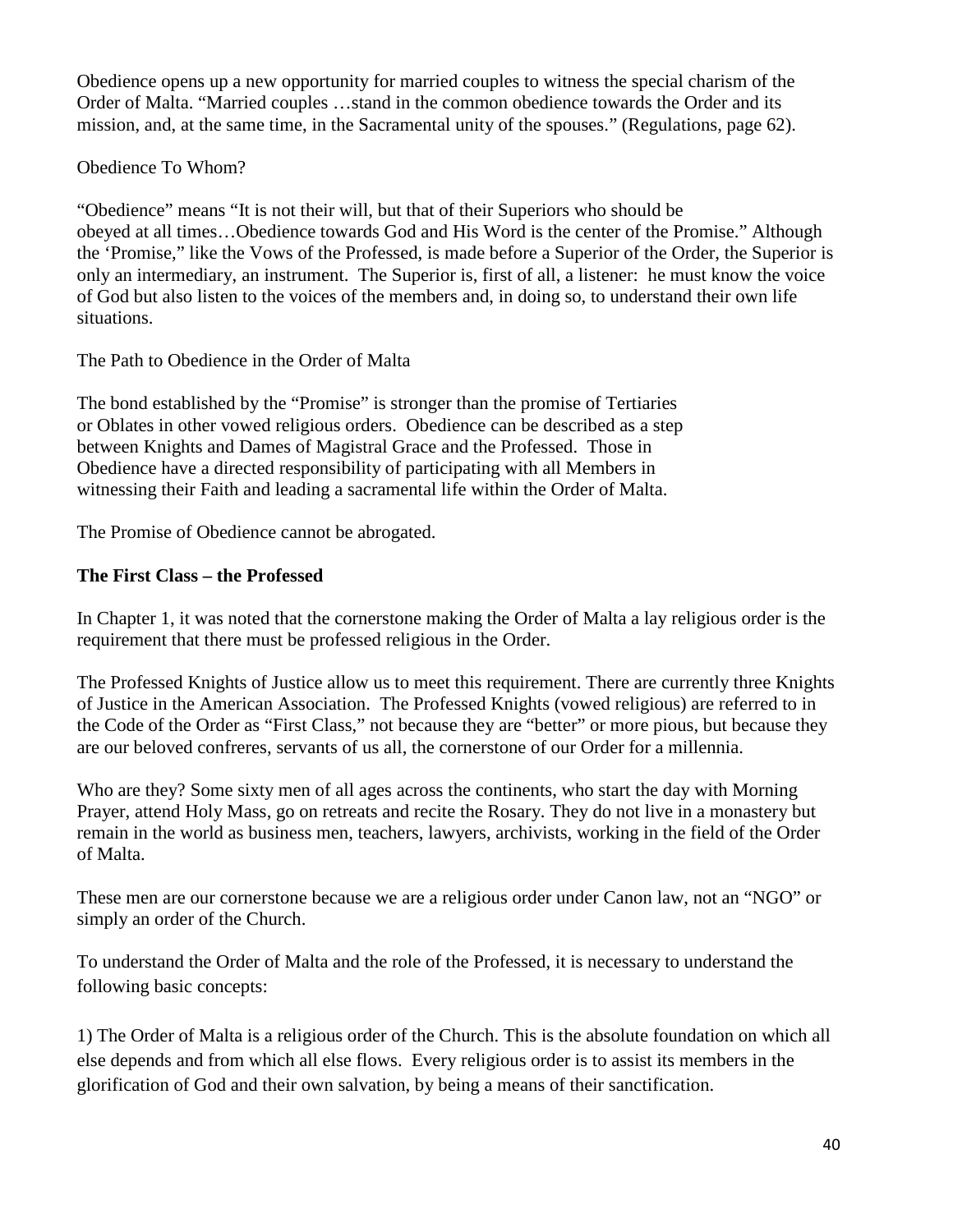So, too, in the Order of Malta:

*"The purpose of the Order is the promotion of the glory of God through the sanctification of its Members, service to the Faith and to the Holy Father, and assistance to one's neighbor, in accordance with its ancient traditions."*

2) Being a Professed Knight is a vocation, a calling from God through the Holy Spirit to live a life modelled on Our Lord Jesus; accepting that calling is a true response on the part of the member.

3) Although all members of the Order of Malta have responded to the calling from God to love and to serve, members in Obedience and in Magistral Grace, as "lay" members – not vowed religious like the Professed – are nevertheless members of a Lay Religious Order. Therefore, the Order of Malta, as a religious order, includes both vowed religious - our Frás – the Professed – and our "lay members" (members of the Second and Third Classes.)

4) Our role as lay members is not only to do our hands-on service and witness the Faith but also to band with our religious to work and pray with them and for their vocations. All members of each Class should also work to identify and bring forward candidates who might be considered for membership in the Order.

Any single Catholic male may apply for admission to enter the preparation period to become a Professed Knight, provided he:

1) is not subject to any impediments established by the Constitution, the Code, or Canon Law;

2) is moved by right intentions;

3) is suited to serve the sick and the poor within the Order, and is suited to dedicate himself to the service of the Church and of the Holy See;

- 4) has been a member of the Order for at least one year;
- 5) has completed his 25th year of age; and
- 6) is not under investigation by the courts.

The process from application through final vows for Knights is set forth in the Constitution and Code in compliance with Canon Law. It is deliberately long (from five to eight years or more) to insure that the Knight will have sufficient time for discernment before making solemn, perpetual vows. In making solemn vows, the Professed are required to make the vows of Poverty, Chastity, and Obedience (the "Evangelical Counsels".)

The first vow is that of Obedience. Professed Knights bind themselves to obey the Holy Father and their legitimate Superiors in accordance with the Constitution and Code. They must have religious respect for their Superiors, and must submit themselves to them in a spirit of love and devotion.

The vow of Chastity binds the Professed, also by the virtue of religion, to live celibately and to avoid every internal and external act contrary to Christian purity.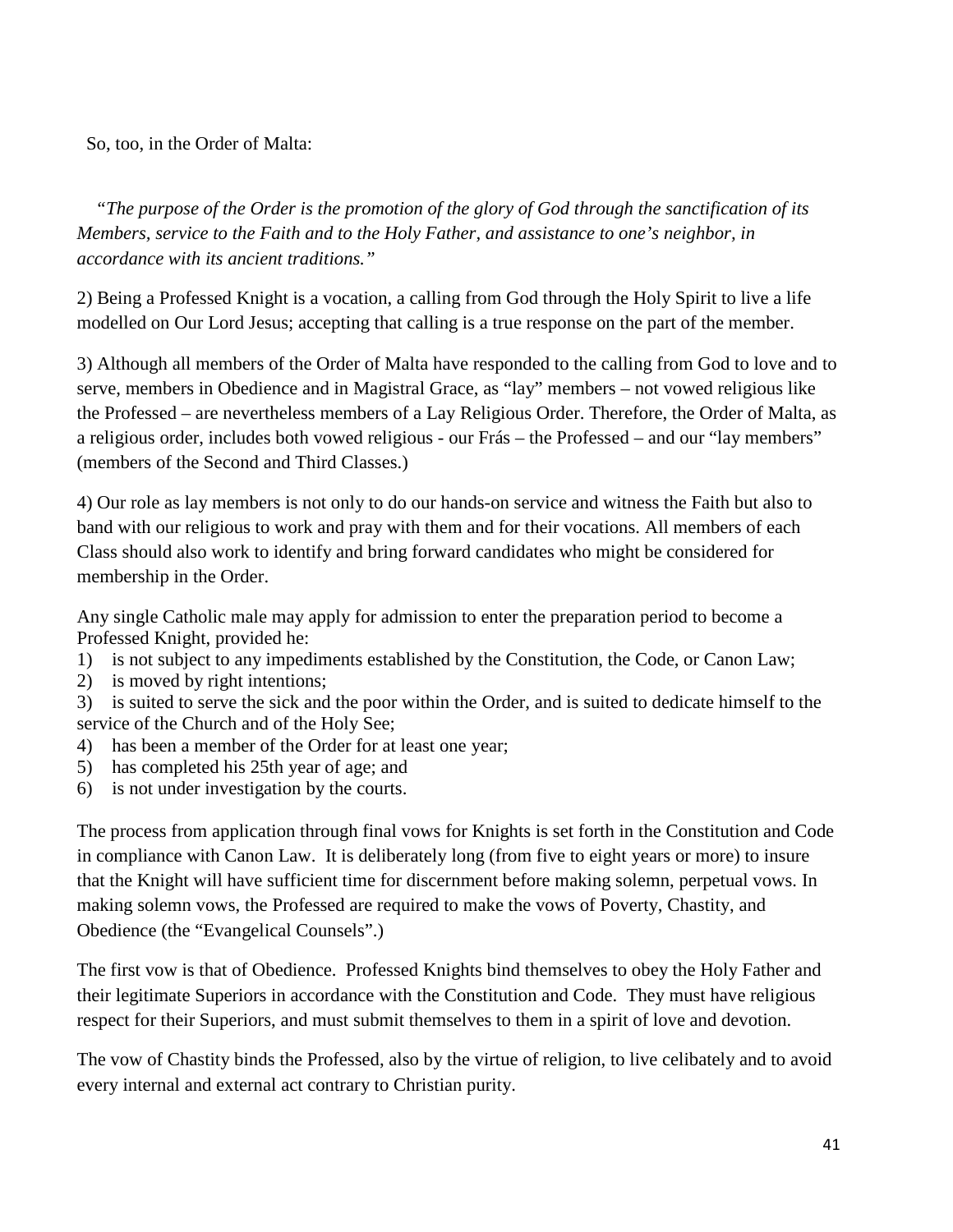The concept and implementation of the vow of Poverty in the Order of Malta is quite different from that in other religious orders. With the perpetual vow of poverty, the Professed renounces not only the use of his goods but also their ownership and the capacity to possess or acquire temporal goods. The Code requires that goods which come to the Professed in Solemn Vows become the property of the Priory or of the Order.

Because the Order does not provide housing and support for living, the Code permits the Professed in Solemn Vows to obtain from the Holy See a special exception which permits him to manage his goods.

The Professed, as noted before, as vowed religious, are required to make the vows of Poverty, Chastity and Obedience (the "Evangelical Counsels"), and all of us – Professed, in Obedience, and Knights and Dame of Magistral Grace - are expected to live in the spirit of the Evangelical Counsels.

Although the Professed do not live "in community," they have strong fraternal links with one another through attendance at periodic retreats, days of recollection and conferences, both within their respective Associations as well as in Lourdes on pilgrimage and in Rome to meet with each other and their religious superior, the Grand Commander of the Order.

As explained previously, Professed Knights and those in Obedience make their home not only in their Association but also within their Grand Priory or Subpriory (in the American Association, the Subpriory of Our Lady of Lourdes). The Subpriory of Our Lady of Lourdes is a spiritual family within the Order of Malta which includes all Professed Knights and all Knights and Dames in Obedience from the American and Federal Associations.

The Professed are expected to participate in the life and activity of their Subpriory and national association, in their charitable works and in those of the Order, and also in their diocesan and parish life. In fellowship with all Knights and Dames in Obedience and Knights and Dames of Magistral Grace, the Professed should be a light of Faith and Hope to all Christians.

At present, the American Association has two Professed Knights who have taken their permanent vows and one who has taken temporary vows.

As you continue your preparation for your entrance into the Order of Malta, hopefully you have a better understanding of the role of the Knights of Justice in preserving the religious nature of the Order. The Knights and Dames in Obedience provide support to the Order by accepting various roles as required as well as supporting the spiritual development of the entire membership.

## **The Subpriory of Our Lady of Lourdes**

Established in 2006 to assist the Professed and those in Obedience in fulfilling their spiritual obligations and to guide Knights and Dames of Magistral Grace within the Order in the development and practices of their spirituality, the Subpriory is one of seven in the world within the Order of Malta and has

- 90 Knights and Dames in Obedience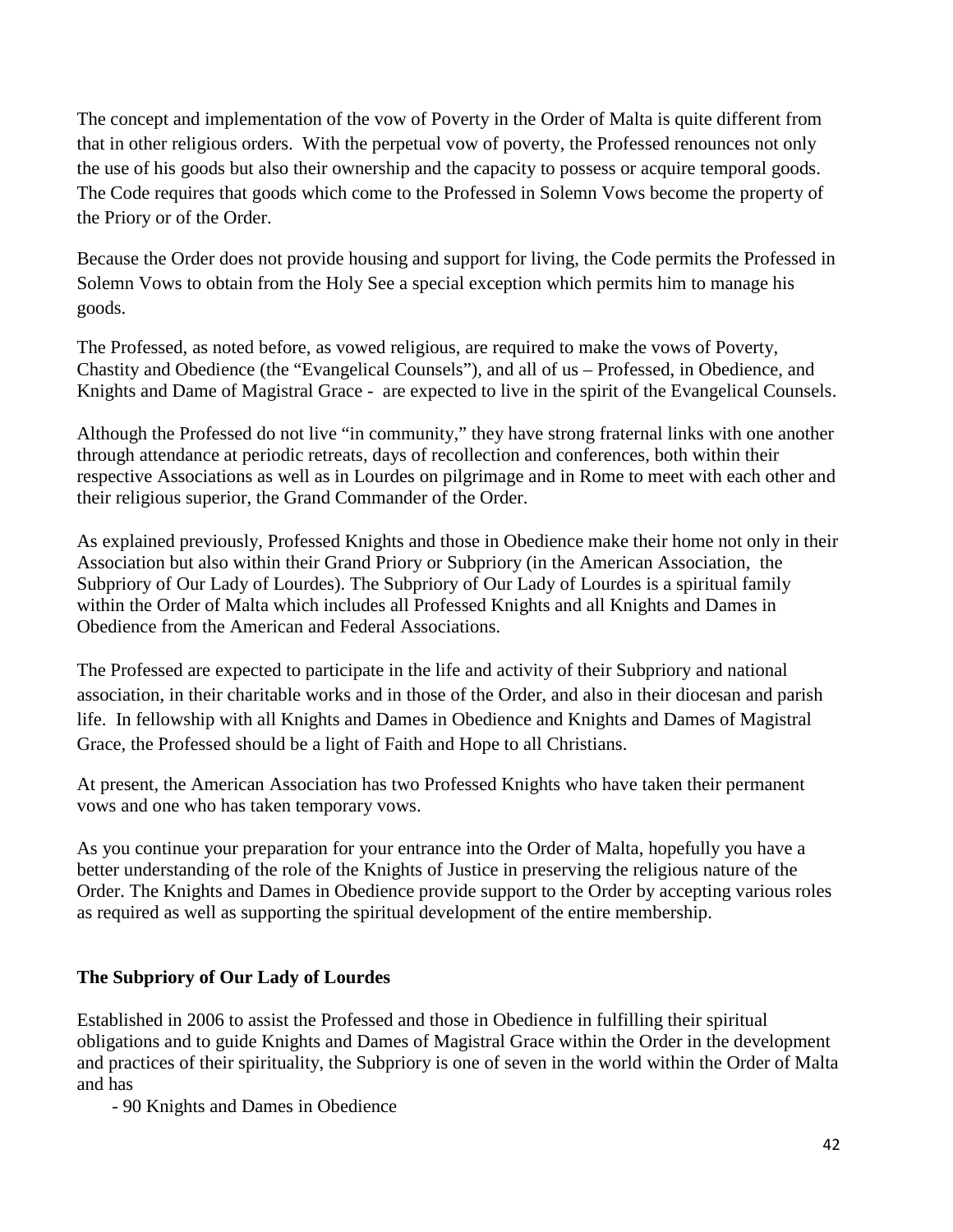- 20 Members are in the year of preparation
- 5 Members are Knights of Justice

The Subpriory unites members from both the American and Federal Association and welcomes all Knights and Dames who have been members of their Association for five years, been actively involved in the works within their local area and have made three or more pilgrimages to Lourdes or to another Marian shrine with malades. Other requirements can be found in the Subpriory section of the Association's website.

----------------------

To learn more about the Knights of Justice, the Grand Master has urged that every candidate should watch the video in the Year of Preparation room titled, "*The Heart of the Order*", a film produced by the Order about the Professed Knights of Justice.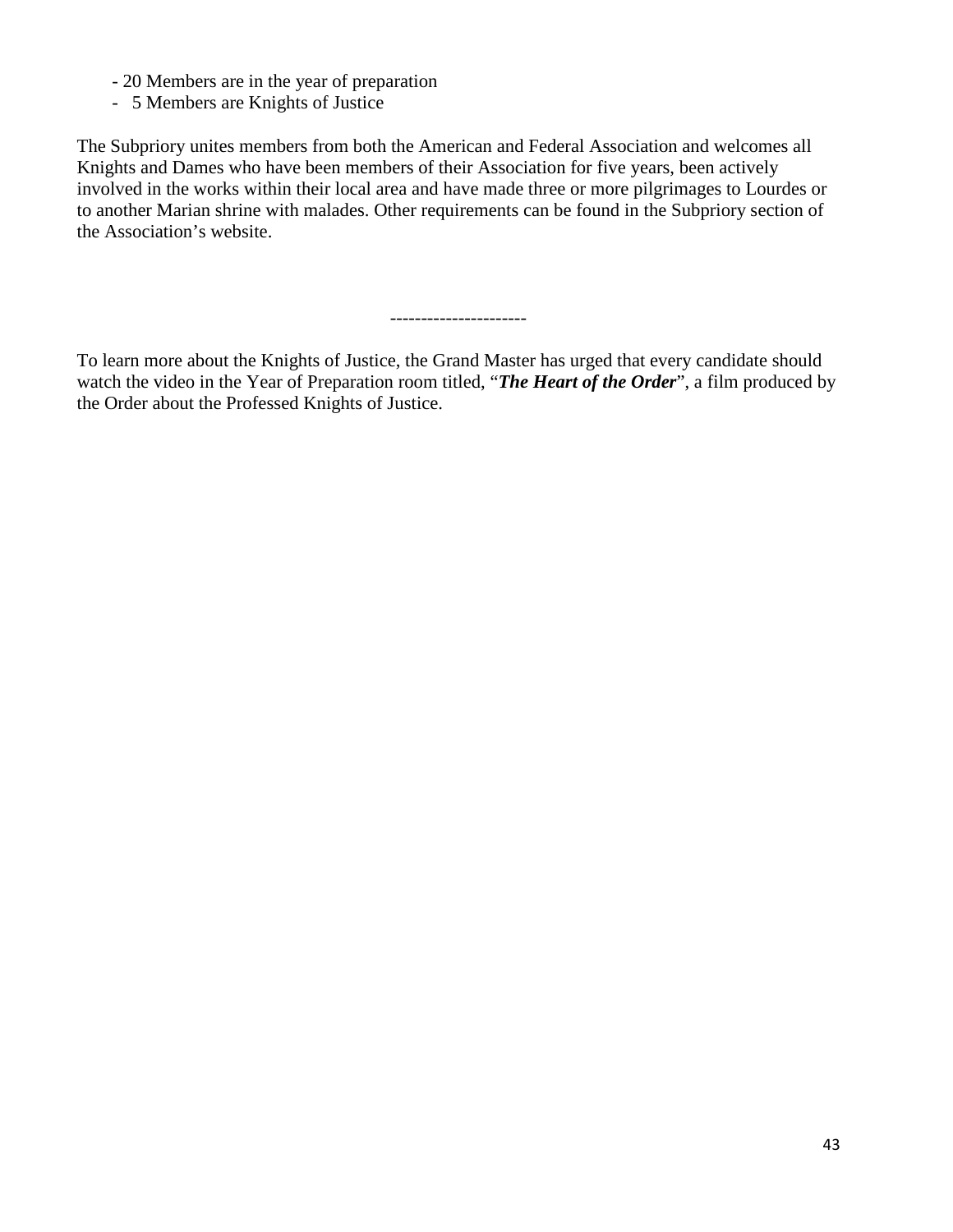## APPENDIX

## <span id="page-45-0"></span>**Our Lady of Philermo**

*The following historical segment was written by Frá James-Michael von Stroebel, a Knight of Justice in the Federal Association.*

From the 4th to the 11th century, the island of Rhodes belonged to the Greek Byzantine Empire. In 1052 it was occupied by the Venetians. In 1306 they sold the island to the Hospitaller Order of Saint John of Jerusalem. On Mount Philermos in southwestern Rhodes, there were the remains of a Byzantine church. It had housed a "miraculous" pilgrimage icon of the Blessed Mother, which pious tradition accredited to having been painted by Saint Luke the Evangelist and having been brought from Jerusalem.

The Knights of Saint John built a basilica on the spot and reinstated the icon, which was venerated as "Our Lady of All Mercies" and became known as "Our Lady of Philermo," Since then the Order has been devoted to Our Lady under that title as its protector and patroness. The island was invaded several times unsuccessfully. After the first great siege by the Ottoman Turks in 1480, Mount Philermos was considered insecure and in 1513 the icon was moved to Saint Mark's in the city of Rhodes. During the second Ottoman siege, in 1522 under Suleiman, the church of Saint Mark was completely destroyed, but the icon was found intact. Running out of supplies, the Knights accepted Suleiman's offer to depart with military honors. On 1 January 1523 they left Rhodes taking the icon of Our Lady of Philermo with them.

In 1530 the Order moved to Malta. The icon was placed in the church of Saint Lawrence, which soon was badly damaged by fire, but the icon once again was not damaged. On 19 May 1565 Suleiman began the third and most famous of the Ottoman sieges of the Knights of Saint John, this time in Malta. Although greatly outnumbered, the Order withstood the attacks. On 8 September, celebrated by the Order as the Feast of Our Lady of Philermo, a relief army landed on Malta and the Turks fled.

After Bonaparte captured Malta in 1798, the Order was allowed to take away several important relics and the icon of Our Lady of Philermo. These objects ended their travels in Saint Petersburg under the protection of the Tsar, and came to be regarded as the personal property of the Russian imperial family. By the grace of God the relics were saved from the 1917 revolution, and in 1919 they were taken to Copenhagen. In 1931 they were taken to Yugoslavia and placed under the protection of the king. When the Germans invaded in 1941, the icon was hidden in a monastery in Montenegro. It later was found by Tito and finally placed in a museum in Cetinje, the old capital of Montenegro, but was never displayed. Considered lost for some time, a few years ago the icon was 'rediscovered' and now is on display.